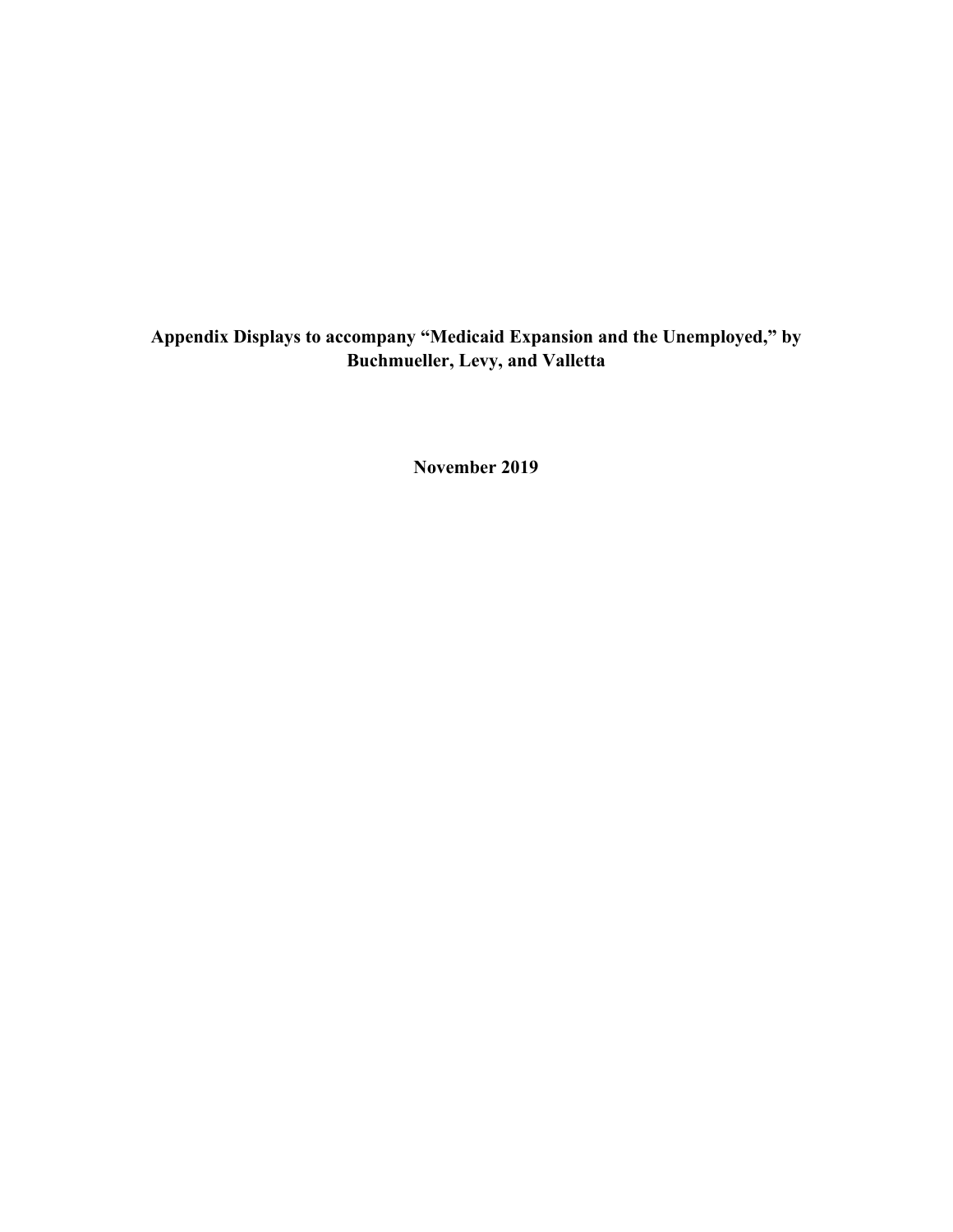#### List of Tables in Appendix

- A1. Trends in insurance coverage, by employment and state Medicaid expansion status (ACS)
- A2. All coefficients (except state dummies) from DD and event study models, insurance outcomes (ACS)
- A3. Event study coefficients from model with outcome = Medicaid (ACS)
- A4. Event study coefficients from model with outcome = Uninsured (ACS)
- A5. Event study coefficients from model with outcome = Non-group coverage (ACS)
- A6. Event study coefficients from model with outcome = Employer coverage (ACS)
- A7. Trends in access to care, by employment and state Medicaid expansion status (BRFSS)
- A8. All coefficients (except state dummies) from DD and event study models, BRFSS access to care outcomes
- A9. Event study coefficients from model with outcome = Uninsured (BRFSS)
- A10. Event study coefficients from model with outcome = Delayed care (BRFSS)
- A11. Event study coefficients from model with outcome = No usual source of care (BRFSS)
- A12. Event study coefficients from model with outcome = No checkup (BRFSS)
- A13. Trends in exits from unemployment, by exit route (employment or out of labor force) and state Medicaid expansion status (CPS data)
- A14. All coefficients (except state dummies) from DD and event study models, outcomes = exits from unemployment (CPS data)
- A15. Event study coefficients by subgroup, outcomes = exits from unemployment (CPS data)

#### List of Figures in Appendix

- A1. Predicted unemployment exit rates (based on individual characteristics), by exit route (employment or out of labor force) and state Medicaid expansion status (CPS data).
- A2.Difference in predicted unemployment exit rates between expansion and non-expansion states, by exit route (employment or out of labor force) (CPS data).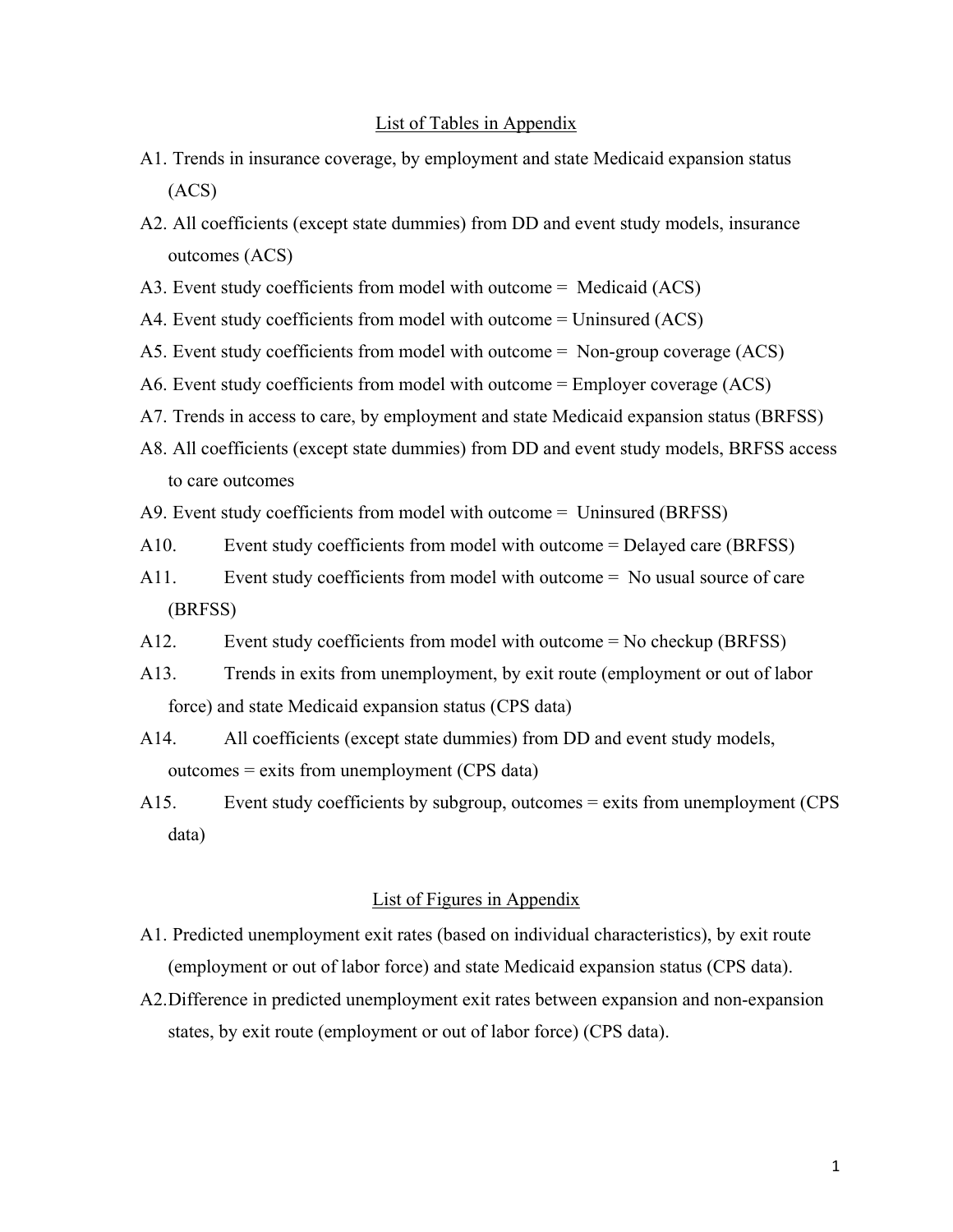|           |      | Employed      |           | Unemployed    |           |
|-----------|------|---------------|-----------|---------------|-----------|
|           |      | Non-Expansion | Expansion | Non-Expansion | Expansion |
| Medicaid  | 2008 | 0.022         | 0.037     | 0.103         | 0.174     |
|           | 2009 | 0.032         | 0.049     | 0.125         | 0.177     |
|           | 2010 | 0.030         | 0.050     | 0.125         | 0.189     |
|           | 2011 | 0.032         | 0.053     | 0.140         | 0.212     |
|           | 2012 | 0.034         | 0.055     | 0.149         | 0.229     |
|           | 2013 | 0.035         | 0.057     | 0.159         | 0.235     |
|           | 2014 | 0.037         | 0.078     | 0.179         | 0.326     |
|           | 2015 | 0.040         | 0.097     | 0.194         | 0.407     |
|           | 2016 | 0.043         | 0.106     | 0.195         | 0.425     |
|           | 2017 | 0.043         | 0.107     | 0.189         | 0.442     |
| Uninsured | 2008 | 0.181         | 0.136     | 0.570         | 0.446     |
|           | 2009 | 0.181         | 0.136     | 0.556         | 0.441     |
|           | 2010 | 0.188         | 0.142     | 0.560         | 0.443     |
|           | 2011 | 0.193         | 0.147     | 0.575         | 0.445     |
|           | 2012 | 0.195         | 0.149     | 0.568         | 0.441     |
|           | 2013 | 0.196         | 0.149     | 0.549         | 0.432     |
|           | 2014 | 0.166         | 0.116     | 0.497         | 0.321     |
|           | 2015 | 0.143         | 0.089     | 0.447         | 0.236     |
|           | 2016 | 0.137         | 0.080     | 0.422         | 0.213     |
|           | 2017 | 0.143         | 0.080     | 0.441         | 0.206     |
| Non-group | 2008 | 0.105         | 0.104     | 0.079         | 0.091     |
|           | 2009 | 0.095         | 0.094     | 0.074         | 0.088     |
|           | 2010 | 0.091         | 0.089     | 0.073         | 0.082     |
|           | 2011 | 0.090         | 0.089     | 0.068         | 0.085     |
|           | 2012 | 0.091         | 0.087     | 0.070         | 0.082     |
|           | 2013 | 0.090         | 0.085     | 0.075         | 0.080     |
|           | 2014 | 0.109         | 0.096     | 0.107         | 0.102     |
|           | 2015 | 0.124         | 0.105     | 0.130         | 0.115     |
|           | 2016 | 0.125         | 0.106     | 0.137         | 0.115     |
|           | 2017 | 0.115         | 0.099     | 0.129         | 0.107     |
| Employer  | 2008 | 0.735         | 0.767     | 0.248         | 0.299     |
|           | 2009 | 0.731         | 0.762     | 0.248         | 0.307     |
|           | 2010 | 0.724         | 0.753     | 0.243         | 0.298     |
|           | 2011 | 0.717         | 0.746     | 0.212         | 0.268     |
|           | 2012 | 0.712         | 0.741     | 0.208         | 0.259     |
|           | 2013 | 0.707         | 0.737     | 0.215         | 0.259     |

## **Table A1 Trends in insurance coverage, by employment and state Medicaid expansion status Data = American Community Survey Adults ages 26 through 64, all states**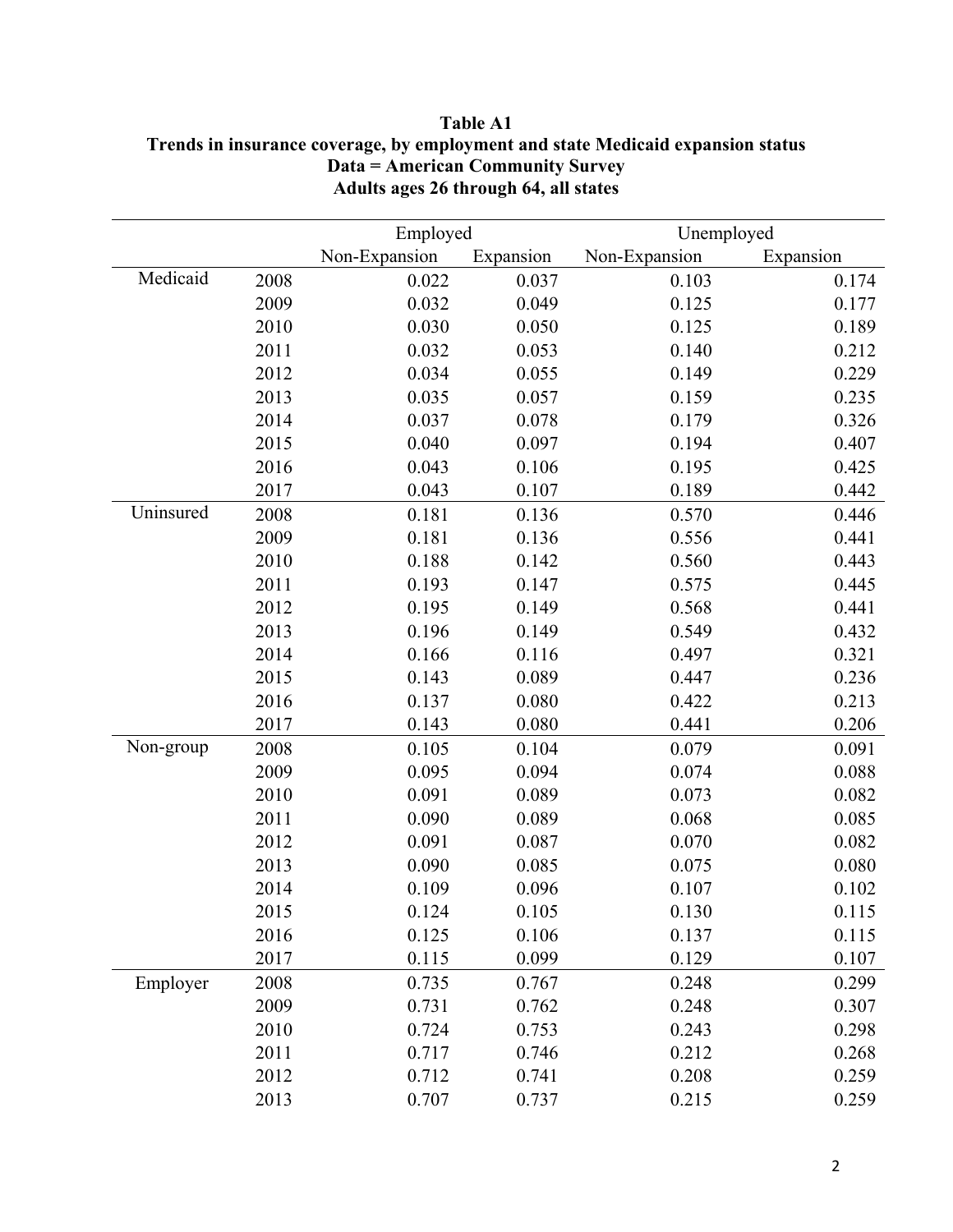| 2014 | 0.712 | 0.736 | 0.214 | 0.257 |
|------|-------|-------|-------|-------|
| 2015 | 0.719 | 0.738 | 0.229 | 0.256 |
| 2016 | 0.723 | 0.740 | 0.249 | 0.264 |
| 2017 | 0.726 | 0.743 | 0.244 | 0.262 |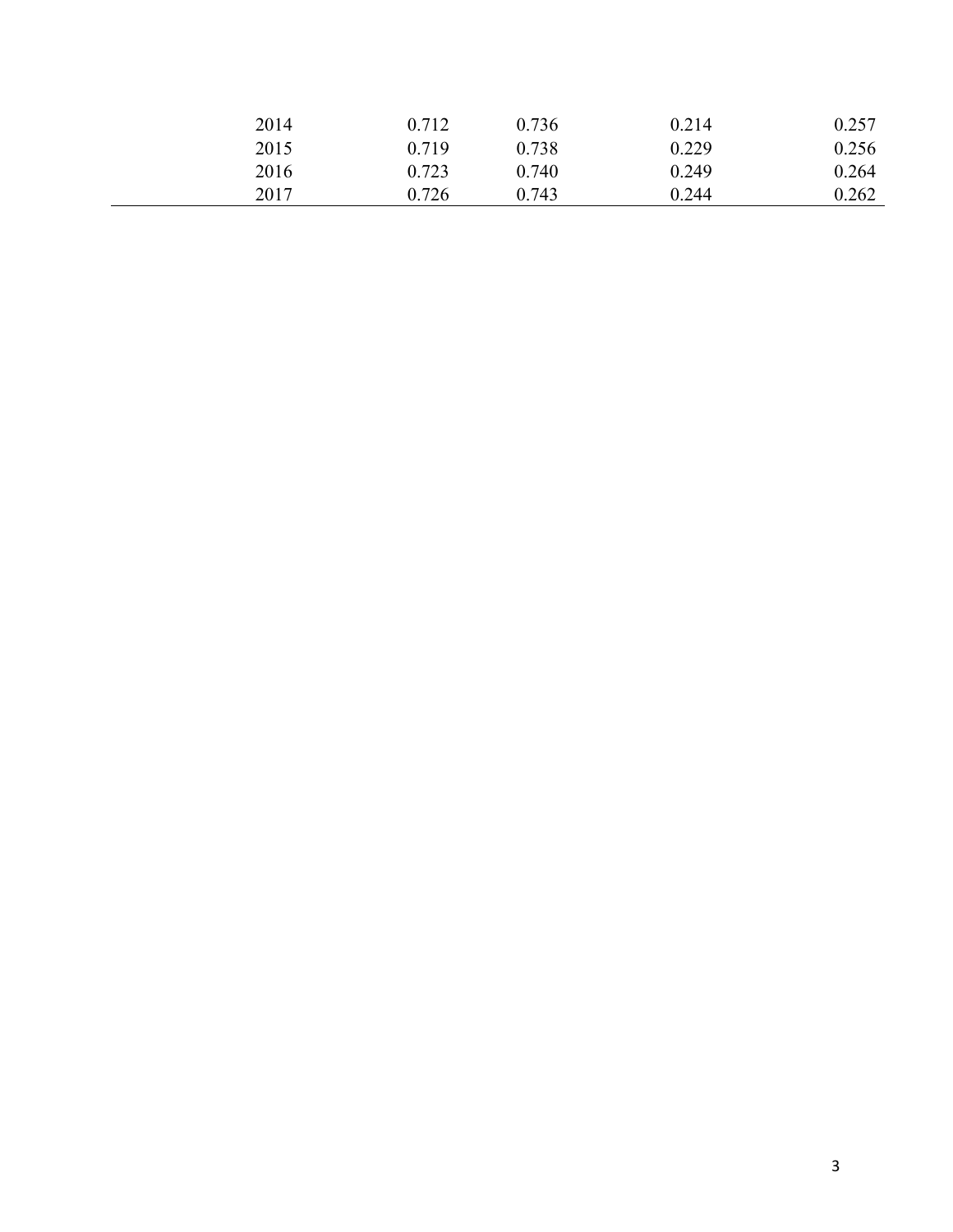|           | (1)        | (2)        | (3)         | (4)         | (5)         | (6)                | (7)         | (8)                      |
|-----------|------------|------------|-------------|-------------|-------------|--------------------|-------------|--------------------------|
|           |            | Medicaid   |             | Uninsured   |             | Non-Group Coverage |             | <b>Employer Coverage</b> |
| Treatment | $0.133***$ |            | $-0.080***$ |             | $-0.025***$ |                    | $-0.025***$ |                          |
|           | (0.010)    |            | (0.011)     |             | (0.006)     |                    | (0.005)     |                          |
|           |            |            |             |             |             |                    |             |                          |
| $t-6$     |            | 0.000      |             | $-0.015$    |             | $0.012*$           |             | 0.009                    |
|           |            | (0.018)    |             | (0.020)     |             | (0.005)            |             | (0.009)                  |
| $t-5$     |            | $-0.013$   |             | 0.002       |             | 0.005              |             | 0.009                    |
|           |            | (0.009)    |             | (0.008)     |             | (0.004)            |             | (0.006)                  |
| $t-4$     |            | $-0.025*$  |             | 0.005       |             | 0.004              |             | $0.015*$                 |
|           |            | (0.009)    |             | (0.008)     |             | (0.004)            |             | (0.006)                  |
| $t-3$     |            | $-0.013$   |             | 0.007       |             | 0.001              |             | 0.007                    |
|           |            | (0.008)    |             | (0.008)     |             | (0.003)            |             | (0.005)                  |
| $t-2$     |            | $-0.002$   |             | $-0.006$    |             | 0.004              |             | 0.009                    |
|           |            | (0.007)    |             | (0.007)     |             | (0.003)            |             | (0.005)                  |
| $t-1$     |            | 0.004      |             | $-0.008$    |             | $0.006*$           |             | 0.006                    |
|           |            | (0.004)    |             | (0.005)     |             | (0.003)            |             | (0.004)                  |
| $t+1$     |            | $0.080***$ |             | $-0.058***$ |             | $-0.011*$          |             | $-0.008$                 |

### **Table A2 All coefficients (except state dummies) from DD and event study models All unemployed ages 26 through 64 ACS Health insurance outcomes**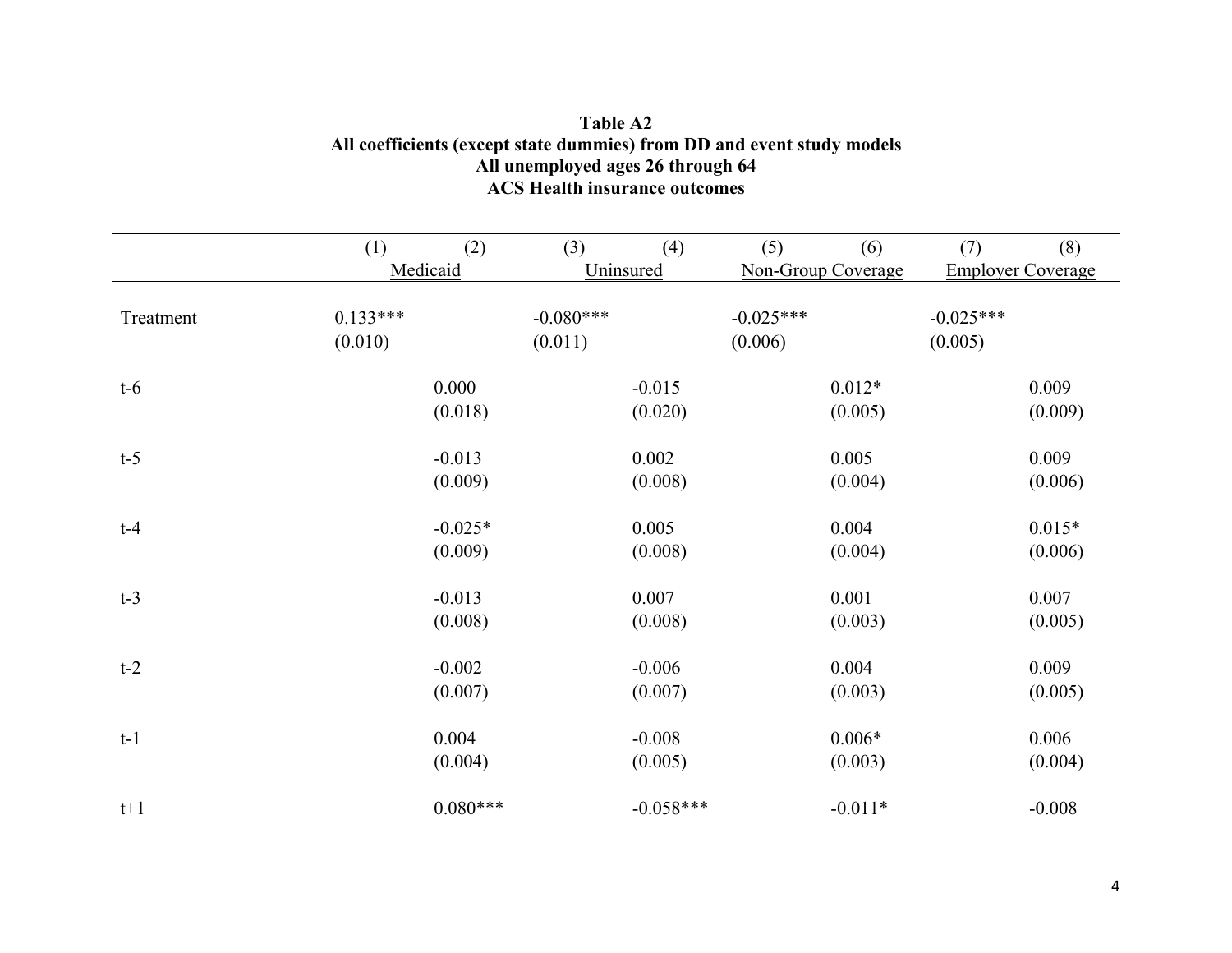|              |             | (0.008)               |             | (0.009)                |            | (0.005)                |            | (0.004)                |
|--------------|-------------|-----------------------|-------------|------------------------|------------|------------------------|------------|------------------------|
| $t+2$        |             | $0.141***$<br>(0.014) |             | $-0.092***$<br>(0.014) |            | $-0.023**$<br>(0.007)  |            | $-0.019**$<br>(0.007)  |
| $t+3$        |             | $0.153***$<br>(0.014) |             | $-0.091***$<br>(0.016) |            | $-0.033***$<br>(0.008) |            | $-0.028***$<br>(0.006) |
| $t + 4$      |             | $0.163***$<br>(0.015) |             | $-0.097***$<br>(0.018) |            | $-0.029**$<br>(0.011)  |            | $-0.027***$<br>(0.008) |
| Year=2008    | $-0.055***$ | $-0.052***$           | 0.016       | 0.018                  | 0.005      | 0.002                  | $0.042***$ | $0.039***$             |
|              | (0.011)     | (0.012)               | (0.012)     | (0.013)                | (0.005)    | (0.005)                | (0.008)    | (0.009)                |
| Year= $2009$ | $-0.029$    | $-0.015$              | $-0.008$    | $-0.009$               | 0.011      | 0.009                  | $0.036***$ | $0.027*$               |
|              | (0.017)     | (0.014)               | (0.015)     | (0.016)                | (0.007)    | (0.007)                | (0.010)    | (0.012)                |
| Year= $2010$ | $-0.024*$   | $-0.009$              | $-0.005$    | $-0.011$               | $0.015*$   | 0.012                  | $0.019***$ | 0.011                  |
|              | (0.012)     | (0.011)               | (0.013)     | (0.013)                | (0.007)    | (0.008)                | (0.006)    | (0.007)                |
| Year=2011    | $-0.014$    | $-0.005$              | 0.009       | 0.009                  | $0.013*$   | 0.009                  | $-0.007$   | $-0.015*$              |
|              | (0.011)     | (0.011)               | (0.012)     | (0.012)                | (0.006)    | (0.007)                | (0.005)    | (0.007)                |
| Year= $2012$ | $-0.007$    | $-0.004$              | 0.010       | 0.014                  | 0.006      | 0.001                  | $-0.008*$  | $-0.014**$             |
|              | (0.006)     | (0.006)               | (0.006)     | (0.007)                | (0.004)    | (0.005)                | (0.003)    | (0.004)                |
| Year=2013    | [Omitted]   | [Omitted]             | [Omitted]   | [Omitted]              | [Omitted]  | [Omitted]              | [Omitted]  | [Omitted]              |
| $Year=2014$  | $-0.010$    | 0.013                 | $-0.043***$ | $-0.055***$            | $0.028***$ | $0.022***$             | $0.024***$ | $0.019**$              |
|              | (0.011)     | (0.009)               | (0.011)     | (0.010)                | (0.005)    | (0.005)                | (0.006)    | (0.006)                |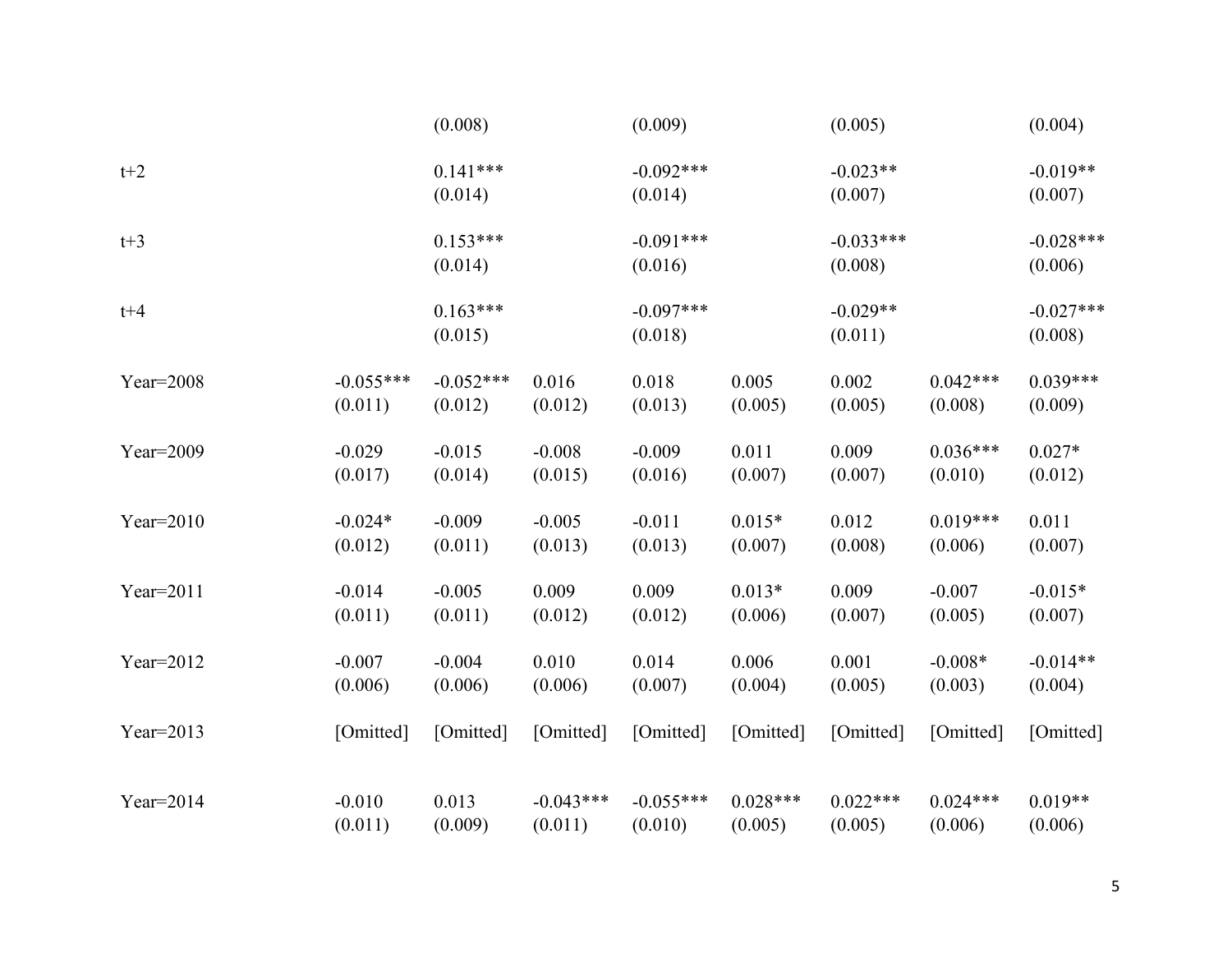| Year= $2015$                                                                                                                                                                | $0.039**$   | $0.032**$   | $-0.112***$ | $-0.106***$ | $0.044***$  | $0.043***$  | $0.033***$ | $0.032**$  |
|-----------------------------------------------------------------------------------------------------------------------------------------------------------------------------|-------------|-------------|-------------|-------------|-------------|-------------|------------|------------|
|                                                                                                                                                                             | (0.013)     | (0.011)     | (0.012)     | (0.012)     | (0.005)     | (0.005)     | (0.008)    | (0.009)    |
| Year= $2016$                                                                                                                                                                | $0.054***$  | $0.038**$   | $-0.140***$ | $-0.133***$ | $0.046***$  | $0.051***$  | $0.047***$ | $0.051***$ |
|                                                                                                                                                                             | (0.015)     | (0.013)     | (0.014)     | (0.014)     | (0.006)     | (0.006)     | (0.008)    | (0.008)    |
| Year=2017                                                                                                                                                                   | $0.069***$  | $0.046**$   | $-0.143***$ | $-0.132***$ | $0.035***$  | $0.039***$  | $0.046***$ | $0.051***$ |
|                                                                                                                                                                             | (0.019)     | (0.015)     | (0.018)     | (0.019)     | (0.007)     | (0.008)     | (0.009)    | (0.009)    |
| Education <hs< td=""><td>[Omitted]</td><td>[Omitted]</td><td>[Omitted]</td><td>[Omitted]</td><td>[Omitted]</td><td>[Omitted]</td><td>[Omitted]</td><td>[Omitted]</td></hs<> | [Omitted]   | [Omitted]   | [Omitted]   | [Omitted]   | [Omitted]   | [Omitted]   | [Omitted]  | [Omitted]  |
| Education=HS                                                                                                                                                                | $-0.053***$ | $-0.053***$ | $-0.042***$ | $-0.042***$ | $0.016***$  | $0.016***$  | $0.077***$ | $0.077***$ |
|                                                                                                                                                                             | (0.005)     | (0.005)     | (0.005)     | (0.005)     | (0.001)     | (0.001)     | (0.004)    | (0.004)    |
| Education=Some_college                                                                                                                                                      | $-0.070***$ | $-0.070***$ | $-0.109***$ | $-0.109***$ | $0.038***$  | $0.038***$  | $0.131***$ | $0.131***$ |
|                                                                                                                                                                             | (0.006)     | (0.006)     | (0.007)     | (0.007)     | (0.002)     | (0.002)     | (0.005)    | (0.005)    |
| Education=                                                                                                                                                                  | $-0.162***$ | $-0.162***$ | $-0.162***$ | $-0.162***$ | $0.111***$  | $0.111***$  | $0.218***$ | $0.218***$ |
| College_degree                                                                                                                                                              | (0.012)     | (0.012)     | (0.014)     | (0.014)     | (0.005)     | (0.005)     | (0.006)    | (0.006)    |
| Education=Post-college                                                                                                                                                      | $-0.187***$ | $-0.187***$ | $-0.205***$ | $-0.205***$ | $0.132***$  | $0.132***$  | $0.271***$ | $0.271***$ |
|                                                                                                                                                                             | (0.015)     | (0.015)     | (0.016)     | (0.016)     | (0.006)     | (0.006)     | (0.007)    | (0.007)    |
| Age= $26-29$                                                                                                                                                                | [Omitted]   | [Omitted]   | [Omitted]   | [Omitted]   | [Omitted]   | [Omitted]   | [Omitted]  | [Omitted]  |
| Age= $30-39$                                                                                                                                                                | $0.007**$   | $0.007**$   | $-0.007$    | $-0.007$    | $-0.013***$ | $-0.013***$ | $0.010***$ | $0.010***$ |
|                                                                                                                                                                             | (0.002)     | (0.002)     | (0.004)     | (0.004)     | (0.001)     | (0.001)     | (0.002)    | (0.002)    |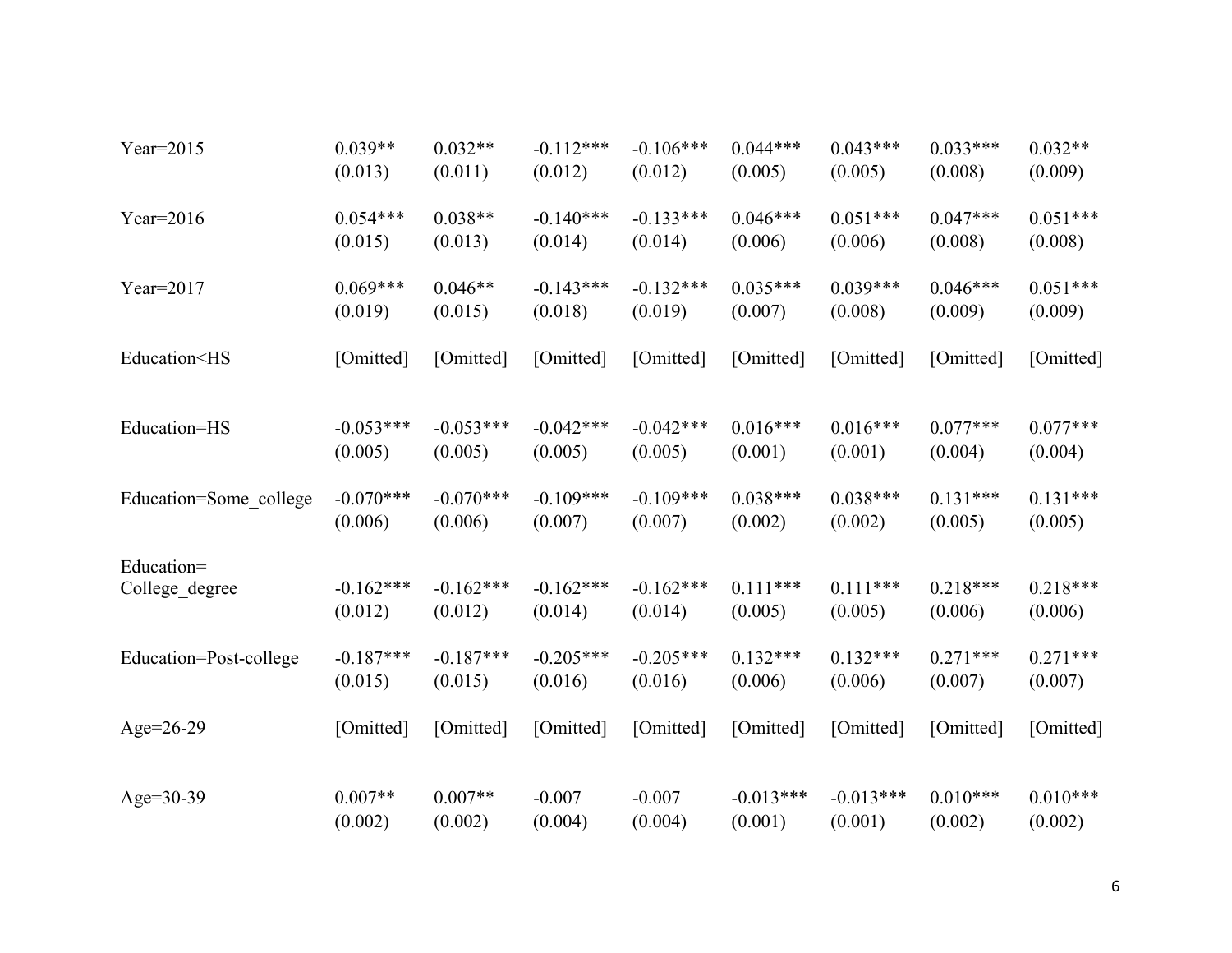| Age=40-49          | $-0.046***$ | $-0.046***$ | $-0.006$    | $-0.006$    | 0.000       | 0.000       | $0.046***$  | $0.046***$  |
|--------------------|-------------|-------------|-------------|-------------|-------------|-------------|-------------|-------------|
|                    | (0.007)     | (0.007)     | (0.006)     | (0.006)     | (0.001)     | (0.001)     | (0.003)     | (0.003)     |
| Age=50-59          | $-0.093***$ | $-0.093***$ | $-0.033***$ | $-0.033***$ | $0.024***$  | $0.024***$  | $0.087***$  | $0.086***$  |
|                    | (0.009)     | (0.009)     | (0.006)     | (0.006)     | (0.002)     | (0.002)     | (0.005)     | (0.005)     |
| Age= $60-64$       | $-0.117***$ | $-0.117***$ | $-0.099***$ | $-0.099***$ | $0.059***$  | $0.059***$  | $0.124***$  | $0.124***$  |
|                    | (0.010)     | (0.010)     | (0.007)     | (0.007)     | (0.005)     | (0.005)     | (0.006)     | (0.006)     |
| Female             | $0.181***$  | $0.181***$  | $-0.143***$ | $-0.143***$ | $-0.001$    | $-0.001$    | $-0.011***$ | $-0.011***$ |
|                    | (0.008)     | (0.008)     | (0.007)     | (0.007)     | (0.002)     | (0.002)     | (0.002)     | (0.002)     |
| Married            | $0.028**$   | $0.028**$   | $-0.253***$ | $-0.253***$ | $-0.003$    | $-0.003$    | $0.263***$  | $0.263***$  |
|                    | (0.008)     | (0.008)     | (0.009)     | (0.009)     | (0.002)     | (0.002)     | (0.010)     | (0.010)     |
| Female_x_Married   | $-0.195***$ | $-0.195***$ | $0.098***$  | $0.098***$  | $0.005**$   | $0.005**$   | $0.077***$  | $0.077***$  |
|                    | (0.010)     | (0.010)     | (0.010)     | (0.010)     | (0.002)     | (0.002)     | (0.004)     | (0.004)     |
| White non-Hispanic | [Omitted]   | [Omitted]   | [Omitted]   | [Omitted]   | [Omitted]   | [Omitted]   | [Omitted]   | [Omitted]   |
| Black non-Hispanic | $0.090***$  | $0.090***$  | $-0.005$    | $-0.005$    | $-0.034***$ | $-0.034***$ | $-0.051***$ | $-0.051***$ |
|                    | (0.007)     | (0.007)     | (0.005)     | (0.005)     | (0.004)     | (0.004)     | (0.006)     | (0.006)     |
| Asian non-Hispanic | 0.007       | 0.007       | $0.056***$  | $0.056***$  | 0.001       | 0.001       | $-0.060***$ | $-0.060***$ |
|                    | (0.013)     | (0.013)     | (0.006)     | (0.006)     | (0.003)     | (0.003)     | (0.014)     | (0.014)     |
| Other non-Hispanic | $0.062***$  | $0.062***$  | $0.033***$  | $0.033***$  | $-0.032***$ | $-0.032***$ | $-0.061***$ | $-0.061***$ |
|                    | (0.008)     | (0.008)     | (0.007)     | (0.007)     | (0.003)     | (0.003)     | (0.007)     | (0.007)     |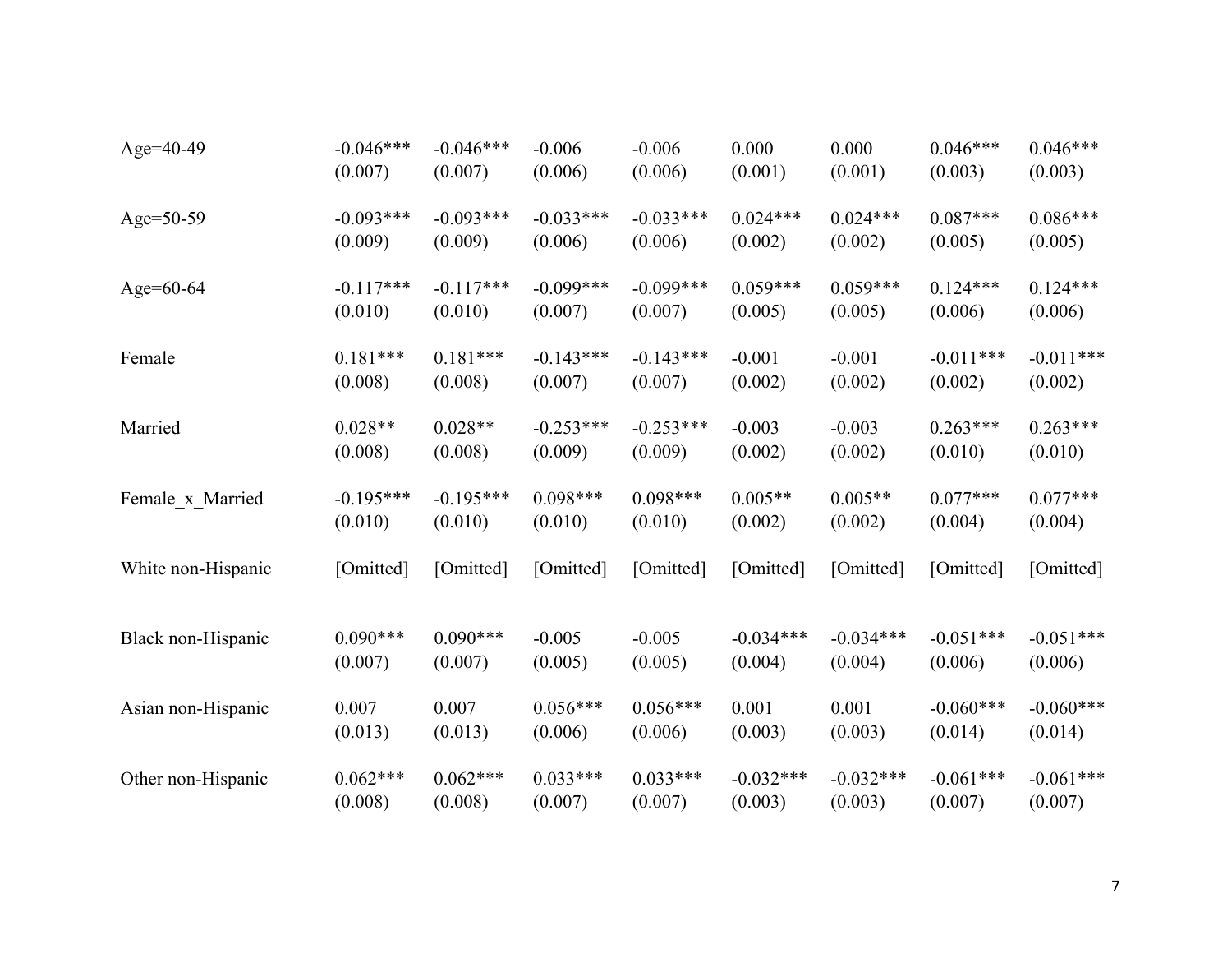| Hispanic (any race)  | 0.003              | 0.003              | $0.126***$            | $0.126***$            | $-0.041***$          | $-0.041***$       | $-0.093***$                     | $-0.093***$                     |
|----------------------|--------------------|--------------------|-----------------------|-----------------------|----------------------|-------------------|---------------------------------|---------------------------------|
|                      | (0.010)            | (0.010)            | (0.007)               | (0.007)               | (0.006)              | (0.006)           | (0.007)                         | (0.007)                         |
| Unemployment rate    | $0.070*$           | $0.064*$           | $-0.083*$             | $-0.082*$             | $-0.010$             | $-0.007$          | 0.018                           | 0.020                           |
|                      | (0.029)            | (0.027)            | (0.037)               | (0.037)               | (0.010)              | (0.009)           | (0.014)                         | (0.015)                         |
| Unemployment_rate_sq | $-0.009*$          | $-0.008*$          | $0.011*$              | $0.011*$              | 0.001                | 0.000             | $-0.002$                        | $-0.003$                        |
|                      | (0.004)            | (0.003)            | (0.004)               | (0.004)               | (0.001)              | (0.001)           | (0.002)                         | (0.002)                         |
| Unemployment_rate_cu | $0.000*$           | $0.000*$           | $-0.000*$             | $-0.000*$             | $-0.000$             | $-0.000$          | 0.000                           | 0.000                           |
|                      | (0.000)            | (0.000)            | (0.000)               | (0.000)               | (0.000)              | (0.000)           | (0.000)                         | (0.000)                         |
| Employment growth    | 0.223              | 0.235              | $-0.031$              | $-0.004$              | 0.063                | 0.057             | $-0.097$                        | $-0.119$                        |
|                      | (0.212)            | (0.227)            | (0.259)               | (0.260)               | (0.088)              | (0.090)           | (0.145)                         | (0.161)                         |
| Employment growth sq | 9.981*             | 8.052              | $16.610***$           | 15.709***             | 2.269                | 3.080             | $5.624*$                        | 5.788*                          |
|                      | (4.156)            | (4.277)            | (4.384)               | (4.394)               | (2.261)              | (2.453)           | (2.556)                         | (2.464)                         |
| Employment growth cu | 63.547<br>(56.946) | 22.616<br>(64.026) | 237.021**<br>(75.780) | 223.636**<br>(74.791) | $-5.483$<br>(29.258) | 3.193<br>(32.961) | 162.535**<br>$\ast$<br>(40.562) | 175.256**<br>$\ast$<br>(43.959) |
| UI benefit length    | 0.000              | 0.000              | $-0.000$              | $-0.000$              | $-0.000$             | $-0.000$          | $0.000*$                        | $0.000**$                       |
|                      | (0.000)            | (0.000)            | (0.000)               | (0.000)               | (0.000)              | (0.000)           | (0.000)                         | (0.000)                         |
| Constant             | $-0.173$           | $-0.026$           | $1.083***$            | $0.998***$            | $0.131***$           | $0.101**$         | $-0.040$                        | $-0.070$                        |
|                      | (0.092)            | (0.082)            | (0.108)               | (0.107)               | (0.033)              | (0.030)           | (0.046)                         | (0.047)                         |
| Observations         | 739821             | 739821             | 739821                | 739821                | 739821               | 739821            | 739821                          | 739821                          |
| Adjusted R-squared   | 0.143              | 0.143              | 0.160                 | 0.160                 | 0.040                | 0.040             | 0.200                           | 0.200                           |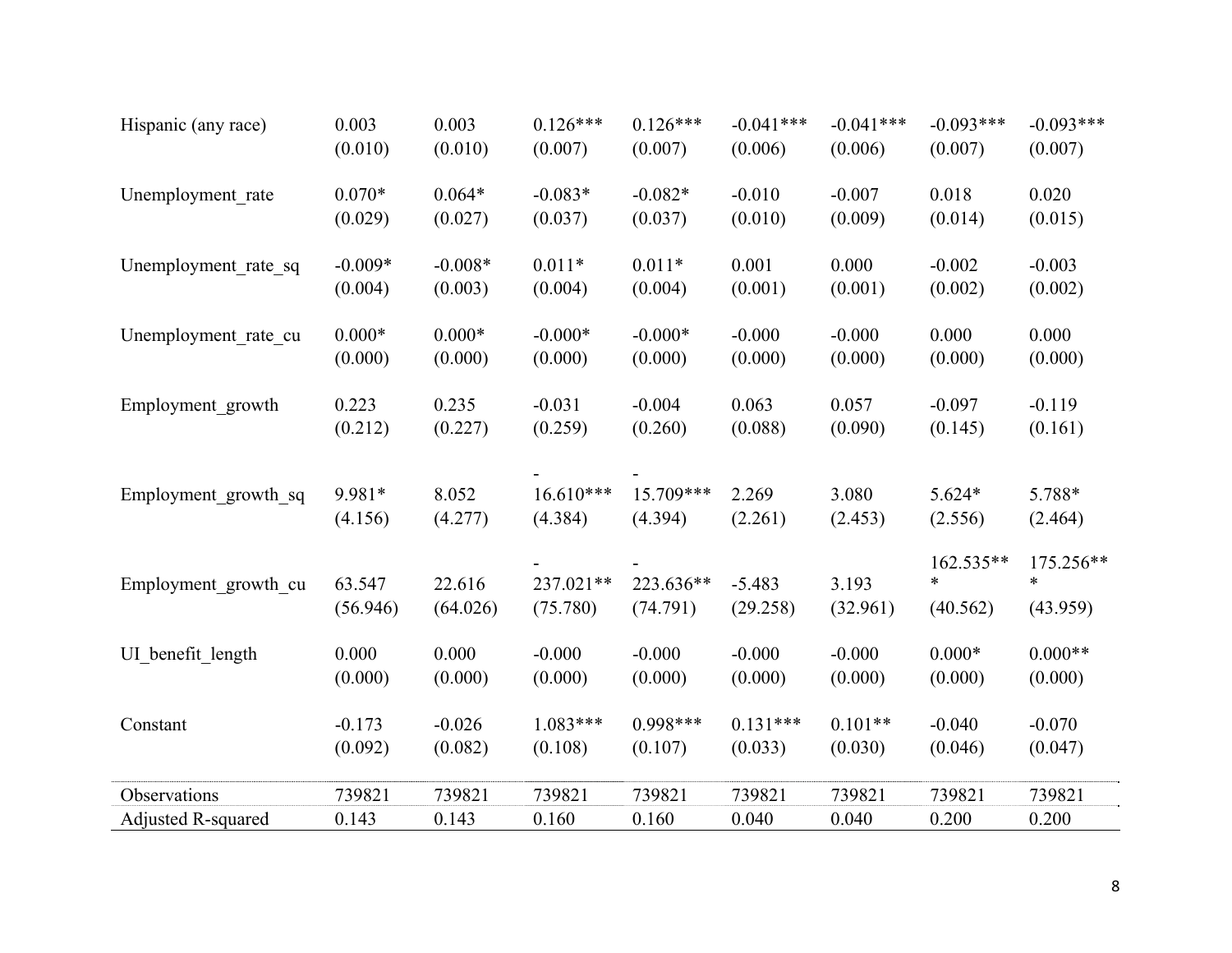Notes: Standard errors in parentheses. Regressions also include a full set of state dummies not reported here. \* p<0.05; \*\* p<0.01; \*\*\* p<0.001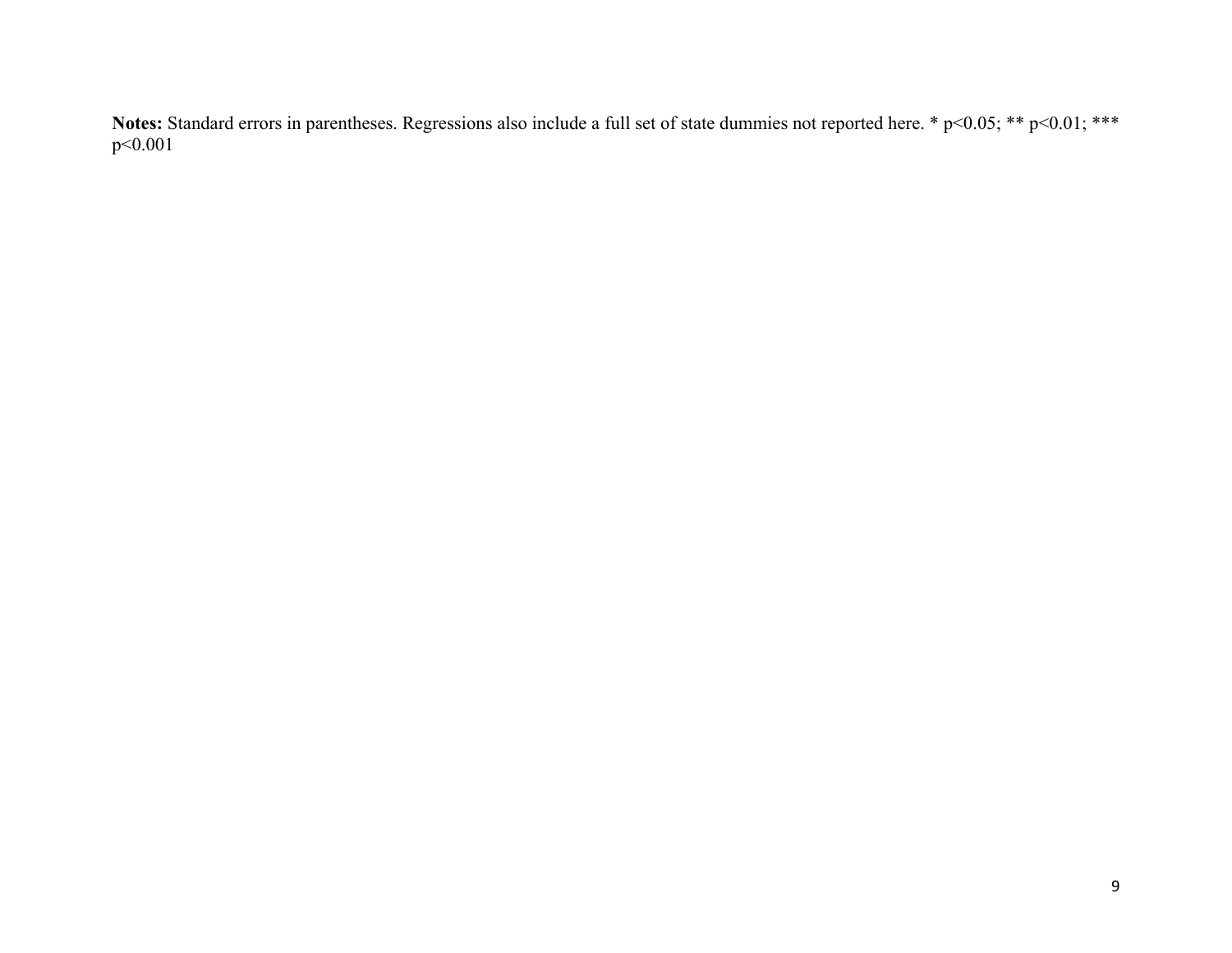### **Table A3 Event study coefficients from event study models (equation 2 in paper) Unemployed ages 26 through 64 by subgroup ACS Health insurance outcome: MEDICAID**

|       |             | Education  |           |          | Parental status | When last worked |               |  |
|-------|-------------|------------|-----------|----------|-----------------|------------------|---------------|--|
|       | Full sample | HS or less | $>$ HS    | Parent   | Non-parent      | $\leq 1$ year    | $\geq 1$ year |  |
|       | (1)         | (2)        | (3)       | (4)      | (5)             | (6)              | (7)           |  |
| $t-6$ | 0.000       | 0.000      | $-0.001$  | 0.003    | $-0.006$        | 0.005            | $-0.004$      |  |
|       | (0.018)     | (0.017)    | (0.021)   | (0.022)  | (0.020)         | (0.014)          | (0.031)       |  |
| $t-5$ | $-0.013$    | $-0.016$   | $-0.011$  | $-0.007$ | $-0.016$        | $-0.014$         | $-0.005$      |  |
|       | (0.009)     | (0.011)    | (0.010)   | (0.014)  | (0.009)         | (0.009)          | (0.010)       |  |
| $t-4$ | $-0.025*$   | $-0.026**$ | $-0.026*$ | $-0.015$ | $-0.027**$      | $-0.022*$        | $-0.024*$     |  |
|       | (0.009)     | (0.010)    | (0.011)   | (0.013)  | (0.010)         | (0.009)          | (0.011)       |  |
| $t-3$ | $-0.013$    | $-0.018*$  | $-0.010$  | $-0.003$ | $-0.017$        | $-0.014*$        | $-0.015$      |  |
|       | (0.008)     | (0.008)    | (0.010)   | (0.011)  | (0.009)         | (0.007)          | (0.012)       |  |
| $t-2$ | $-0.002$    | $-0.003$   | $-0.002$  | 0.009    | $-0.007$        | $-0.007$         | $-0.000$      |  |
|       | (0.007)     | (0.008)    | (0.009)   | (0.010)  | (0.008)         | (0.007)          | (0.011)       |  |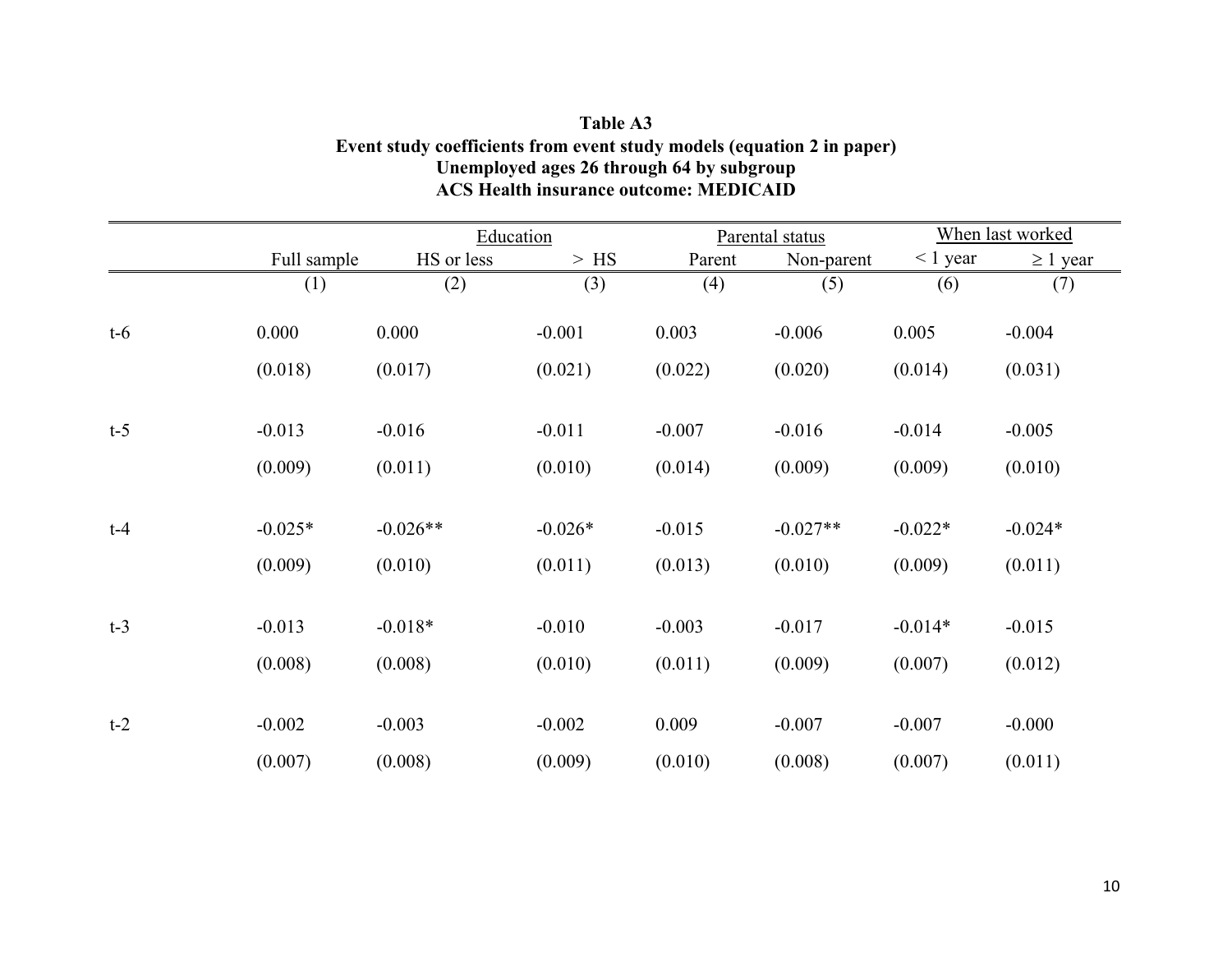| $t-1$        | 0.004      | $-0.001$   | 0.008      | 0.009      | 0.002      | 0.000      | 0.003      |
|--------------|------------|------------|------------|------------|------------|------------|------------|
|              | (0.004)    | (0.008)    | (0.006)    | (0.008)    | (0.004)    | (0.006)    | (0.006)    |
| $t+1$        | $0.080***$ | $0.082***$ | $0.078***$ | $0.051***$ | $0.095***$ | $0.078***$ | $0.081***$ |
|              |            |            |            |            |            |            |            |
|              | (0.008)    | (0.009)    | (0.010)    | (0.009)    | (0.009)    | (0.008)    | (0.010)    |
| $t+2$        | $0.141***$ | $0.150***$ | $0.134***$ | $0.073***$ | $0.173***$ | $0.125***$ | $0.160***$ |
|              |            |            |            |            |            |            |            |
|              | (0.014)    | (0.015)    | (0.015)    | (0.013)    | (0.016)    | (0.013)    | (0.018)    |
|              |            |            |            |            |            |            |            |
| $t+3$        | $0.153***$ | $0.159***$ | $0.150***$ | $0.075***$ | $0.191***$ | $0.146***$ | $0.163***$ |
|              | (0.014)    | (0.015)    | (0.016)    | (0.018)    | (0.016)    | (0.013)    | (0.018)    |
| $t + 4$      | $0.163***$ | $0.186***$ | $0.149***$ | $0.084***$ | $0.201***$ | $0.151***$ | $0.182***$ |
|              |            |            |            |            |            |            |            |
|              | (0.015)    | (0.019)    | (0.015)    | (0.016)    | (0.017)    | (0.014)    | (0.021)    |
| Observations | 739821     | 357447     | 382374     | 247479     | 480240     | 411386     | 328435     |
| Adjusted R-  |            |            |            |            |            |            |            |
| squared      | 0.143      | 0.149      | 0.135      | 0.168      | 0.137      | 0.135      | 0.151      |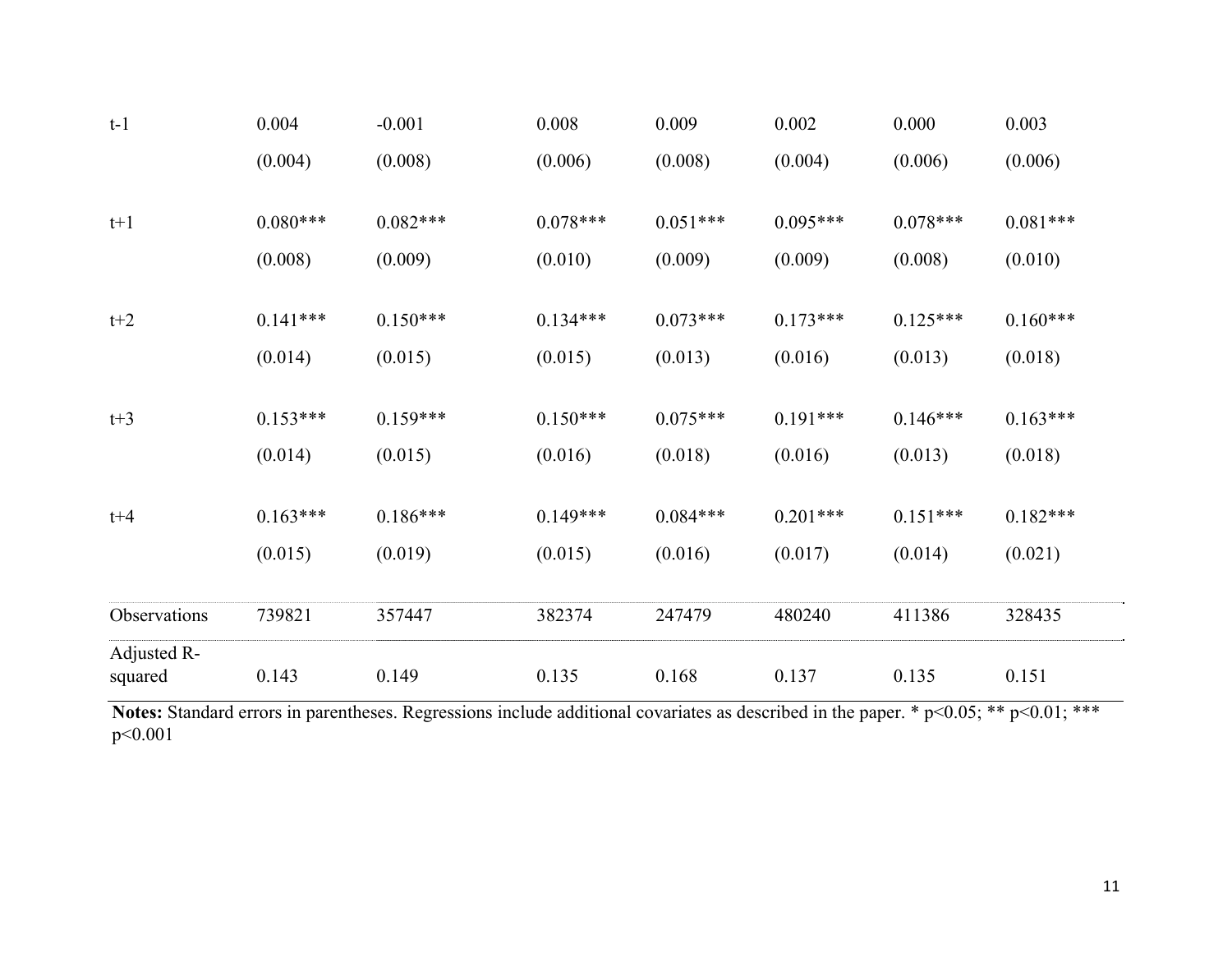### **Table A4 Event study coefficients from event study models (equation 2 in paper) Unemployed ages 26 through 64 by subgroup ACS Health insurance outcome: UNINSURED**

|       |             | Education  |          |          | Parental status | When last worked |               |  |
|-------|-------------|------------|----------|----------|-----------------|------------------|---------------|--|
|       | Full sample | HS or less | $>$ HS   | Parent   | Non-parent      | $< 1$ year       | $\geq 1$ year |  |
|       | (1)         | (2)        | (3)      | (4)      | (5)             | (6)              | (7)           |  |
| $t-6$ | $-0.015$    | $-0.018$   | $-0.009$ | $-0.022$ | $-0.008$        | $-0.025$         | 0.004         |  |
|       | (0.020)     | (0.019)    | (0.022)  | (0.018)  | (0.024)         | (0.016)          | (0.038)       |  |
| $t-5$ | 0.002       | 0.002      | 0.005    | 0.009    | $-0.001$        | 0.000            | 0.005         |  |
|       | (0.008)     | (0.009)    | (0.011)  | (0.012)  | (0.009)         | (0.009)          | (0.009)       |  |
| $t-4$ | 0.005       | 0.003      | 0.012    | 0.008    | 0.002           | 0.003            | 0.010         |  |
|       | (0.008)     | (0.010)    | (0.010)  | (0.011)  | (0.010)         | (0.009)          | (0.012)       |  |
| $t-3$ | 0.007       | 0.004      | 0.013    | 0.004    | 0.006           | 0.007            | 0.007         |  |
|       | (0.008)     | (0.010)    | (0.010)  | (0.011)  | (0.010)         | (0.008)          | (0.013)       |  |
| $t-2$ | $-0.006$    | $-0.009$   | 0.000    | $-0.005$ | $-0.009$        | $-0.009$         | $-0.003$      |  |
|       | (0.007)     | (0.009)    | (0.010)  | (0.008)  | (0.010)         | (0.007)          | (0.011)       |  |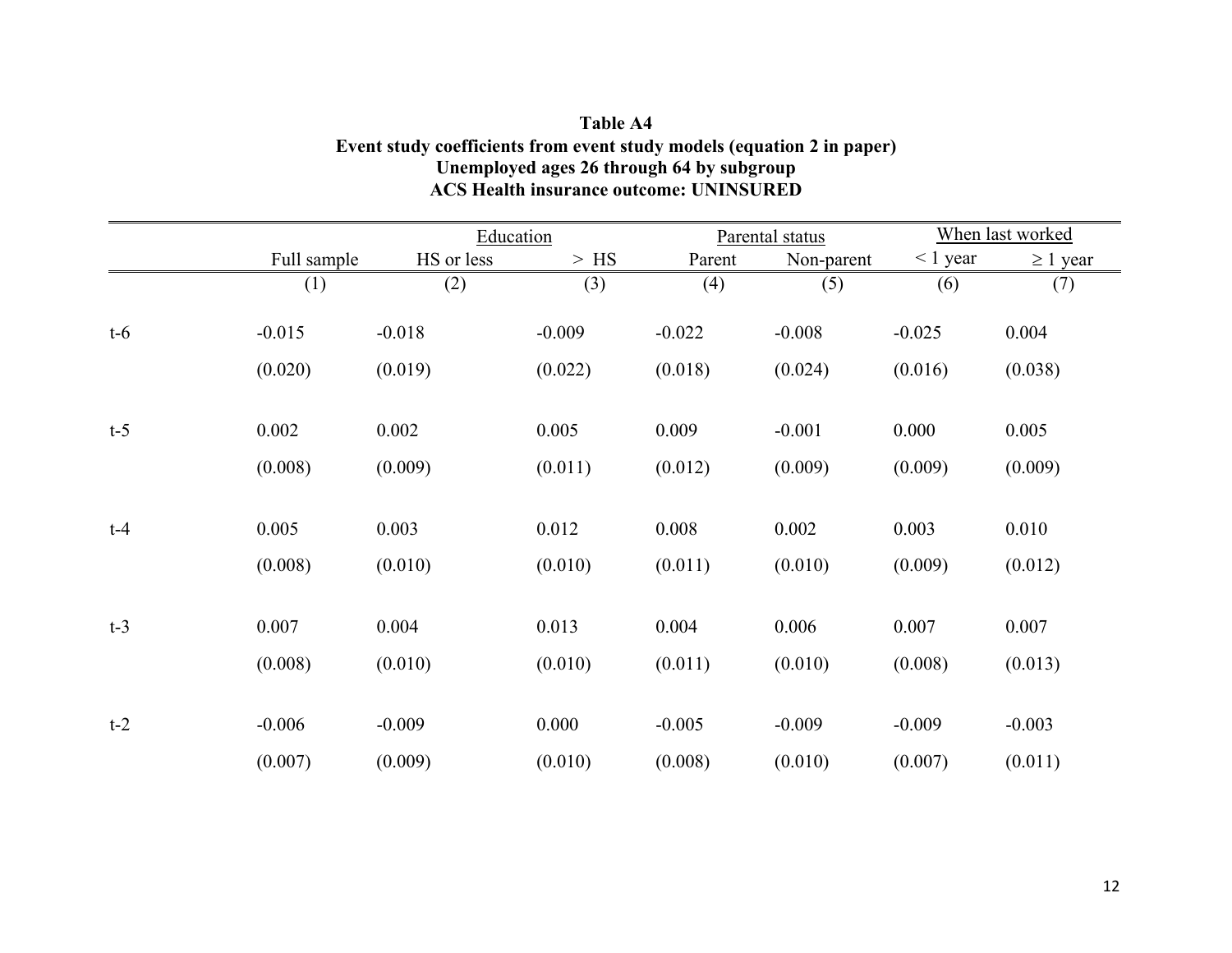| $t-1$        | $-0.008$    | $-0.013$    | $-0.001$    | $-0.007$   | $-0.009$    | $-0.012$    | $-0.003$    |
|--------------|-------------|-------------|-------------|------------|-------------|-------------|-------------|
|              | (0.005)     | (0.008)     | (0.006)     | (0.008)    | (0.005)     | (0.007)     | (0.008)     |
|              |             |             |             |            |             |             |             |
| $t+1$        | $-0.058***$ | $-0.076***$ | $-0.040**$  | $-0.033**$ | $-0.072***$ | $-0.057***$ | $-0.056***$ |
|              | (0.009)     | (0.009)     | (0.012)     | (0.010)    | (0.011)     | (0.009)     | (0.011)     |
|              |             |             |             |            |             |             |             |
| $t+2$        | $-0.092***$ | $-0.125***$ | $-0.059***$ | $-0.024$   | $-0.127***$ | $-0.080***$ | $-0.104***$ |
|              | (0.014)     | (0.017)     | (0.014)     | (0.013)    | (0.016)     | (0.012)     | (0.019)     |
|              |             |             |             |            |             |             |             |
| $t+3$        | $-0.091***$ | $-0.131***$ | $-0.053**$  | $-0.027$   | $-0.124***$ | $-0.091***$ | $-0.090***$ |
|              | (0.016)     | (0.018)     | (0.016)     | (0.017)    | (0.019)     | (0.014)     | (0.020)     |
|              |             |             |             |            |             |             |             |
| $t + 4$      | $-0.097***$ | $-0.141***$ | $-0.062**$  | $-0.028$   | $-0.131***$ | $-0.093***$ | $-0.103***$ |
|              | (0.018)     | (0.021)     | (0.018)     | (0.017)    | (0.021)     | (0.015)     | (0.024)     |
|              |             |             |             |            |             |             |             |
| Observations | 739821      | 357447      | 382374      | 247479     | 480240      | 411386      | 328435      |
| Adjusted R-  |             |             |             |            |             |             |             |
| squared      | 0.160       | 0.147       | 0.139       | 0.165      | 0.163       | 0.173       | 0.148       |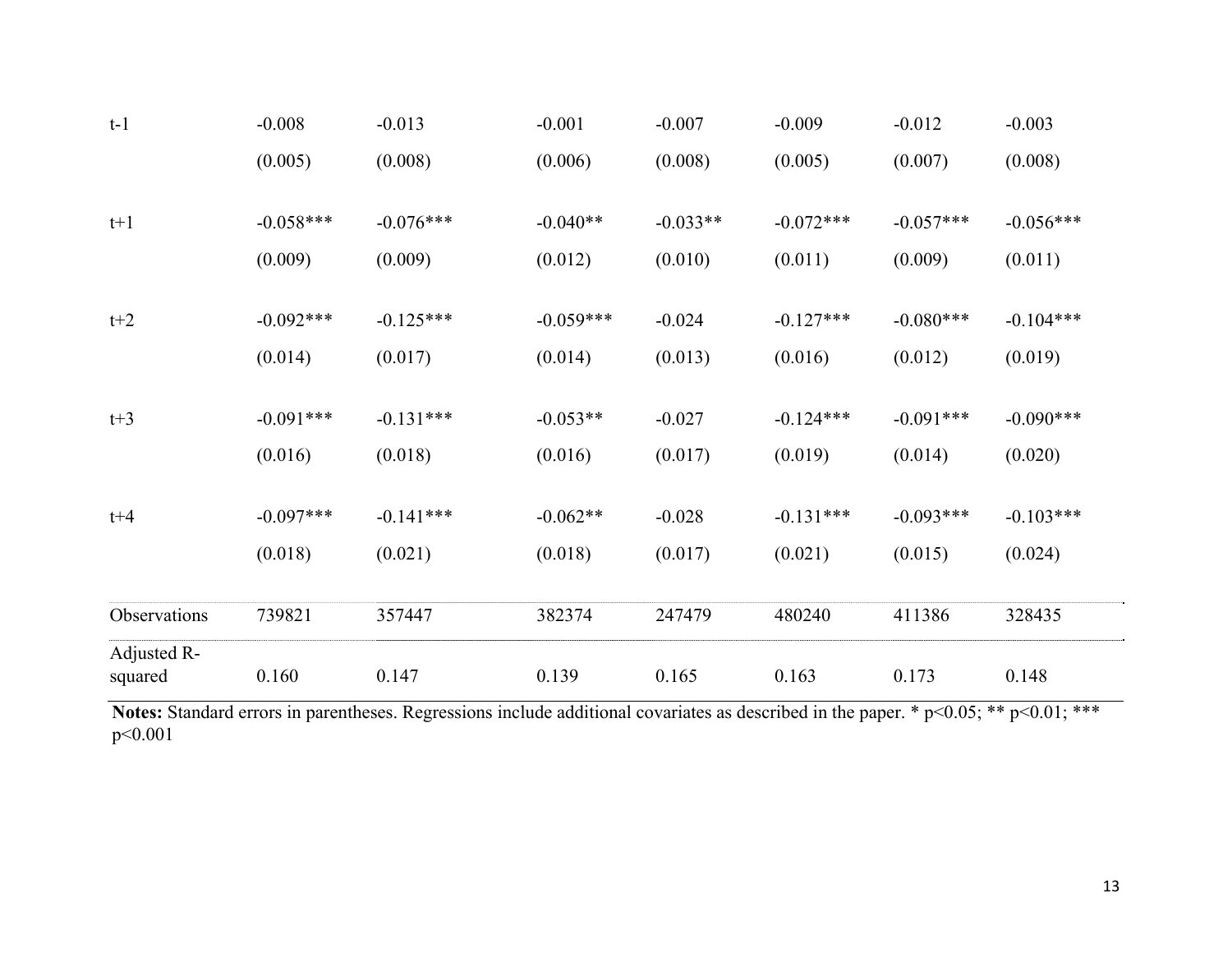### **Table A5 Event study coefficients from event study models (equation 2 in paper) Unemployed ages 26 through 64 by subgroup ACS Health insurance outcome: NON-GROUP COVERAGE**

|       |             | Education  |          |          | Parental status | When last worked |               |  |
|-------|-------------|------------|----------|----------|-----------------|------------------|---------------|--|
|       | Full sample | HS or less | $>$ HS   | Parent   | Non-parent      | $\leq 1$ year    | $\geq 1$ year |  |
|       | (1)         | (2)        | (3)      | (4)      | (5)             | (6)              | (7)           |  |
| $t-6$ | $0.012*$    | $0.013*$   | 0.011    | $0.023*$ | 0.006           | $0.018***$       | 0.002         |  |
|       | (0.005)     | (0.006)    | (0.005)  | (0.009)  | (0.009)         | (0.005)          | (0.008)       |  |
| $t-5$ | 0.005       | 0.007      | 0.002    | $-0.007$ | $0.011*$        | 0.008            | $-0.001$      |  |
|       | (0.004)     | (0.004)    | (0.005)  | (0.005)  | (0.004)         | (0.004)          | (0.005)       |  |
| $t-4$ | 0.004       | 0.006      | 0.002    | 0.003    | 0.005           | 0.006            | 0.001         |  |
|       | (0.004)     | (0.004)    | (0.004)  | (0.005)  | (0.004)         | (0.004)          | (0.005)       |  |
| $t-3$ | 0.001       | $0.008*$   | $-0.005$ | 0.003    | 0.001           | 0.004            | $-0.001$      |  |
|       | (0.003)     | (0.003)    | (0.005)  | (0.005)  | (0.004)         | (0.003)          | (0.005)       |  |
| $t-2$ | 0.004       | 0.005      | 0.004    | 0.002    | 0.007           | 0.004            | 0.005         |  |
|       | (0.003)     | (0.004)    | (0.004)  | (0.004)  | (0.004)         | (0.004)          | (0.004)       |  |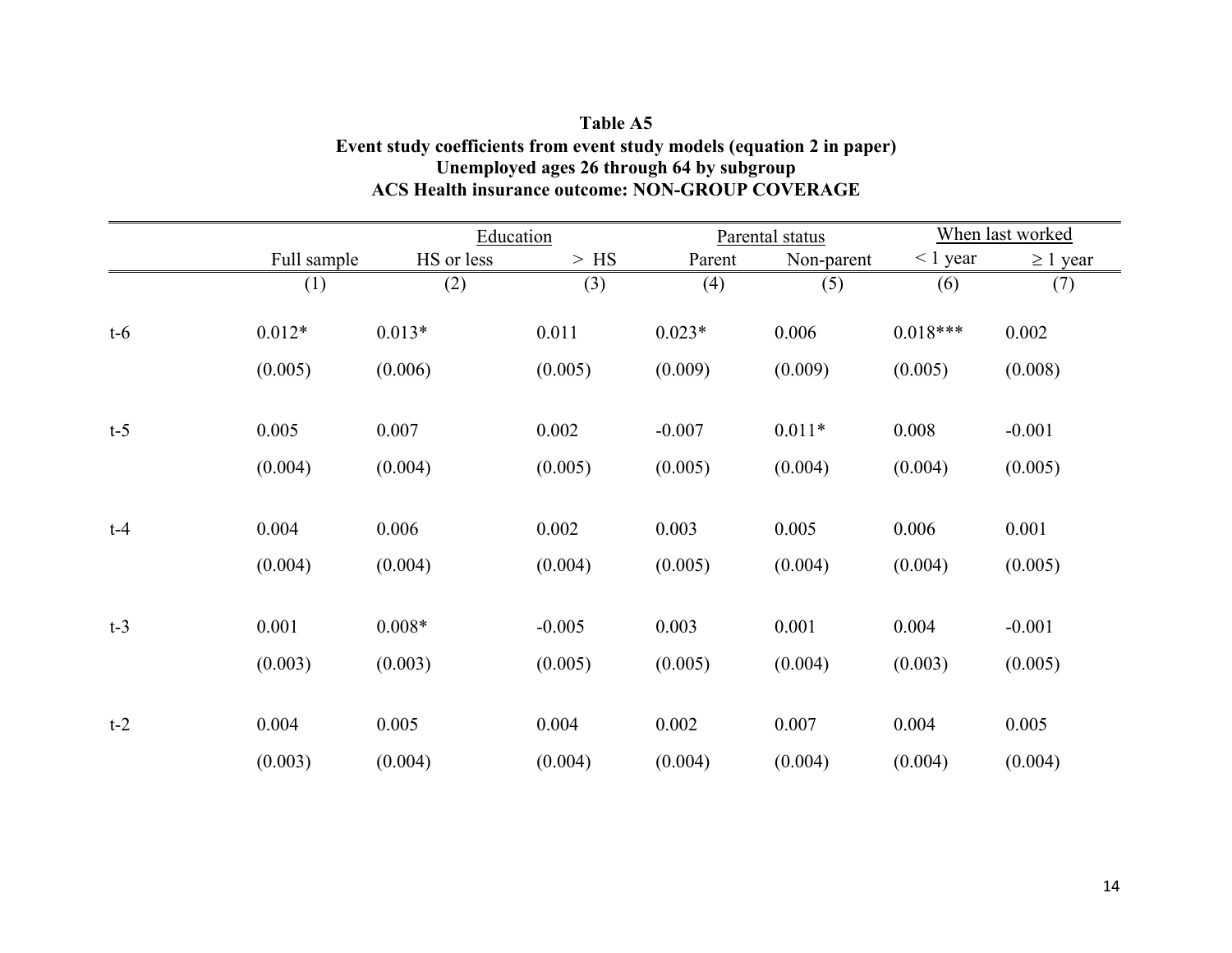| $t-1$        | $0.006*$    | $0.010*$ | 0.002       | 0.004     | $0.008*$    | $0.007*$   | 0.005      |
|--------------|-------------|----------|-------------|-----------|-------------|------------|------------|
|              | (0.003)     | (0.004)  | (0.004)     | (0.004)   | (0.004)     | (0.003)    | (0.004)    |
|              |             |          |             |           |             |            |            |
| $t+1$        | $-0.011*$   | $-0.004$ | $-0.020**$  | $-0.001$  | $-0.015**$  | $-0.010$   | $-0.013*$  |
|              | (0.005)     | (0.005)  | (0.007)     | (0.006)   | (0.005)     | (0.006)    | (0.006)    |
|              |             |          |             |           |             |            |            |
| $t+2$        | $-0.023**$  | $-0.011$ | $-0.036***$ | $-0.020*$ | $-0.023**$  | $-0.021**$ | $-0.024**$ |
|              | (0.007)     | (0.009)  | (0.007)     | (0.008)   | (0.007)     | (0.007)    | (0.008)    |
|              |             |          |             |           |             |            |            |
| $t+3$        | $-0.033***$ | $-0.018$ | $-0.049***$ | $-0.022$  | $-0.037***$ | $-0.029**$ | $-0.038**$ |
|              | (0.008)     | (0.010)  | (0.008)     | (0.012)   | (0.007)     | (0.008)    | (0.011)    |
|              |             |          |             |           |             |            |            |
| $t + 4$      | $-0.029**$  | $-0.014$ | $-0.044***$ | $-0.017$  | $-0.035**$  | $-0.023*$  | $-0.037**$ |
|              | (0.011)     | (0.011)  | (0.011)     | (0.014)   | (0.010)     | (0.010)    | (0.013)    |
|              |             |          |             |           |             |            |            |
| Observations | 739821      | 357447   | 382374      | 247479    | 480240      | 411386     | 328435     |
| Adjusted R-  |             |          |             |           |             |            |            |
| squared      | 0.040       | 0.021    | 0.033       | 0.035     | 0.040       | 0.040      | 0.040      |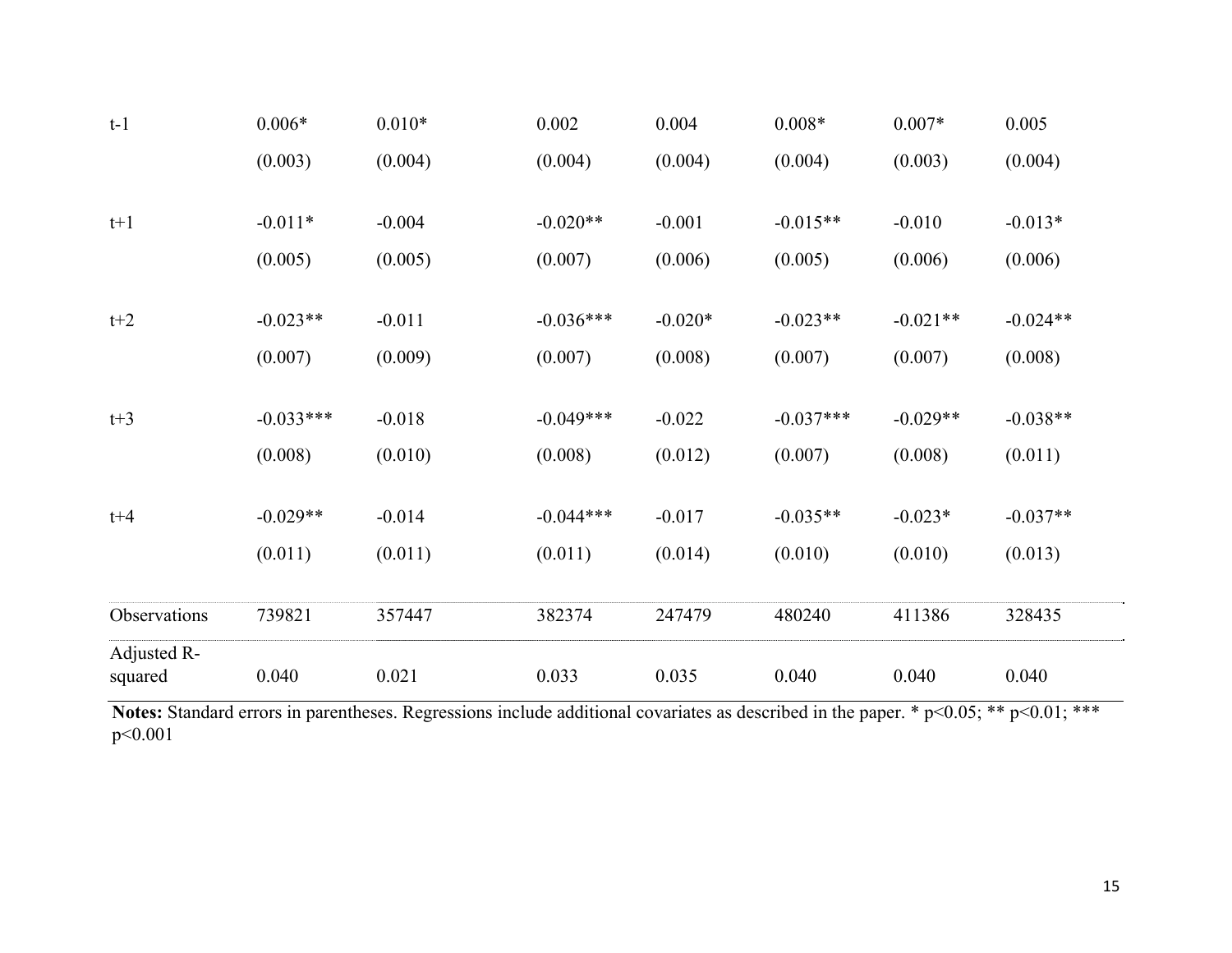### **Table A6 Event study coefficients from event study models (equation 2 in paper) Unemployed ages 26 through 64 by subgroup ACS Health insurance outcome: EMPLOYER COVERAGE**

|       |             | Education  |          |          | Parental status | When last worked |               |  |
|-------|-------------|------------|----------|----------|-----------------|------------------|---------------|--|
|       | Full sample | HS or less | $>$ HS   | Parent   | Non-parent      | $< 1$ year       | $\geq 1$ year |  |
|       | (1)         | (2)        | (3)      | (4)      | (5)             | (6)              | (7)           |  |
| $t-6$ | 0.009       | 0.009      | 0.008    | 0.007    | 0.011           | 0.014            | $-0.008$      |  |
|       | (0.009)     | (0.011)    | (0.010)  | (0.009)  | (0.010)         | (0.011)          | (0.016)       |  |
| $t-5$ | 0.009       | 0.012      | 0.003    | 0.004    | 0.009           | 0.009            | 0.001         |  |
|       | (0.006)     | (0.007)    | (0.009)  | (0.007)  | (0.007)         | (0.008)          | (0.006)       |  |
| $t-4$ | $0.015*$    | $0.017*$   | 0.011    | 0.009    | $0.018**$       | $0.015*$         | 0.008         |  |
|       | (0.006)     | (0.007)    | (0.007)  | (0.010)  | (0.005)         | (0.007)          | (0.006)       |  |
| $t-3$ | 0.007       | 0.009      | 0.002    | $-0.002$ | $0.011*$        | 0.005            | 0.012         |  |
|       | (0.005)     | (0.005)    | (0.007)  | (0.008)  | (0.005)         | (0.006)          | (0.007)       |  |
| $t-2$ | 0.009       | $0.015**$  | $-0.001$ | $-0.003$ | $0.015*$        | $0.015*$         | 0.004         |  |
|       | (0.005)     | (0.005)    | (0.007)  | (0.007)  | (0.006)         | (0.006)          | (0.007)       |  |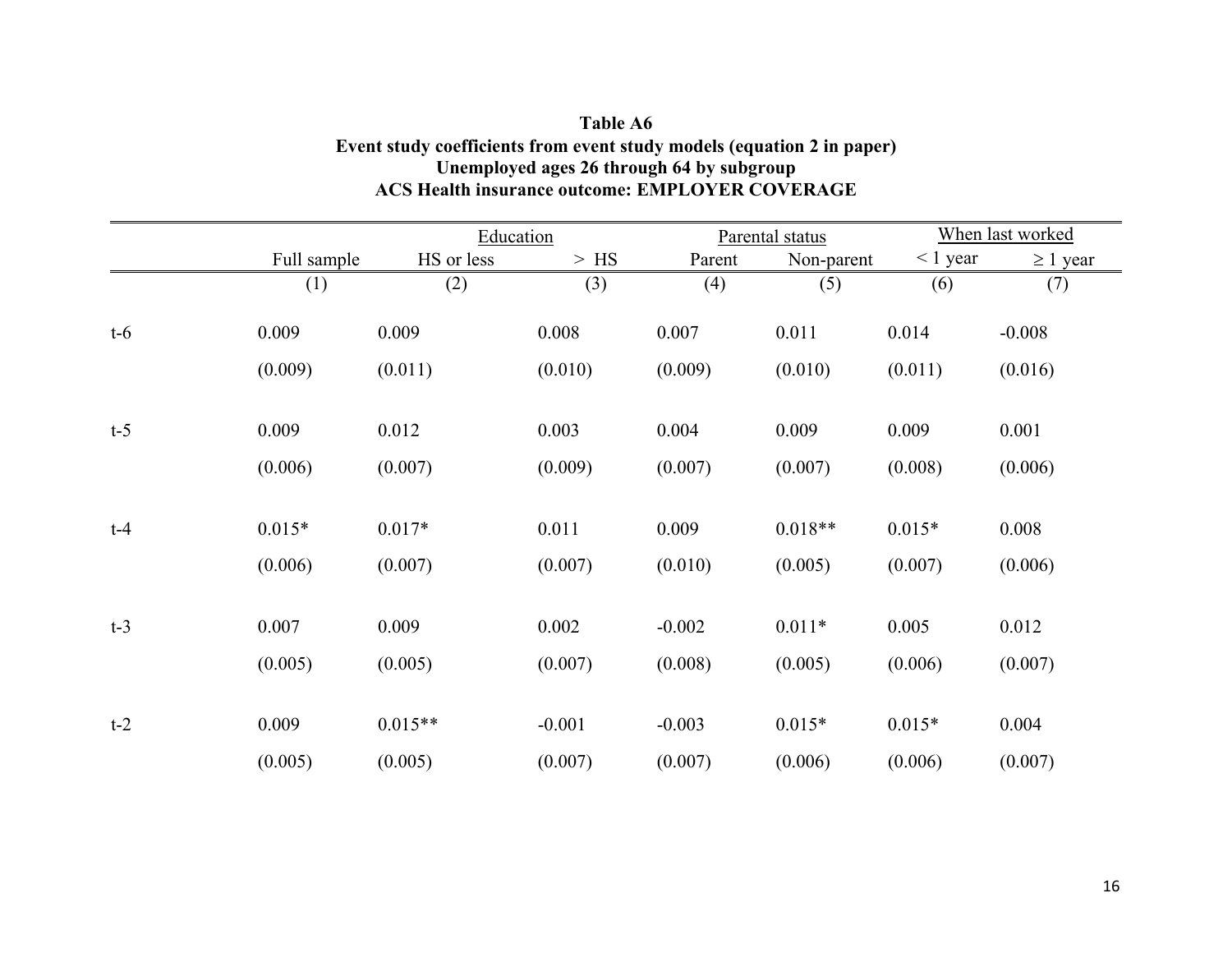| Adjusted R-<br>squared | 0.200       | 0.136     | 0.210       | 0.220       | 0.190      | 0.200       | 0.202      |
|------------------------|-------------|-----------|-------------|-------------|------------|-------------|------------|
| Observations           | 739821      | 357447    | 382374      | 247479      | 480240     | 411386      | 328435     |
|                        | (0.008)     | (0.009)   | (0.009)     | (0.011)     | (0.008)    | (0.009)     | (0.009)    |
| $t + 4$                | $-0.027***$ | $-0.016$  | $-0.038***$ | $-0.036**$  | $-0.022**$ | $-0.026**$  | $-0.031**$ |
|                        | (0.006)     | (0.005)   | (0.009)     | (0.009)     | (0.008)    | (0.006)     | (0.010)    |
| $t+3$                  | $-0.028***$ | $-0.012*$ | $-0.045***$ | $-0.036***$ | $-0.024**$ | $-0.024***$ | $-0.034**$ |
|                        | (0.007)     | (0.008)   | (0.008)     | (0.011)     | (0.007)    | (0.009)     | (0.007)    |
| $t+2$                  | $-0.019**$  | $-0.007$  | $-0.030***$ | $-0.028*$   | $-0.013$   | $-0.020*$   | $-0.017*$  |
|                        | (0.004)     | (0.004)   | (0.008)     | (0.006)     | (0.005)    | (0.005)     | (0.006)    |
| $t+1$                  | $-0.008$    | $-0.001$  | $-0.015$    | $-0.017**$  | $-0.004$   | $-0.011*$   | $-0.006$   |
|                        | (0.004)     | (0.005)   | (0.006)     | (0.008)     | (0.004)    | (0.006)     | (0.007)    |
| $t-1$                  | 0.006       | $0.010*$  | $-0.001$    | $-0.001$    | $0.008*$   | 0.012       | 0.002      |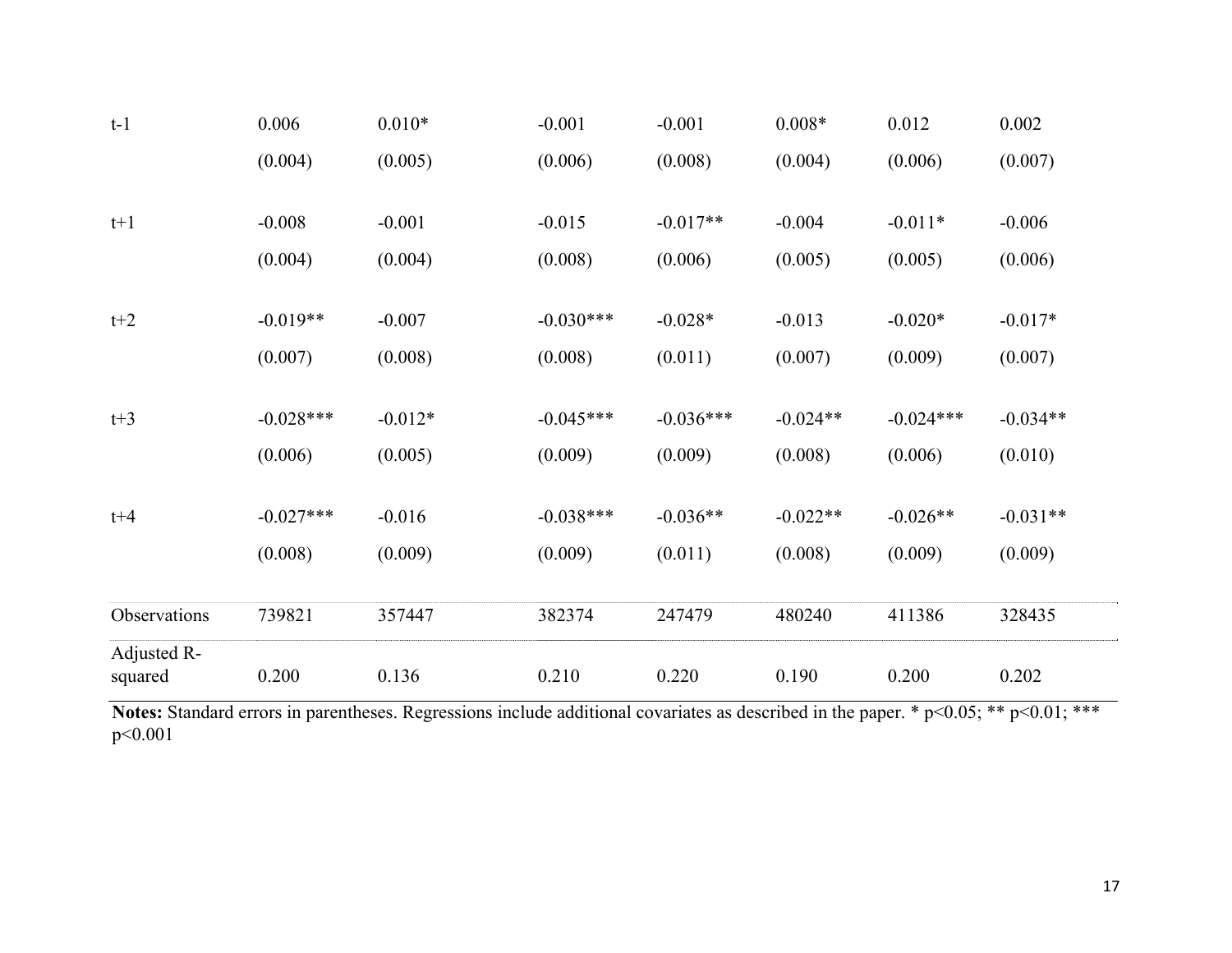|                 |      | Employed      |           | Unemployed    |           |  |  |
|-----------------|------|---------------|-----------|---------------|-----------|--|--|
|                 |      | Non-Expansion | Expansion | Non-Expansion | Expansion |  |  |
| Uninsured       | 2008 | 0.152         | 0.118     | 0.534         | 0.395     |  |  |
|                 | 2009 | 0.146         | 0.106     | 0.532         | 0.385     |  |  |
|                 | 2010 | 0.147         | 0.109     | 0.532         | 0.388     |  |  |
|                 | 2011 | 0.201         | 0.149     | 0.603         | 0.434     |  |  |
|                 | 2012 | 0.209         | 0.164     | 0.599         | 0.446     |  |  |
|                 | 2013 | 0.210         | 0.152     | 0.568         | 0.405     |  |  |
|                 | 2014 | 0.176         | 0.121     | 0.509         | 0.294     |  |  |
|                 | 2015 | 0.157         | 0.104     | 0.473         | 0.230     |  |  |
|                 | 2016 | 0.156         | 0.101     | 0.452         | 0.213     |  |  |
|                 | 2017 | 0.170         | 0.106     | 0.427         | 0.218     |  |  |
| Delayed care    | 2008 | 0.140         | 0.116     | 0.384         | 0.332     |  |  |
|                 | 2009 | 0.144         | 0.116     | 0.421         | 0.349     |  |  |
|                 | 2010 | 0.139         | 0.114     | 0.424         | 0.328     |  |  |
|                 | 2011 | 0.174         | 0.137     | 0.472         | 0.374     |  |  |
|                 | 2012 | 0.174         | 0.140     | 0.459         | 0.371     |  |  |
|                 | 2013 | 0.171         | 0.142     | 0.440         | 0.349     |  |  |
|                 | 2014 | 0.152         | 0.125     | 0.403         | 0.291     |  |  |
|                 | 2015 | 0.147         | 0.112     | 0.370         | 0.256     |  |  |
|                 | 2016 | 0.150         | 0.116     | 0.377         | 0.227     |  |  |
|                 | 2017 | 0.163         | 0.121     | 0.403         | 0.228     |  |  |
| No usual source | 2008 | 0.213         | 0.186     | 0.373         | 0.337     |  |  |
| of care         | 2009 | 0.200         | 0.177     | 0.392         | 0.341     |  |  |
|                 | 2010 | 0.190         | 0.173     | 0.381         | 0.335     |  |  |
|                 | 2011 | 0.249         | 0.215     | 0.445         | 0.366     |  |  |
|                 | 2012 | 0.264         | 0.217     | 0.438         | 0.371     |  |  |
|                 | 2013 | 0.279         | 0.240     | 0.443         | 0.367     |  |  |
|                 | 2014 | 0.276         | 0.228     | 0.419         | 0.321     |  |  |
|                 | 2015 | 0.272         | 0.216     | 0.389         | 0.309     |  |  |
|                 | 2016 | 0.278         | 0.228     | 0.395         | 0.308     |  |  |
|                 | 2017 | 0.292         | 0.233     | 0.403         | 0.310     |  |  |
| No checkup      | 2008 | 0.355         | 0.366     | 0.423         | 0.446     |  |  |
|                 | 2009 | 0.351         | 0.348     | 0.483         | 0.439     |  |  |
|                 | 2010 | 0.354         | 0.358     | 0.493         | 0.457     |  |  |
|                 | 2011 | 0.375         | 0.374     | 0.507         | 0.462     |  |  |
|                 | 2012 | 0.366         | 0.374     | 0.479         | 0.455     |  |  |
|                 | 2013 | 0.356         | 0.369     | 0.453         | 0.430     |  |  |

## **Table A7 Trends in access to care, by employment and state Medicaid expansion status Data = Behavioral Risk Factor Surveillance Survey Adults ages 26 through 64, all states**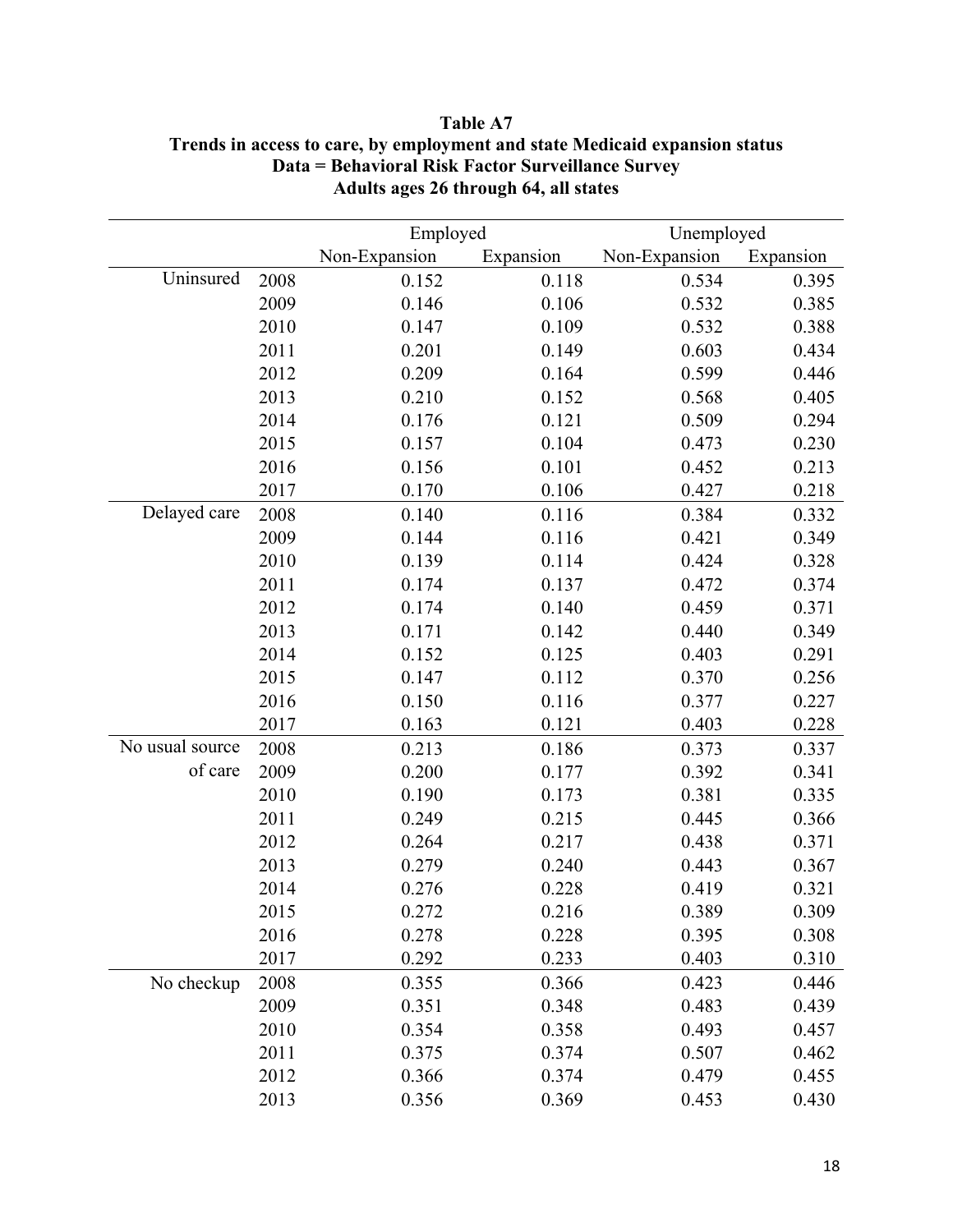| 2014 | 0.352 | 0.354 | 0.443 | 0.390 |
|------|-------|-------|-------|-------|
| 2015 | 0.353 | 0.350 | 0.423 | 0.379 |
| 2016 | 0.340 | 0.348 | 0.380 | 0.364 |
| 2017 | 0.354 | 0.351 | 0.412 | 0.358 |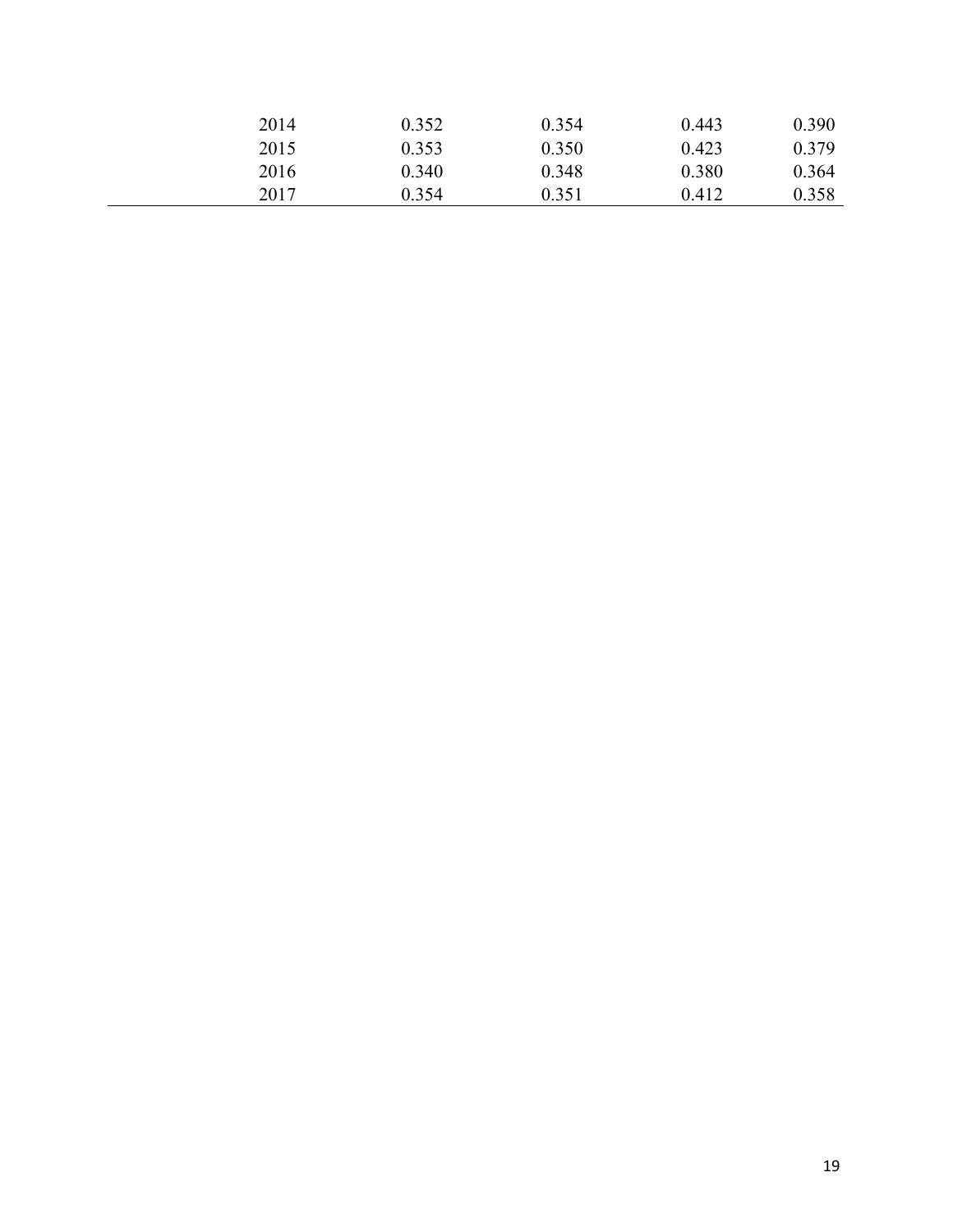|           | (1)       | (2)        | (3)      | (4)          | (5)        | (6)                     | (7)      | (8)                    |
|-----------|-----------|------------|----------|--------------|------------|-------------------------|----------|------------------------|
|           |           |            |          |              |            |                         |          | No checkup in the past |
|           |           | Uninsured  |          | Delayed care |            | No usual source of care |          | 12 months              |
| Treatment | $-0.008*$ |            | $-0.002$ |              | $-0.017**$ |                         | $-0.004$ |                        |
|           | (0.004)   |            | (0.003)  |              | (0.006)    |                         | (0.007)  |                        |
| $t-6$     |           | 0.003      |          | $0.056*$     |            | 0.018                   |          | 0.026                  |
|           |           | (0.018)    |          | (0.026)      |            | (0.024)                 |          | (0.019)                |
| $t-5$     |           | 0.022      |          | 0.026        |            | $0.045*$                |          | 0.027                  |
|           |           | (0.015)    |          | (0.019)      |            | (0.018)                 |          | (0.018)                |
| $t-4$     |           | 0.008      |          | 0.015        |            | 0.022                   |          | $-0.001$               |
|           |           | (0.012)    |          | (0.016)      |            | (0.014)                 |          | (0.026)                |
| $t-3$     |           | $-0.004$   |          | $-0.008$     |            | 0.007                   |          | $-0.015$               |
|           |           | (0.018)    |          | (0.013)      |            | (0.019)                 |          | (0.018)                |
| $t-2$     |           | $-0.010$   |          | 0.003        |            | $-0.001$                |          | $-0.010$               |
|           |           | (0.011)    |          | (0.010)      |            | (0.012)                 |          | (0.014)                |
| $t-1$     |           | 0.002      |          | $-0.003$     |            | $-0.003$                |          | $-0.005$               |
|           |           | (0.017)    |          | (0.015)      |            | (0.015)                 |          | (0.020)                |
| $t+1$     |           | $-0.061**$ |          | $-0.019$     |            | $-0.008$                |          | $-0.013$               |
|           |           | (0.019)    |          | (0.016)      |            | (0.013)                 |          | (0.012)                |

## **Table A8 All coefficients (except state dummies) from DD and event study models All unemployed ages 26 through 64 BRFSS Access to care outcomes**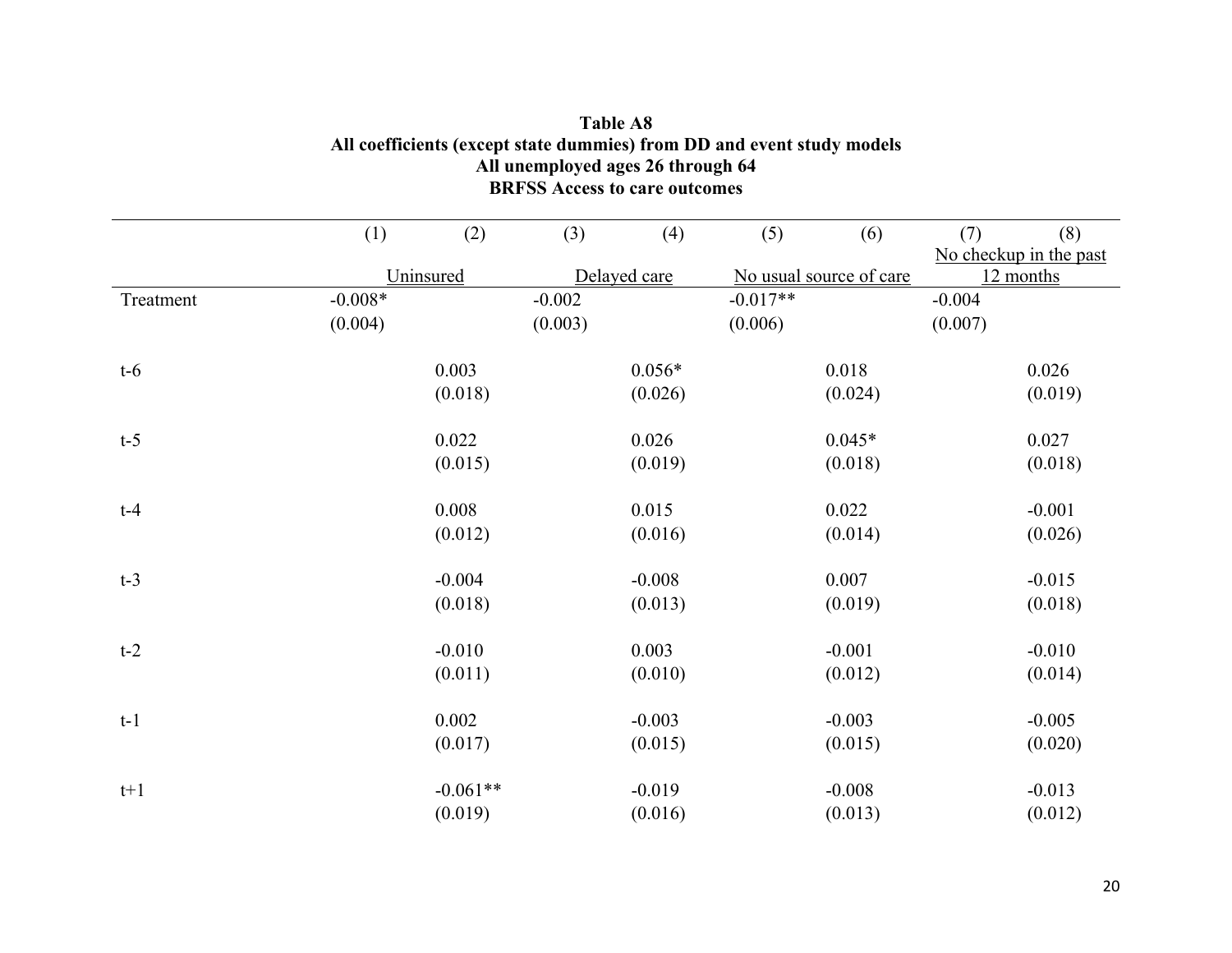| $t+2$        |             | $-0.089***$<br>(0.020) |             | $-0.011$<br>(0.013)    |             | $-0.001$<br>(0.019) |           | $-0.016$<br>(0.019) |
|--------------|-------------|------------------------|-------------|------------------------|-------------|---------------------|-----------|---------------------|
| $t+3$        |             | $-0.094***$<br>(0.024) |             | $-0.071***$<br>(0.020) |             | $-0.031$<br>(0.021) |           | 0.004<br>(0.022)    |
| $t + 4$      |             | $-0.049*$<br>(0.023)   |             | $-0.076*$<br>(0.030)   |             | $-0.014$<br>(0.019) |           | $-0.027$<br>(0.017) |
| $Year=2008$  | $-0.012*$   | $-0.006$               | $-0.007$    | $-0.022$               | $-0.047***$ | $-0.082***$         | $0.023*$  | 0.002               |
|              | (0.005)     | (0.018)                | (0.006)     | (0.022)                | (0.008)     | (0.019)             | (0.010)   | (0.020)             |
| Year=2009    | $-0.011$    | $-0.006$               | $-0.001$    | $-0.022$               | $-0.039***$ | $-0.083**$          | $0.023*$  | 0.002               |
|              | (0.006)     | (0.022)                | (0.008)     | (0.025)                | (0.010)     | (0.026)             | (0.010)   | (0.027)             |
| Year= $2010$ | $-0.008$    | $-0.006$               | $-0.005$    | $-0.027$               | $-0.038***$ | $-0.062**$          | 0.010     | 0.012               |
|              | (0.006)     | (0.021)                | (0.004)     | (0.018)                | (0.008)     | (0.022)             | (0.015)   | (0.030)             |
| $Year=2011$  | 0.003       | 0.022                  | 0.002       | $-0.001$               | $-0.019*$   | $-0.038*$           | 0.013     | 0.014               |
|              | (0.006)     | (0.017)                | (0.005)     | (0.017)                | (0.008)     | (0.017)             | (0.015)   | (0.025)             |
| $Year=2012$  | 0.008       | 0.021                  | 0.001       | 0.008                  | $-0.015**$  | $-0.021$            | 0.008     | 0.012               |
|              | (0.007)     | (0.014)                | (0.003)     | (0.014)                | (0.005)     | (0.013)             | (0.007)   | (0.014)             |
| $Year=2013$  | [Omitted]   | [Omitted]              | [Omitted]   | [Omitted]              | [Omitted]   | [Omitted]           | [Omitted] | [Omitted]           |
| $Year=2014$  | $-0.030***$ | $-0.051**$             | $-0.017***$ | $-0.011$               | $-0.005$    | $-0.014$            | $-0.010$  | 0.001               |
|              | (0.005)     | (0.015)                | (0.004)     | (0.019)                | (0.007)     | (0.015)             | (0.011)   | (0.023)             |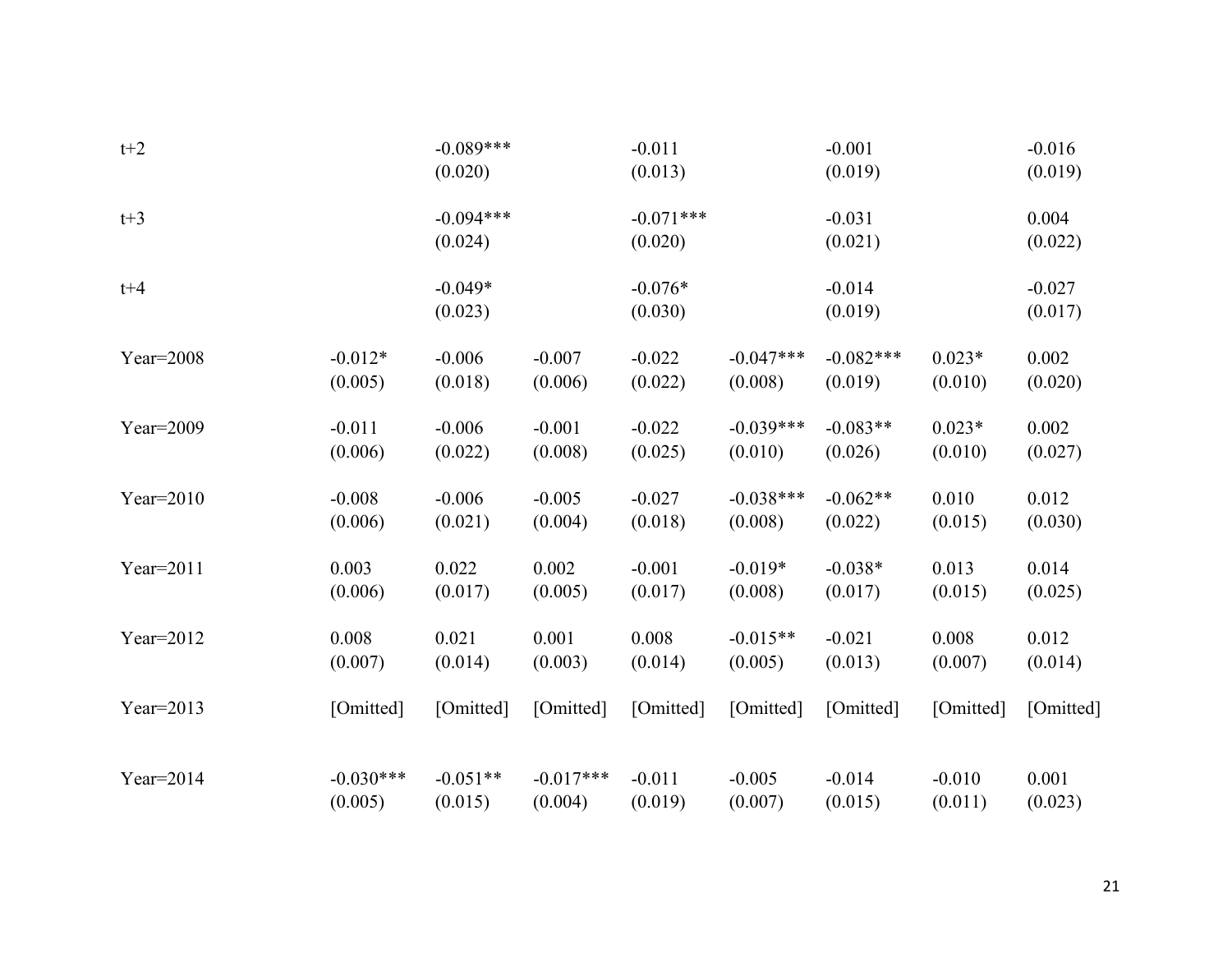| Year= $2015$      | $-0.047***$ | $-0.092***$ | $-0.023***$ | $-0.051**$  | $-0.018$    | $-0.049*$   | $-0.005$    | $-0.008$    |
|-------------------|-------------|-------------|-------------|-------------|-------------|-------------|-------------|-------------|
|                   | (0.006)     | (0.017)     | (0.005)     | (0.017)     | (0.009)     | (0.019)     | (0.013)     | (0.029)     |
| Year= $2016$      | $-0.052***$ | $-0.114***$ | $-0.022***$ | $-0.028$    | $-0.015$    | $-0.040$    | $-0.010$    | $-0.043$    |
|                   | (0.006)     | (0.020)     | (0.006)     | (0.024)     | (0.008)     | (0.021)     | (0.015)     | (0.026)     |
| Year= $2017$      | $-0.044***$ | $-0.150***$ | $-0.012$    | $-0.015$    | $-0.008$    | $-0.054*$   | 0.002       | $-0.014$    |
|                   | (0.008)     | (0.023)     | (0.007)     | (0.048)     | (0.010)     | (0.023)     | (0.016)     | (0.025)     |
| <b>LTHS</b>       | [Omitted]   | [Omitted]   | [Omitted]   | [Omitted]   | [Omitted]   | [Omitted]   | [Omitted]   | [Omitted]   |
| <b>HS</b>         | $-0.195***$ | $-0.067***$ | $-0.089***$ | $-0.076***$ | $-0.148***$ | $-0.070***$ | $-0.094***$ | $-0.038***$ |
|                   | (0.013)     | (0.007)     | (0.007)     | (0.007)     | (0.008)     | (0.006)     | (0.004)     | (0.005)     |
| Some college      | $-0.256***$ | $-0.107***$ | $-0.110***$ | $-0.073***$ | $-0.196***$ | $-0.113***$ | $-0.124***$ | $-0.049***$ |
|                   | (0.017)     | (0.009)     | (0.007)     | (0.010)     | (0.010)     | (0.008)     | (0.005)     | (0.005)     |
| College           | $-0.314***$ | $-0.180***$ | $-0.172***$ | $-0.150***$ | $-0.229***$ | $-0.152***$ | $-0.147***$ | $-0.072***$ |
|                   | (0.020)     | (0.016)     | (0.009)     | (0.017)     | (0.013)     | (0.012)     | (0.008)     | (0.010)     |
| Missing education | $-0.204***$ | 0.001       | $-0.096***$ | $-0.093$    | $-0.141***$ | 0.004       | $-0.092***$ | 0.002       |
|                   | (0.024)     | (0.060)     | (0.013)     | (0.047)     | (0.021)     | (0.049)     | (0.016)     | (0.035)     |
| Age= $26-29$      | [Omitted]   | [Omitted]   | [Omitted]   | [Omitted]   | [Omitted]   | [Omitted]   | [Omitted]   | [Omitted]   |
| Age=30-39         | $-0.027***$ | $-0.022$    | $-0.016***$ | 0.013       | $-0.079***$ | $-0.051***$ | $-0.026***$ | $-0.022**$  |
|                   | (0.002)     | (0.013)     | (0.002)     | (0.013)     | (0.003)     | (0.011)     | (0.003)     | (0.008)     |
| Age=40-49         | $-0.052***$ | $-0.019$    | $-0.025***$ | $0.041***$  | $-0.164***$ | $-0.126***$ | $-0.087***$ | $-0.066***$ |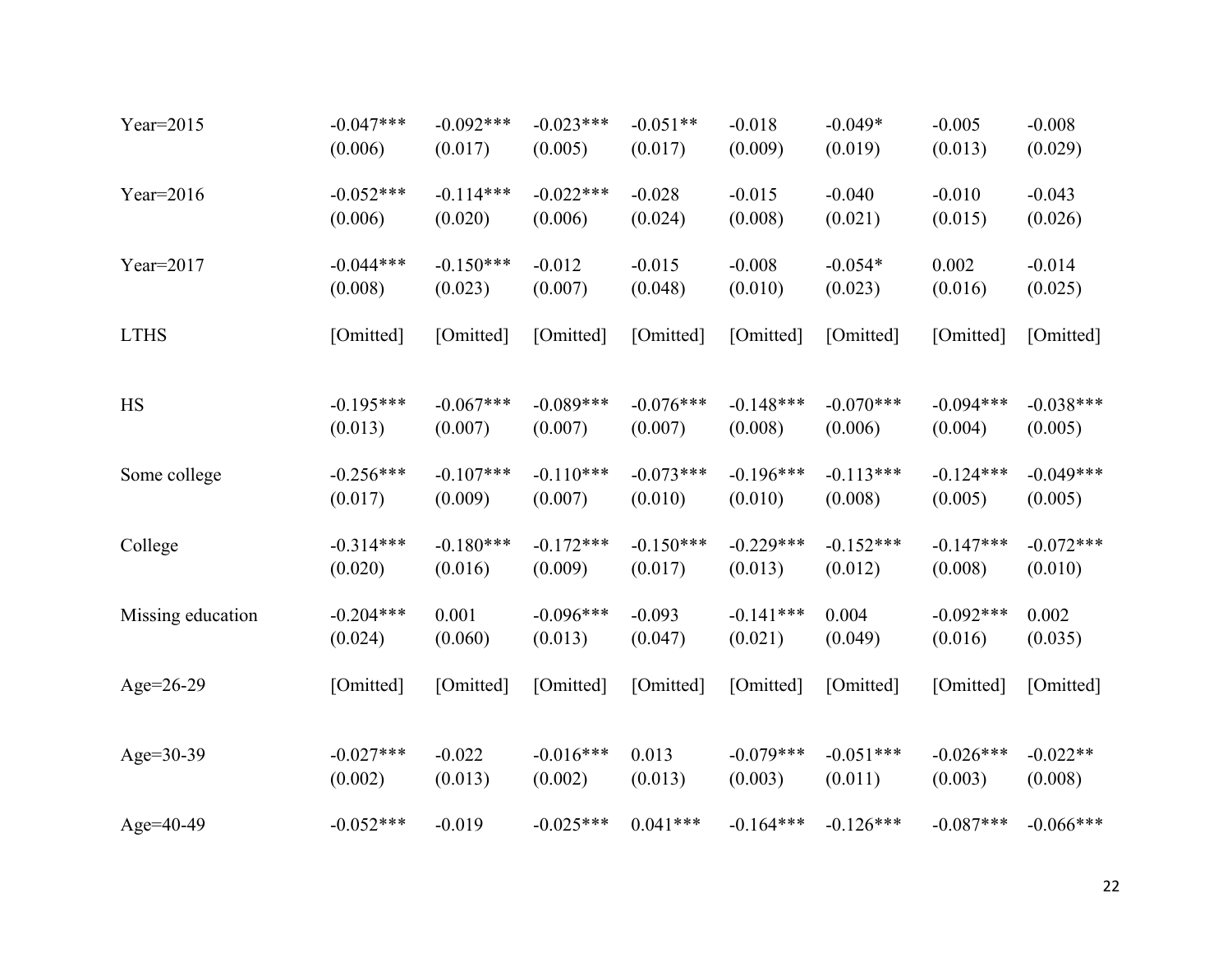|                          | (0.003)     | (0.014)     | (0.003)     | (0.010)     | (0.005)     | (0.011)     | (0.005)     | (0.010)     |
|--------------------------|-------------|-------------|-------------|-------------|-------------|-------------|-------------|-------------|
| Age=50-59                | $-0.069***$ | $-0.045***$ | $-0.045***$ | $0.022*$    | $-0.215***$ | $-0.185***$ | $-0.152***$ | $-0.122***$ |
|                          | (0.004)     | (0.011)     | (0.002)     | (0.008)     | (0.006)     | (0.009)     | (0.005)     | (0.010)     |
| Age=60-64                | $-0.074***$ | $-0.089***$ | $-0.064***$ | $-0.042***$ | $-0.242***$ | $-0.233***$ | $-0.203***$ | $-0.185***$ |
|                          | (0.005)     | (0.007)     | (0.003)     | (0.009)     | (0.008)     | (0.011)     | (0.007)     | (0.010)     |
| Female                   | $-0.063***$ | $-0.126***$ | $0.058***$  | $0.039**$   | $-0.158***$ | $-0.168***$ | $-0.132***$ | $-0.136***$ |
|                          | (0.004)     | (0.008)     | (0.008)     | (0.014)     | (0.004)     | (0.009)     | (0.004)     | (0.007)     |
| Married                  | $-0.125***$ | $-0.204***$ | $-0.065***$ | $-0.099***$ | $-0.127***$ | $-0.146***$ | $-0.082***$ | $-0.113***$ |
|                          | (0.003)     | (0.012)     | (0.002)     | (0.011)     | (0.003)     | (0.011)     | (0.003)     | (0.008)     |
| Female_x_Married         | $0.055***$  | $0.062***$  | $-0.023***$ | 0.001       | $0.068***$  | $0.058***$  | $0.037***$  | $0.064***$  |
|                          | (0.003)     | (0.014)     | (0.005)     | (0.018)     | (0.004)     | (0.015)     | (0.005)     | (0.010)     |
| White nonHispanic        | [Omitted]   | [Omitted]   | [Omitted]   | [Omitted]   | [Omitted]   | [Omitted]   | [Omitted]   | [Omitted]   |
| Black nonHispanic        | $0.026***$  | $0.019**$   | $0.026***$  | $-0.003$    | $-0.011*$   | $0.024**$   | $-0.137***$ | $-0.144***$ |
|                          | (0.004)     | (0.007)     | (0.003)     | (0.008)     | (0.004)     | (0.008)     | (0.003)     | (0.006)     |
| Hispanic                 | $0.133***$  | $0.127***$  | $0.061***$  | $0.051***$  | $0.092***$  | $0.111***$  | $-0.030***$ | $-0.032***$ |
|                          | (0.014)     | (0.012)     | (0.004)     | (0.009)     | (0.007)     | (0.008)     | (0.008)     | (0.008)     |
| Other nonHispanic        | $0.032***$  | $0.027*$    | $0.031***$  | 0.001       | $0.023**$   | $0.039***$  | $-0.036***$ | $-0.052***$ |
|                          | (0.005)     | (0.011)     | (0.005)     | (0.019)     | (0.008)     | (0.007)     | (0.003)     | (0.009)     |
| Multi-racial nonHispanic | $0.031***$  | $0.038**$   | $0.055***$  | $0.061***$  | $0.030***$  | $0.036*$    | $-0.009$    | $-0.005$    |
|                          | (0.005)     | (0.013)     | (0.006)     | (0.017)     | (0.006)     | (0.016)     | (0.005)     | (0.016)     |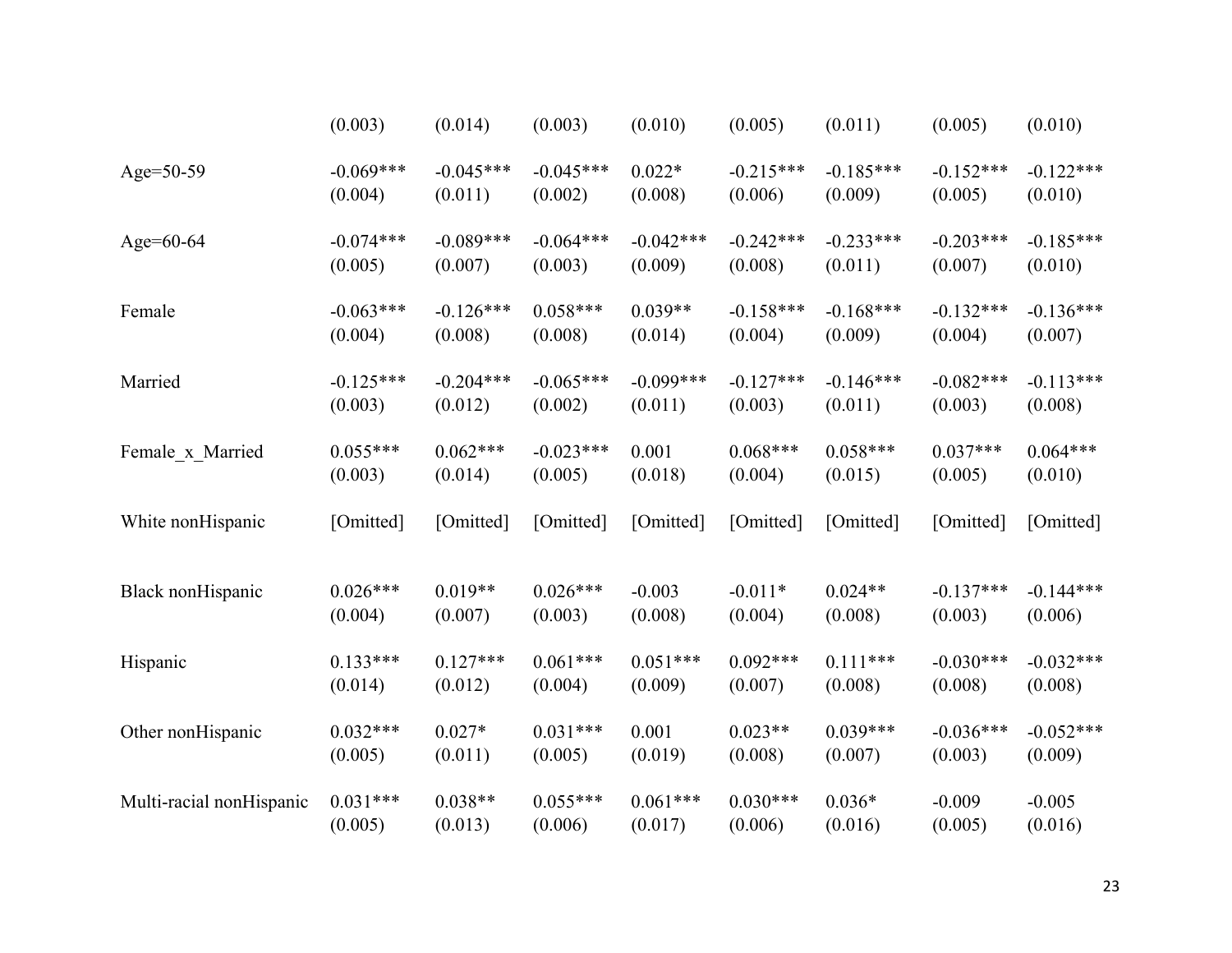| Missing                   | $0.030***$ | $0.038*$    | $0.039***$ | $0.058**$  | $0.027***$ | 0.046      | $-0.014$   | $-0.023$   |
|---------------------------|------------|-------------|------------|------------|------------|------------|------------|------------|
|                           | (0.003)    | (0.017)     | (0.004)    | (0.020)    | (0.005)    | (0.024)    | (0.009)    | (0.012)    |
| Unemployment rate         | $-0.018$   | $-0.025$    | $-0.011$   | $-0.011$   | $-0.010$   | $-0.051$   | $-0.004$   | $-0.015$   |
|                           | (0.011)    | (0.039)     | (0.008)    | (0.034)    | (0.017)    | (0.028)    | (0.022)    | (0.035)    |
| Unemployment rate sq      | 0.002      | 0.003       | 0.002      | 0.003      | 0.001      | 0.005      | 0.002      | 0.003      |
|                           | (0.002)    | (0.005)     | (0.001)    | (0.004)    | (0.002)    | (0.004)    | (0.003)    | (0.004)    |
| Unemployment rate cu      | $-0.000$   | $-0.000$    | $-0.000$   | $-0.000$   | 0.000      | $-0.000$   | $-0.000$   | $-0.000$   |
|                           | (0.000)    | (0.000)     | (0.000)    | (0.000)    | (0.000)    | (0.000)    | (0.000)    | (0.000)    |
| Employment growth         | 0.114      | 0.571       | 0.078      | $-0.167$   | $-0.034$   | $-0.361$   | 0.342      | 0.062      |
|                           | (0.086)    | (0.340)     | (0.110)    | (0.488)    | (0.169)    | (0.342)    | (0.247)    | (0.326)    |
| Employment growth sq      | 1.788      | $-5.920$    | $-3.880$   | $-4.930$   | $-0.857$   | 2.821      | $-1.422$   | 3.201      |
|                           | (1.990)    | (5.514)     | (2.175)    | (8.795)    | (3.560)    | (7.760)    | (3.816)    | (6.683)    |
| Employment growth cu      | 43.682     | $-240.123*$ | $-31.615$  | $-28.225$  | 27.114     | 12.250     | 63.369     | 100.770    |
|                           | (36.640)   | (91.378)    | (32.266)   | (108.164)  | (60.913)   | (151.018)  | (54.977)   | (101.148)  |
| UI_benefit_length         | $-0.000$   | $-0.000$    | $-0.000$   | 0.000      | $-0.000$   | 0.000      | $-0.000$   | 0.000      |
|                           | (0.000)    | (0.000)     | (0.000)    | (0.000)    | (0.000)    | (0.001)    | (0.000)    | (0.001)    |
| Constant                  | $0.582***$ | $0.844***$  | $0.330***$ | $0.483***$ | $0.767***$ | $0.846***$ | $0.650***$ | $0.688***$ |
|                           | (0.029)    | (0.113)     | (0.025)    | (0.126)    | (0.057)    | (0.089)    | (0.072)    | (0.116)    |
| Observations              | 1864865    | 175295      | 1864865    | 175295     | 1864865    | 175295     | 1864865    | 175295     |
| <b>Adjusted R-squared</b> | 0.164      | 0.146       | 0.062      | 0.053      | 0.142      | 0.128      | 0.061      | 0.066      |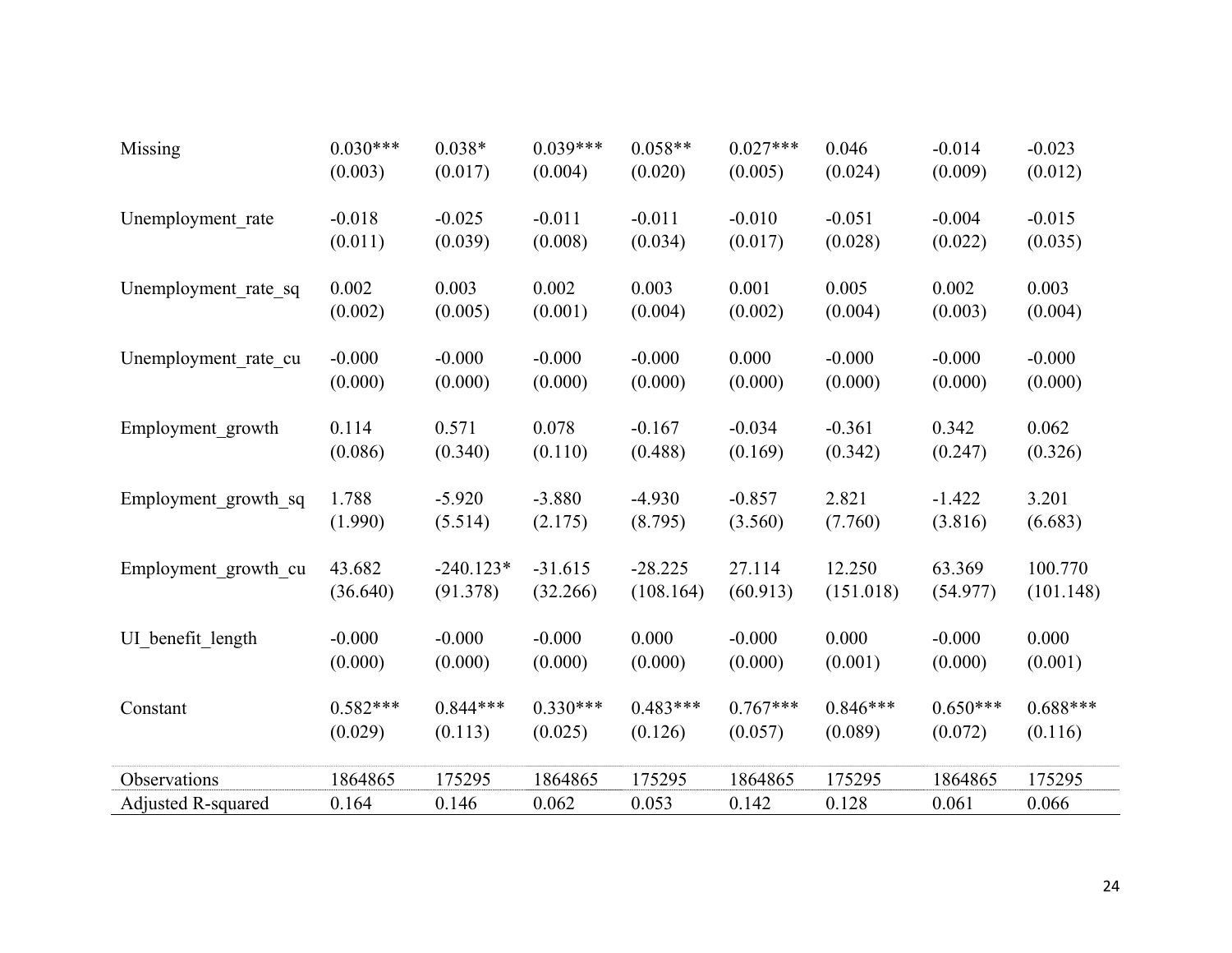Notes: Standard errors in parentheses. Regressions also include a full set of state dummies not reported here. \* p<0.05; \*\* p<0.01; \*\*\* p<0.001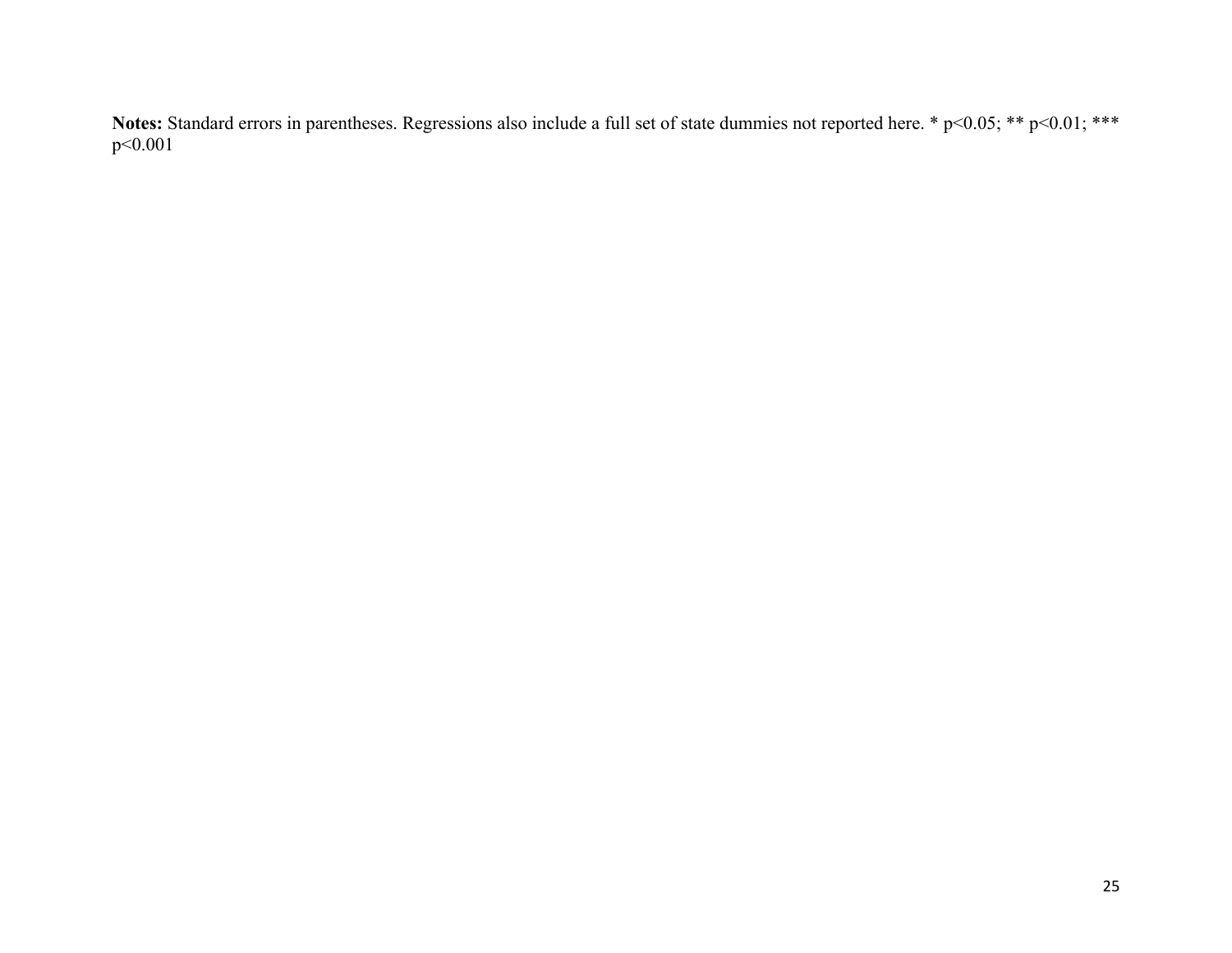| Table A9                                                               |
|------------------------------------------------------------------------|
| Event study coefficients from event study models (equation 2 in paper) |
| Unemployed ages 26 through 64 by subgroup                              |
| <b>BRFSS Access to care outcome: UNINSURED</b>                         |

|       |             | Education   |             |           | Parental status |               | When last worked | Health is  |
|-------|-------------|-------------|-------------|-----------|-----------------|---------------|------------------|------------|
|       | Full sample | HS or less  | $>$ HS      | Parent    | Non-parent      | $\leq 1$ year | $\geq 1$ year    | fair/poor  |
|       | (1)         | (2)         | (3)         | (4)       | (5)             | (6)           | (7)              | (8)        |
| $t-6$ | 0.003       | 0.015       | $-0.011$    | 0.002     | $-0.001$        | $-0.012$      | 0.005            | $-0.012$   |
|       | (0.018)     | (0.036)     | (0.035)     | (0.024)   | (0.021)         | (0.017)       | (0.034)          | (0.036)    |
| $t-5$ | 0.022       | $0.061**$   | $-0.026$    | 0.021     | 0.023           | $-0.016$      | $0.066*$         | $0.061*$   |
|       | (0.015)     | (0.022)     | (0.019)     | (0.021)   | (0.019)         | (0.016)       | (0.025)          | (0.029)    |
| $t-4$ | 0.008       | 0.011       | $-0.008$    | 0.012     | 0.007           | $-0.017$      | 0.034            | 0.038      |
|       | (0.012)     | (0.017)     | (0.020)     | (0.017)   | (0.017)         | (0.016)       | (0.022)          | (0.025)    |
| $t-3$ | $-0.004$    | 0.015       | $-0.033$    | $-0.013$  | 0.007           | $-0.026$      | 0.021            | 0.027      |
|       | (0.018)     | (0.023)     | (0.021)     | (0.024)   | (0.016)         | (0.023)       | (0.029)          | (0.036)    |
| $t-2$ | $-0.010$    | 0.015       | $-0.049**$  | $-0.020$  | $-0.002$        | $-0.035*$     | 0.018            | $-0.003$   |
|       | (0.011)     | (0.018)     | (0.016)     | (0.016)   | (0.015)         | (0.017)       | (0.021)          | (0.024)    |
| $t-1$ | 0.002       | 0.031       | $-0.035*$   | $-0.016$  | 0.016           | $-0.003$      | 0.009            | 0.034      |
|       | (0.017)     | (0.030)     | (0.016)     | (0.023)   | (0.016)         | (0.020)       | (0.030)          | (0.042)    |
| $t+1$ | $-0.061**$  | $-0.041$    | $-0.089***$ | $-0.043*$ | $-0.076***$     | $-0.068*$     | $-0.050*$        | $-0.097*$  |
|       | (0.019)     | (0.030)     | (0.021)     | (0.020)   | (0.022)         | (0.028)       | (0.020)          | (0.040)    |
| $t+2$ | $-0.089***$ | $-0.092***$ | $-0.095***$ | $-0.040$  | $-0.123***$     | $-0.110***$   | $-0.066*$        | $-0.110**$ |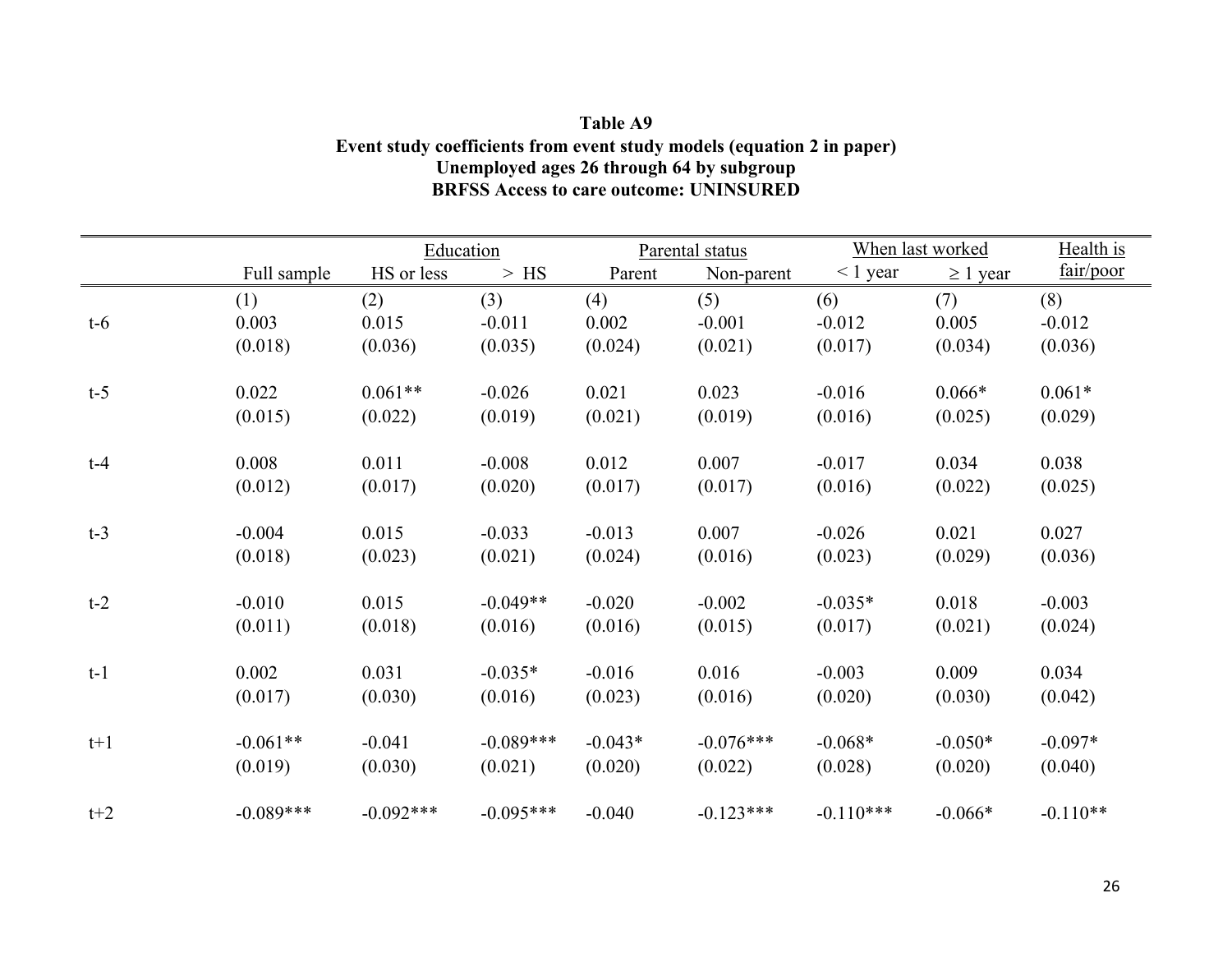|                                    | (0.020)                | (0.023)              | (0.022)                | (0.021)             | (0.029)                | (0.027)                | (0.026)               | (0.037)              |
|------------------------------------|------------------------|----------------------|------------------------|---------------------|------------------------|------------------------|-----------------------|----------------------|
| $t+3$                              | $-0.094***$<br>(0.024) | $-0.066*$<br>(0.032) | $-0.132***$<br>(0.025) | $-0.031$<br>(0.029) | $-0.140***$<br>(0.028) | $-0.105***$<br>(0.028) | $-0.086**$<br>(0.032) | $-0.092*$<br>(0.043) |
| $t + 4$                            | $-0.049*$<br>(0.023)   | $-0.034$<br>(0.031)  | $-0.073**$<br>(0.026)  | 0.030<br>(0.022)    | $-0.109***$<br>(0.030) | $-0.043$<br>(0.033)    | $-0.058$<br>(0.036)   | $-0.029$<br>(0.048)  |
| <b>Observations</b><br>Adjusted R- | 175295                 | 80718                | 94257                  | 64051               | 111244                 | 85216                  | 90079                 | 46233                |
| squared                            | 0.146                  | 0.137                | 0.132                  | 0.144               | 0.168                  | 0.151                  | 0.149                 | 0.137                |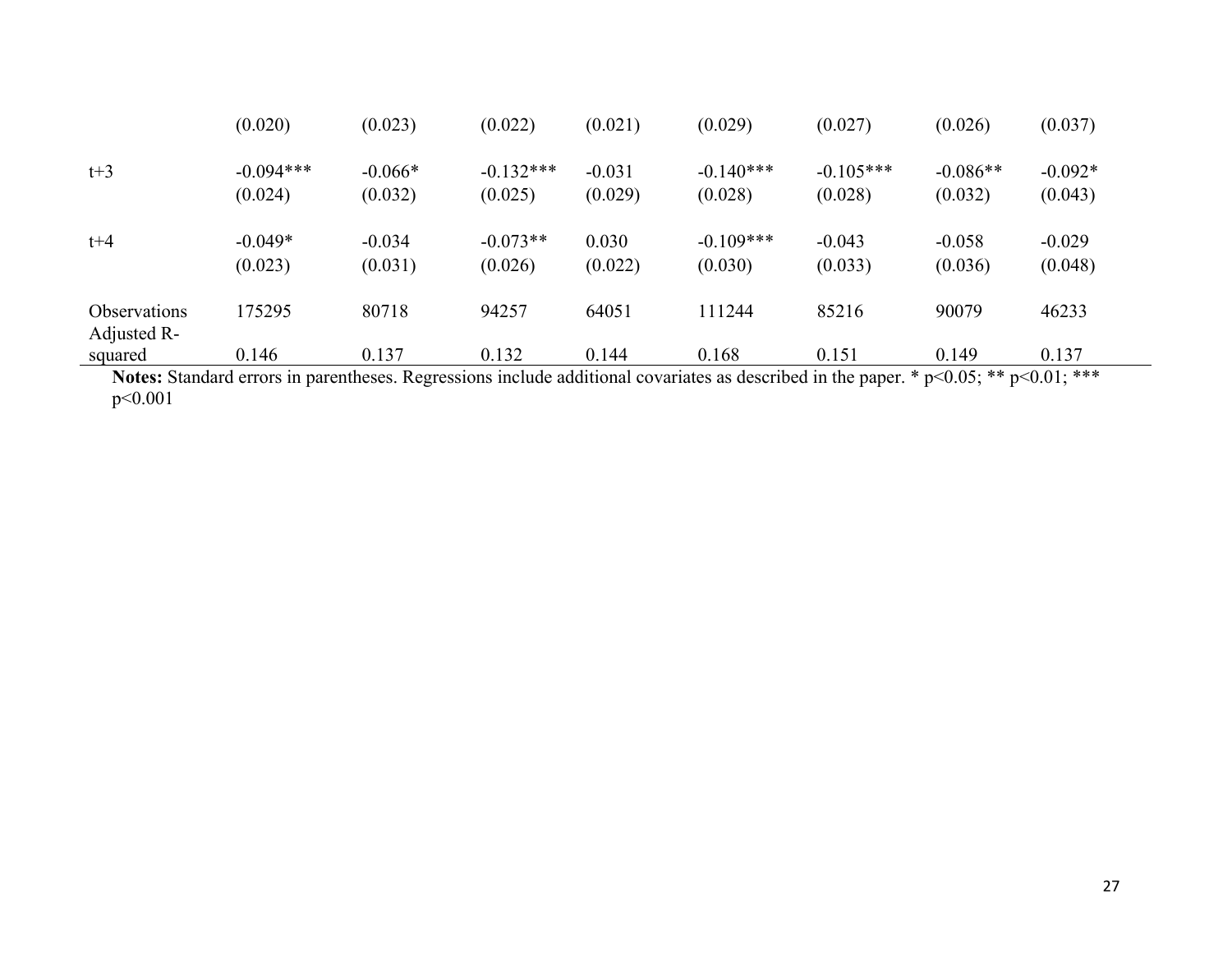| Table A10                                                              |
|------------------------------------------------------------------------|
| Event study coefficients from event study models (equation 2 in paper) |
| Unemployed ages 26 through 64 by subgroup                              |
| <b>BRFSS Access to care outcome: DELAYED CARE</b>                      |

|       |             | Education  |          |          | Parental status |               | When last worked |             |
|-------|-------------|------------|----------|----------|-----------------|---------------|------------------|-------------|
|       | Full sample | HS or less | $>$ HS   | Parent   | Non-parent      | $\leq 1$ year | $\geq 1$ year    | fair/poor   |
|       | (1)         | (2)        | (3)      | (4)      | (5)             | (6)           | (7)              | (8)         |
| $t-6$ | $0.056*$    | $0.091***$ | 0.010    | 0.053    | 0.057           | 0.074         | 0.017            | 0.039       |
|       | (0.026)     | (0.024)    | (0.065)  | (0.030)  | (0.031)         | (0.041)       | (0.018)          | (0.032)     |
| $t-5$ | 0.026       | $0.052*$   | $-0.005$ | 0.006    | $0.044*$        | 0.024         | 0.022            | 0.031       |
|       | (0.019)     | (0.026)    | (0.020)  | (0.025)  | (0.021)         | (0.031)       | (0.019)          | (0.035)     |
| $t-4$ | 0.015       | 0.002      | 0.025    | 0.025    | 0.007           | 0.007         | 0.018            | $0.053*$    |
|       | (0.016)     | (0.019)    | (0.024)  | (0.024)  | (0.015)         | (0.028)       | (0.026)          | (0.026)     |
| $t-3$ | $-0.008$    | $-0.012$   | $-0.003$ | $-0.001$ | $-0.010$        | 0.000         | $-0.020$         | 0.013       |
|       | (0.013)     | (0.021)    | (0.011)  | (0.018)  | (0.014)         | (0.022)       | (0.018)          | (0.025)     |
| $t-2$ | 0.003       | 0.012      | $-0.009$ | 0.005    | 0.002           | 0.010         | $-0.005$         | 0.013       |
|       | (0.010)     | (0.018)    | (0.012)  | (0.013)  | (0.015)         | (0.019)       | (0.017)          | (0.024)     |
| $t-1$ | $-0.003$    | 0.003      | $-0.005$ | $-0.004$ | $-0.003$        | 0.004         | $-0.011$         | 0.006       |
|       | (0.015)     | (0.021)    | (0.018)  | (0.021)  | (0.016)         | (0.018)       | (0.019)          | (0.029)     |
| $t+1$ | $-0.019$    | $-0.011$   | $-0.025$ | $-0.014$ | $-0.024$        | 0.012         | $-0.050**$       | $-0.051$    |
|       | (0.016)     | (0.021)    | (0.021)  | (0.025)  | (0.014)         | (0.024)       | (0.015)          | (0.030)     |
| $t+2$ | $-0.011$    | $-0.010$   | $-0.017$ | $0.039*$ | $-0.050**$      | $-0.012$      | $-0.014$         | $-0.084***$ |
|       | (0.013)     | (0.019)    | (0.018)  | (0.019)  | (0.015)         | (0.029)       | (0.020)          | (0.019)     |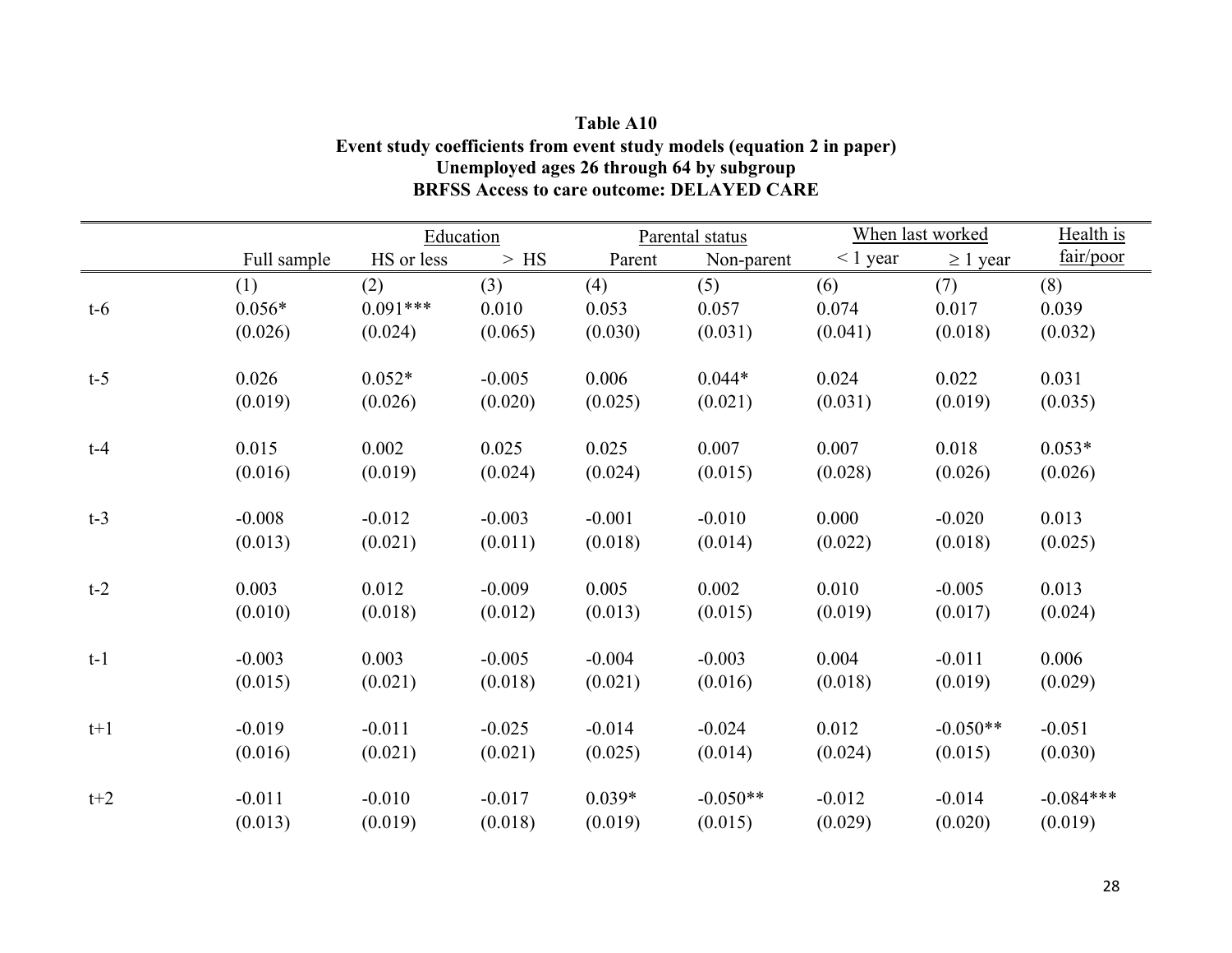| $t+3$                              | $-0.071***$<br>(0.020) | $-0.088**$<br>(0.028) | $-0.052**$<br>(0.018) | $-0.035$<br>(0.024) | $-0.100***$<br>(0.021)                                                                                                                | $-0.057*$<br>(0.024) | $-0.091**$<br>(0.033) | $-0.102**$<br>(0.036) |
|------------------------------------|------------------------|-----------------------|-----------------------|---------------------|---------------------------------------------------------------------------------------------------------------------------------------|----------------------|-----------------------|-----------------------|
| $t + 4$                            | $-0.076*$<br>(0.030)   | $-0.113*$<br>(0.043)  | $-0.029$<br>(0.023)   | $-0.037$<br>(0.048) | $-0.105***$<br>(0.020)                                                                                                                | $-0.055$<br>(0.037)  | $-0.096*$<br>(0.036)  | $-0.068*$<br>(0.034)  |
| <b>Observations</b><br>Adjusted R- | 175295                 | 80718                 | 94257                 | 64051               | 111244                                                                                                                                | 85216                | 90079                 | 46233                 |
| squared                            | 0.053                  | 0.048                 | 0.058                 | 0.055               | 0.061                                                                                                                                 | 0.056                | 0.054                 | 0.062                 |
|                                    |                        |                       |                       |                     | Notes: Standard errors in parentheses. Regressions include additional covariates as described in the paper $*$ n<0.05; ** n<0.01; *** |                      |                       |                       |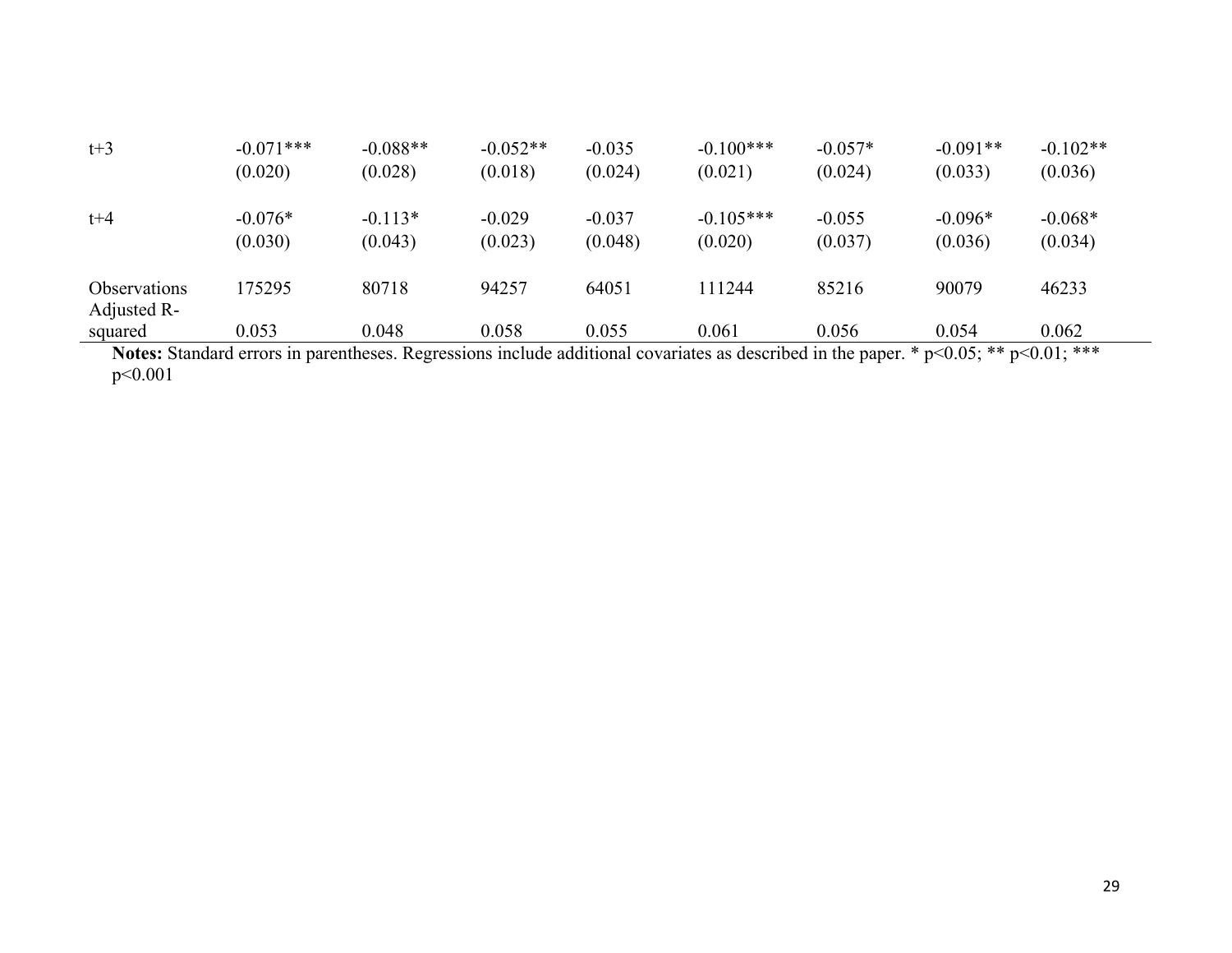| Table A11                                                              |
|------------------------------------------------------------------------|
| Event study coefficients from event study models (equation 2 in paper) |
| Unemployed ages 26 through 64 by subgroup                              |
| BRFSS Access to care outcome: NO USUAL SOURCE OF CARE                  |

|       |             | Education  |          |           | Parental status | When last worked |               | Health is |
|-------|-------------|------------|----------|-----------|-----------------|------------------|---------------|-----------|
|       | Full sample | HS or less | $>$ HS   | Parent    | Non-parent      | $\leq 1$ year    | $\geq 1$ year | fair/poor |
|       | (1)         | (2)        | (3)      | (4)       | (5)             | (6)              | (7)           | (8)       |
| $t-6$ | 0.018       | 0.021      | 0.018    | 0.038     | $-0.001$        | 0.033            | $-0.004$      | $-0.000$  |
|       | (0.024)     | (0.038)    | (0.034)  | (0.034)   | (0.023)         | (0.028)          | (0.053)       | (0.055)   |
| $t-5$ | $0.045*$    | $0.073*$   | 0.007    | $0.074**$ | 0.016           | $0.045*$         | 0.047         | 0.043     |
|       | (0.018)     | (0.031)    | (0.020)  | (0.025)   | (0.020)         | (0.021)          | (0.027)       | (0.030)   |
| $t-4$ | 0.022       | $0.043*$   | $-0.011$ | 0.038     | 0.007           | 0.018            | 0.032         | $0.054*$  |
|       | (0.014)     | (0.021)    | (0.018)  | (0.022)   | (0.014)         | (0.015)          | (0.022)       | (0.025)   |
| $t-3$ | 0.007       | 0.025      | $-0.017$ | 0.014     | 0.004           | 0.009            | 0.009         | 0.003     |
|       | (0.019)     | (0.025)    | (0.019)  | (0.023)   | (0.019)         | (0.025)          | (0.026)       | (0.033)   |
| $t-2$ | $-0.001$    | 0.023      | $-0.029$ | $-0.007$  | 0.005           | 0.002            | $-0.002$      | 0.015     |
|       | (0.012)     | (0.021)    | (0.017)  | (0.020)   | (0.014)         | (0.017)          | (0.018)       | (0.028)   |
| $t-1$ | $-0.003$    | 0.011      | $-0.020$ | $-0.020$  | 0.009           | 0.014            | $-0.018$      | $-0.039*$ |
|       | (0.015)     | (0.022)    | (0.014)  | (0.024)   | (0.018)         | (0.020)          | (0.025)       | (0.016)   |
| $t+1$ | $-0.008$    | 0.004      | $-0.023$ | $-0.014$  | $-0.004$        | 0.016            | $-0.029$      | $-0.051$  |
|       | (0.013)     | (0.022)    | (0.020)  | (0.014)   | (0.020)         | (0.023)          | (0.030)       | (0.035)   |
| $t+2$ | $-0.001$    | 0.009      | $-0.015$ | 0.005     | $-0.008$        | $-0.002$         | $-0.000$      | 0.007     |
|       | (0.019)     | (0.028)    | (0.019)  | (0.026)   | (0.021)         | (0.019)          | (0.034)       | (0.040)   |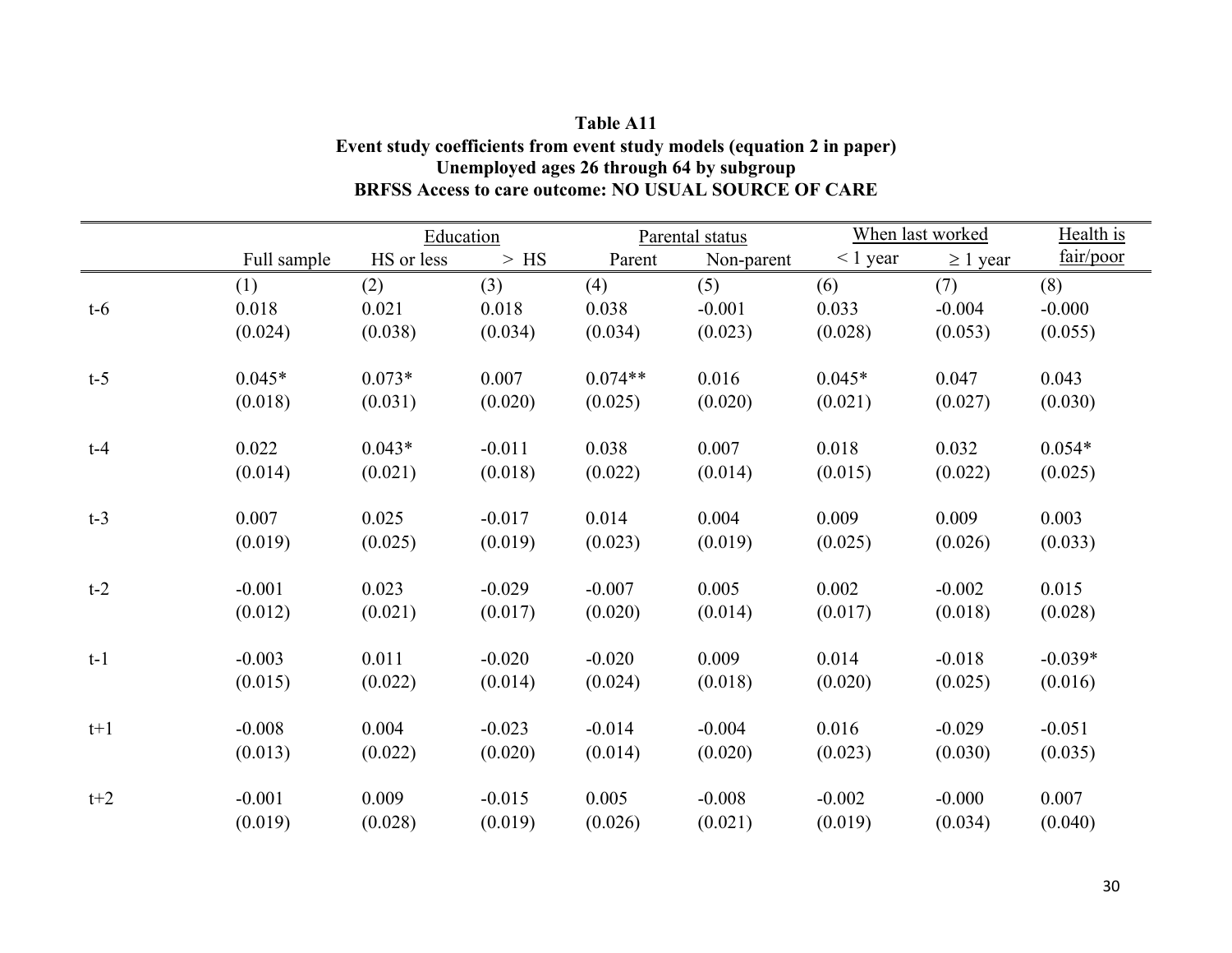| $t+3$                              | $-0.031$<br>(0.021) | $-0.013$<br>(0.031)                                                                                                                        | $-0.054*$<br>(0.021) | $-0.011$<br>(0.023) | $-0.047*$<br>(0.024) | $-0.011$<br>(0.018) | $-0.052$<br>(0.034) | $-0.022$<br>(0.043) |  |
|------------------------------------|---------------------|--------------------------------------------------------------------------------------------------------------------------------------------|----------------------|---------------------|----------------------|---------------------|---------------------|---------------------|--|
| $t + 4$                            | $-0.014$<br>(0.019) | 0.008<br>(0.026)                                                                                                                           | $-0.040*$<br>(0.019) | 0.016<br>(0.023)    | $-0.036$<br>(0.024)  | 0.008<br>(0.021)    | $-0.036$<br>(0.036) | 0.023<br>(0.030)    |  |
| <b>Observations</b><br>Adjusted R- | 175295              | 80718                                                                                                                                      | 94257                | 64051               | 111244               | 85216               | 90079               | 46233               |  |
| squared                            | 0.128               | 0.125                                                                                                                                      | 0.102                | 0.124               | 0.140                | 0.144               | 0.115               | 0.110               |  |
|                                    |                     | Notes Standard even in perentheses Decreesians include additional equations as described in the pere $* \sim 0.65$ , $** \sim 0.11$ , $**$ |                      |                     |                      |                     |                     |                     |  |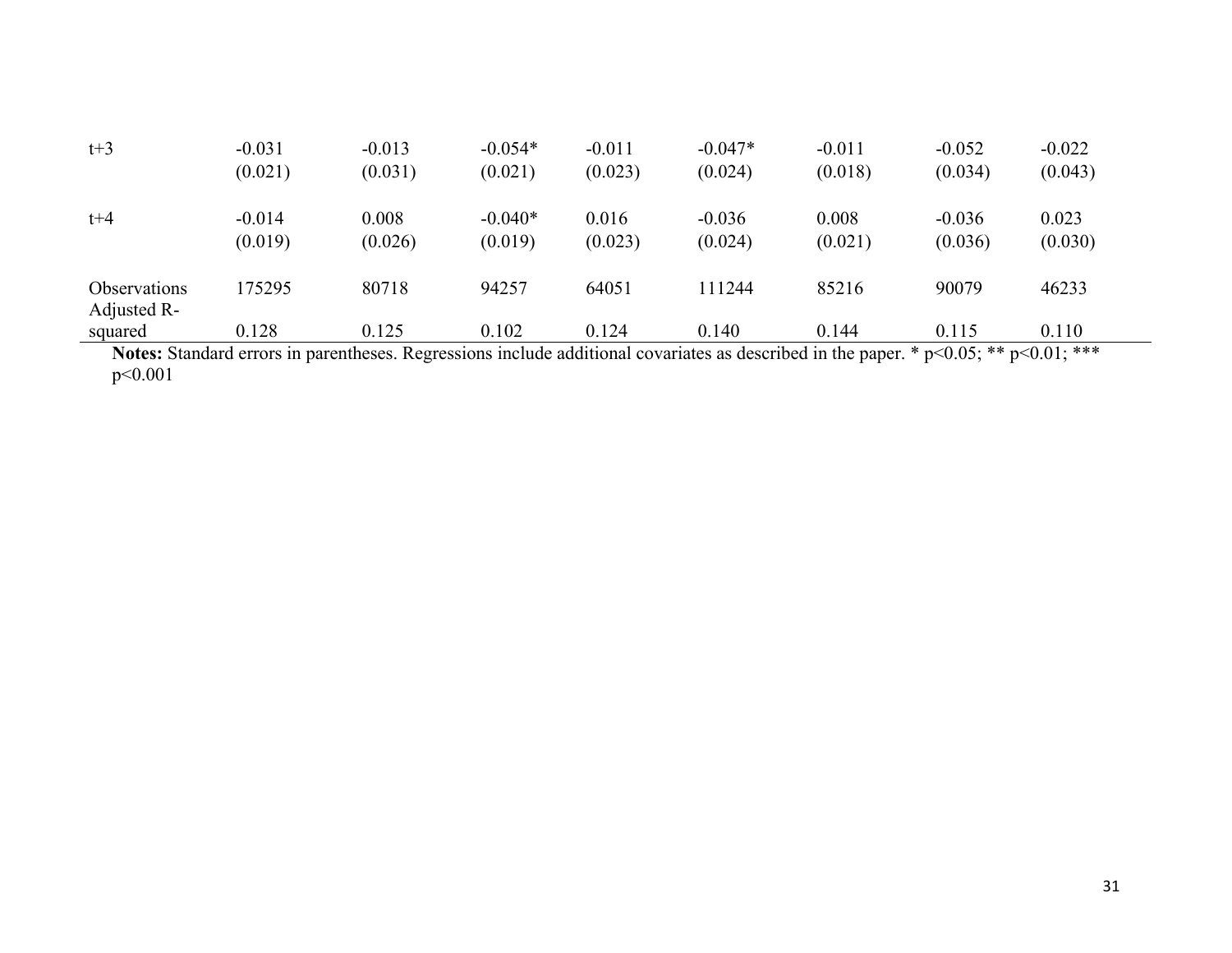## **Table A12 Event study coefficients from event study models (equation 2 in paper) Unemployed ages 26 through 64 by subgroup BRFSS Access to care outcome: NO CHECKUP IN THE PAST 12 MONTHS**

|       |             | Education  |          |           | Parental status |               | When last worked |           |
|-------|-------------|------------|----------|-----------|-----------------|---------------|------------------|-----------|
|       | Full sample | HS or less | $>$ HS   | Parent    | Non-parent      | $\leq 1$ year | $\geq 1$ year    | fair/poor |
| $t-6$ | (1)         | (2)        | (3)      | (4)       | (5)             | (6)           | (7)              | (8)       |
|       | 0.026       | 0.034      | 0.017    | 0.057     | $-0.003$        | 0.026         | 0.023            | $-0.007$  |
|       | (0.019)     | (0.033)    | (0.033)  | (0.044)   | (0.039)         | (0.021)       | (0.034)          | (0.040)   |
| $t-5$ | 0.027       | 0.041      | 0.008    | $0.073**$ | $-0.011$        | 0.026         | 0.027            | $-0.003$  |
|       | (0.018)     | (0.029)    | (0.019)  | (0.025)   | (0.026)         | (0.027)       | (0.018)          | (0.036)   |
| $t-4$ | $-0.001$    | $-0.002$   | $-0.002$ | 0.013     | $-0.010$        | $-0.006$      | 0.002            | $-0.055$  |
|       | (0.026)     | (0.026)    | (0.035)  | (0.034)   | (0.024)         | (0.027)       | (0.031)          | (0.034)   |
| $t-3$ | $-0.015$    | $-0.009$   | $-0.020$ | $-0.002$  | $-0.021$        | $-0.012$      | $-0.020$         | $-0.003$  |
|       | (0.018)     | (0.027)    | (0.018)  | (0.029)   | (0.017)         | (0.025)       | (0.019)          | (0.029)   |
| $t-2$ | $-0.010$    | $-0.004$   | $-0.013$ | 0.035     | $-0.044**$      | $-0.023$      | $-0.000$         | 0.003     |
|       | (0.014)     | (0.024)    | (0.020)  | (0.026)   | (0.012)         | (0.016)       | (0.018)          | (0.024)   |
| $t-1$ | $-0.005$    | 0.005      | $-0.014$ | 0.008     | $-0.014$        | $-0.028$      | 0.014            | $-0.032$  |
|       | (0.020)     | (0.022)    | (0.025)  | (0.037)   | (0.019)         | (0.015)       | (0.031)          | (0.035)   |
| $t+1$ | $-0.013$    | $-0.005$   | $-0.021$ | $-0.020$  | $-0.008$        | $-0.018$      | $-0.011$         | $-0.041$  |
|       | (0.012)     | (0.023)    | (0.022)  | (0.022)   | (0.014)         | (0.017)       | (0.015)          | (0.029)   |
| $t+2$ | $-0.016$    | $-0.017$   | $-0.018$ | 0.029     | $-0.049*$       | $-0.022$      | $-0.011$         | $-0.034$  |
|       | (0.019)     | (0.025)    | (0.020)  | (0.026)   | (0.021)         | (0.017)       | (0.026)          | (0.028)   |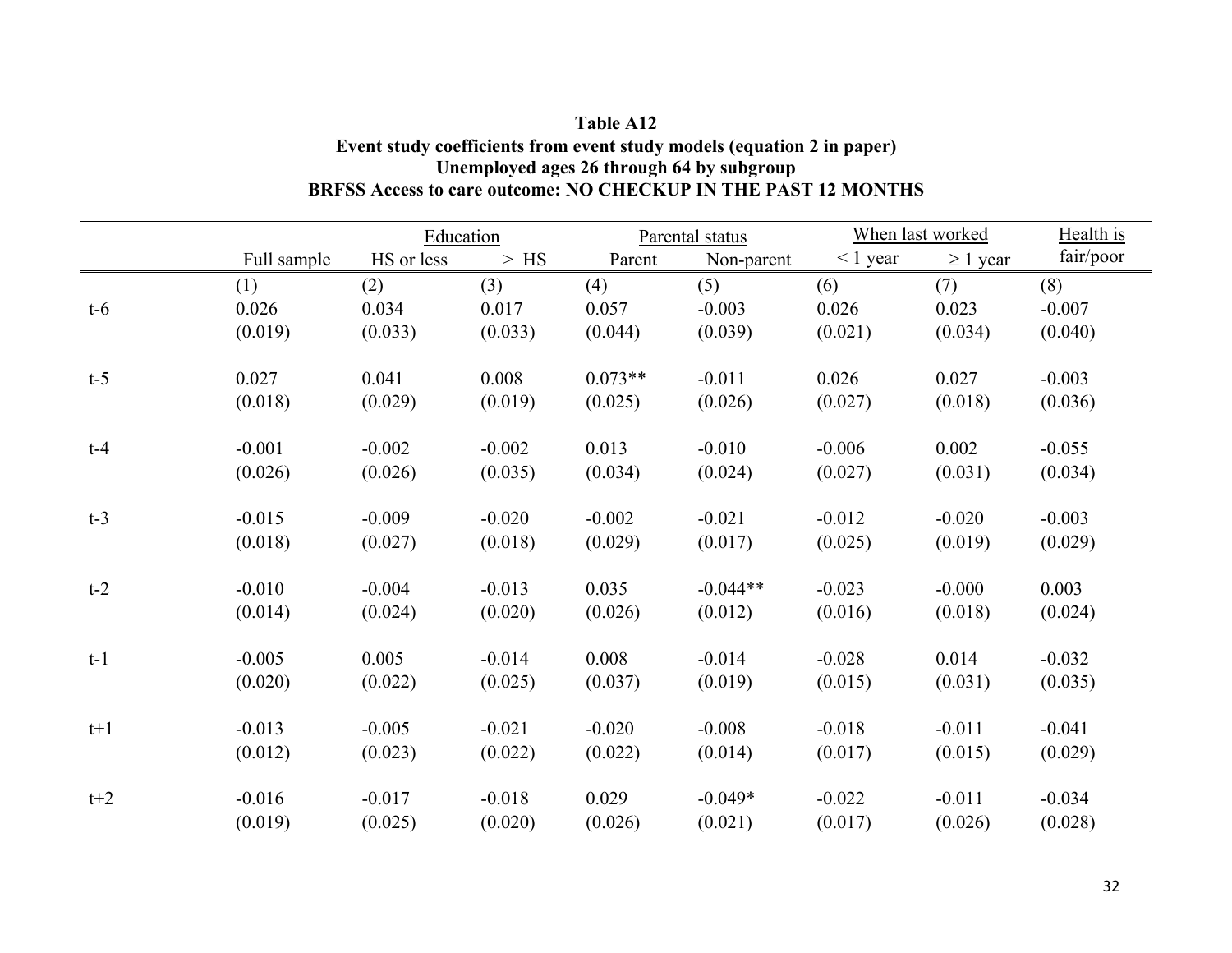| $t+3$                              | 0.004<br>(0.022)    | 0.011<br>(0.028)                                                                                                                            | $-0.003$<br>(0.025) | 0.034<br>(0.027) | $-0.021$<br>(0.026)   | 0.009<br>(0.021)    | $-0.005$<br>(0.029) | $-0.011$<br>(0.044) |  |
|------------------------------------|---------------------|---------------------------------------------------------------------------------------------------------------------------------------------|---------------------|------------------|-----------------------|---------------------|---------------------|---------------------|--|
| $t + 4$                            | $-0.027$<br>(0.017) | $-0.011$<br>(0.027)                                                                                                                         | $-0.046$<br>(0.027) | 0.017<br>(0.024) | $-0.059**$<br>(0.017) | $-0.025$<br>(0.022) | $-0.031$<br>(0.024) | $-0.036$<br>(0.032) |  |
| <b>Observations</b><br>Adjusted R- | 175295              | 80718                                                                                                                                       | 94257               | 64051            | 111244                | 85216               | 90079               | 46233               |  |
| squared                            | 0.066               | 0.076                                                                                                                                       | 0.057               | 0.061            | 0.076                 | 0.071               | 0.066               | 0.065               |  |
|                                    |                     | Notes Stendard every in perentheces. Decreasing include additional equations as described in the namer $*\sim 0.05$ , $** \sim 0.01$ , $**$ |                     |                  |                       |                     |                     |                     |  |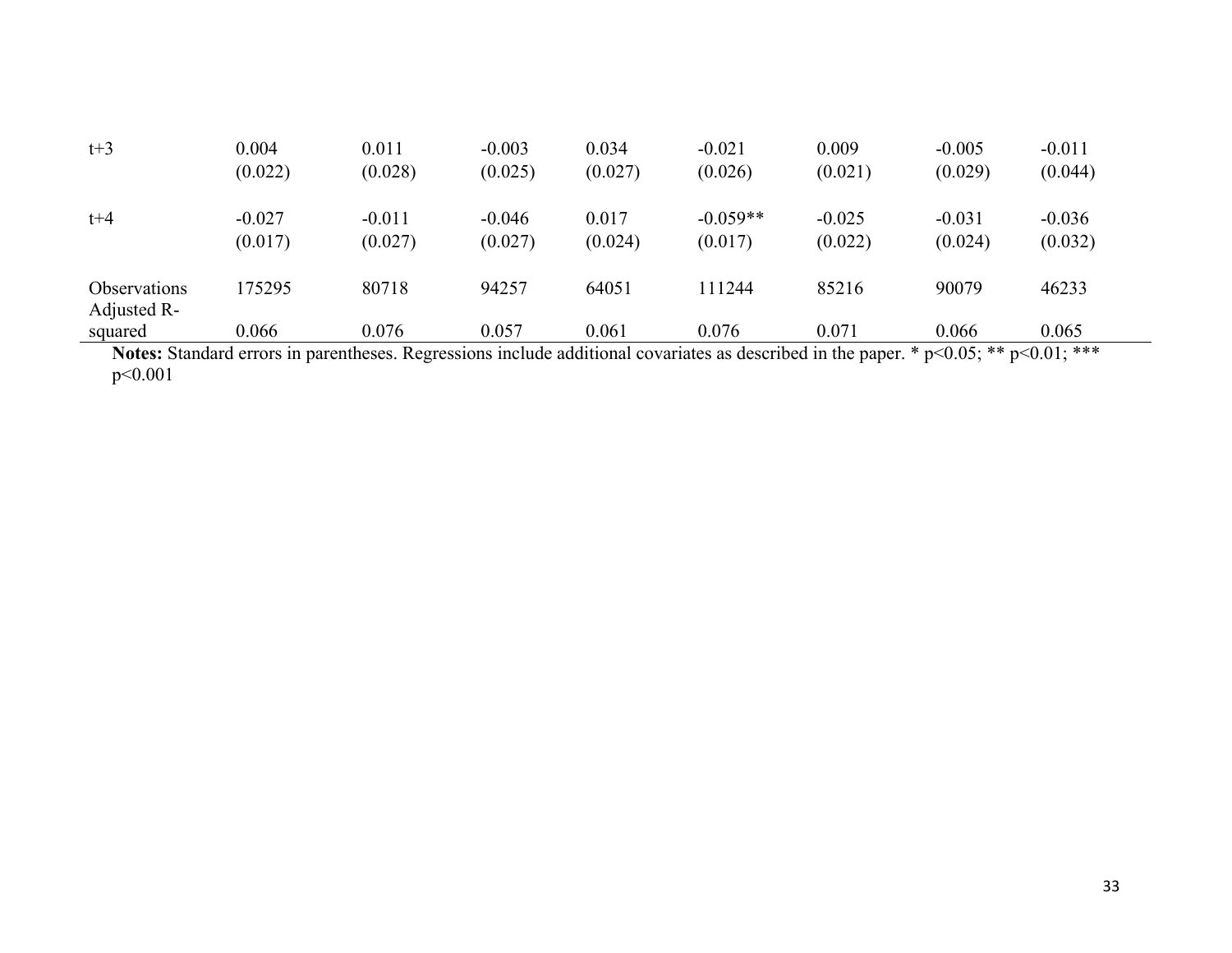| Table A13                                                |                     |           |               |           |  |  |  |  |
|----------------------------------------------------------|---------------------|-----------|---------------|-----------|--|--|--|--|
| Transitions out of unemployment by state Medicaid status |                     |           |               |           |  |  |  |  |
| Data for Figure 6                                        |                     |           |               |           |  |  |  |  |
|                                                          |                     |           |               |           |  |  |  |  |
|                                                          | Exits to employment |           | Exits to NILF |           |  |  |  |  |
|                                                          | Non-expansion       | Expansion | Non-expansion | Expansion |  |  |  |  |
| 2007                                                     | 0.239               | 0.228     | 0.148         | 0.151     |  |  |  |  |
| 2008                                                     | 0.204               | 0.210     | 0.125         | 0.126     |  |  |  |  |
| 2009                                                     | 0.139               | 0.141     | 0.102         | 0.099     |  |  |  |  |
| 2010                                                     | 0.143               | 0.134     | 0.107         | 0.097     |  |  |  |  |
| 2011                                                     | 0.150               | 0.130     | 0.112         | 0.116     |  |  |  |  |
| 2012                                                     | 0.155               | 0.151     | 0.130         | 0.120     |  |  |  |  |
| 2013                                                     | 0.166               | 0.160     | 0.136         | 0.121     |  |  |  |  |
| 2014                                                     | 0.200               | 0.172     | 0.160         | 0.146     |  |  |  |  |
| 2015                                                     | 0.207               | 0.194     | 0.155         | 0.157     |  |  |  |  |
| 2016                                                     | 0.202               | 0.196     | 0.161         | 0.152     |  |  |  |  |
| 2017                                                     | 0.233               | 0.220     | 0.153         | 0.142     |  |  |  |  |
|                                                          |                     |           |               |           |  |  |  |  |

Source: Basic monthly CPS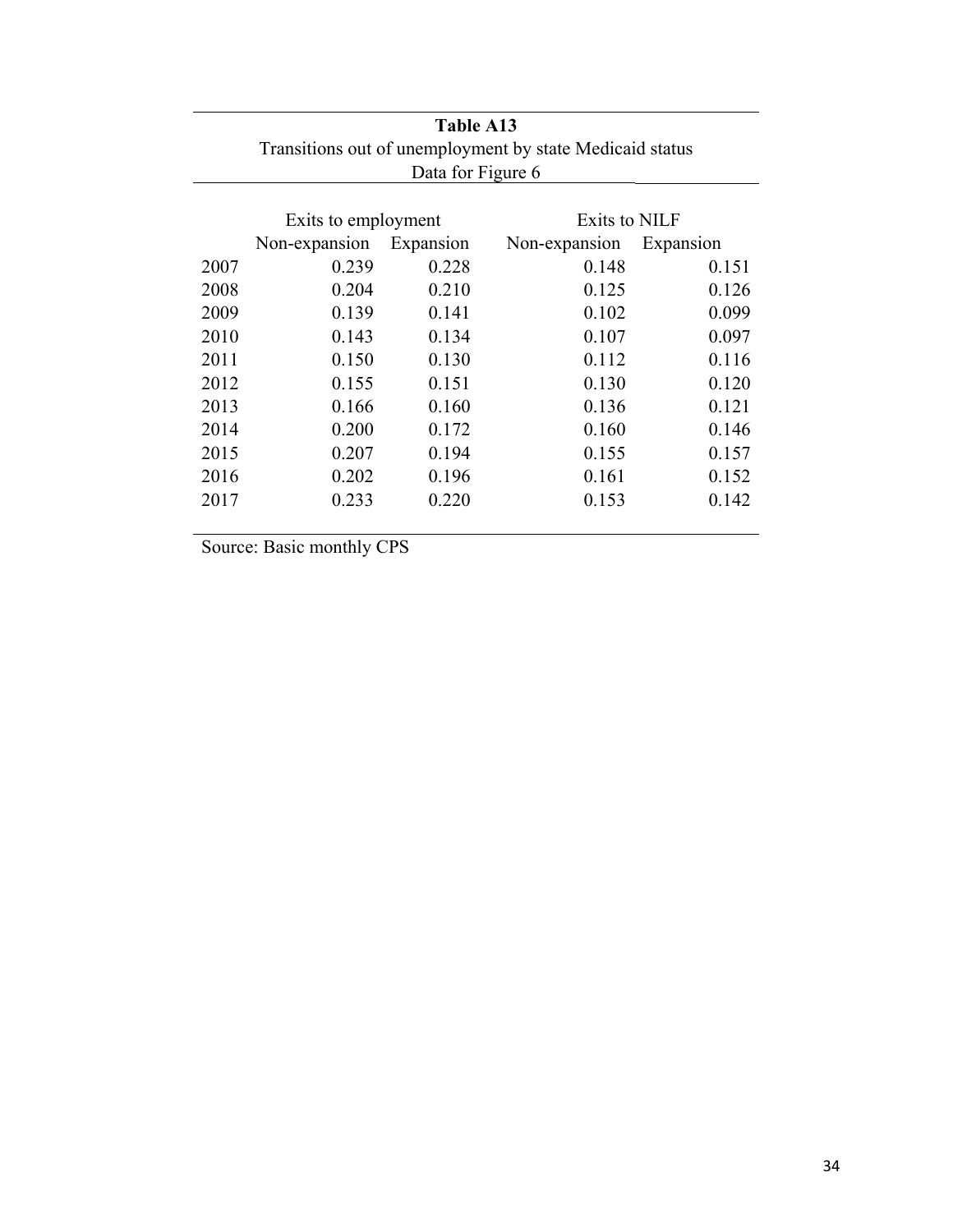|             | (1)                   | (2)<br>Pr(Exit to employment) | (3)                   | (4)<br>Pr(Exit to NILF) |
|-------------|-----------------------|-------------------------------|-----------------------|-------------------------|
| Treatment   | $-0.0023$<br>(0.0037) |                               | $-0.0043$<br>(0.0050) |                         |
| $t-7$       |                       | 0.0121                        |                       | $0.0215*$               |
|             |                       | (0.0078)                      |                       | (0.0087)                |
| $t-6$       |                       | $-0.0043$                     |                       | 0.0159                  |
|             |                       | (0.0078)                      |                       | (0.0089)                |
| $t-5$       |                       | 0.0135                        |                       | 0.0107                  |
|             |                       | (0.0088)                      |                       | (0.0063)                |
| $t-4$       |                       | 0.0055                        |                       | 0.0061                  |
|             |                       | (0.0071)                      |                       | (0.0057)                |
| $t-3$       |                       | 0.0009                        |                       | 0.0004                  |
|             |                       | (0.0085)                      |                       | (0.0049)                |
| $t-2$       |                       | $-0.0144$                     |                       | 0.0101                  |
|             |                       | (0.0074)                      |                       | (0.0051)                |
| $t-1$       |                       | 0.0040                        |                       | 0.0044                  |
|             |                       | (0.0085)                      |                       | (0.0059)                |
| $t+1$       |                       | $-0.0049$                     |                       | $-0.0009$               |
|             |                       | (0.0062)                      |                       | (0.0063)                |
| $t+2$       |                       | 0.0043                        |                       | 0.0075                  |
|             |                       | (0.0085)                      |                       | (0.0067)                |
| $t+3$       |                       | $-0.0002$                     |                       | $-0.0003$               |
|             |                       | (0.0074)                      |                       | (0.0085)                |
| $t + 4$     |                       | $-0.0061$                     |                       | $-0.0019$               |
|             |                       | (0.0089)                      |                       | (0.0090)                |
| $Year=2007$ | 0.0040                | 0.0050                        | $-0.0044$             | $-0.0144$               |
|             | (0.0093)              | (0.0113)                      | (0.0081)              | (0.0098)                |

## **Table A14 Full regression results: CPS All unemployed adults ages 26-64, in all states**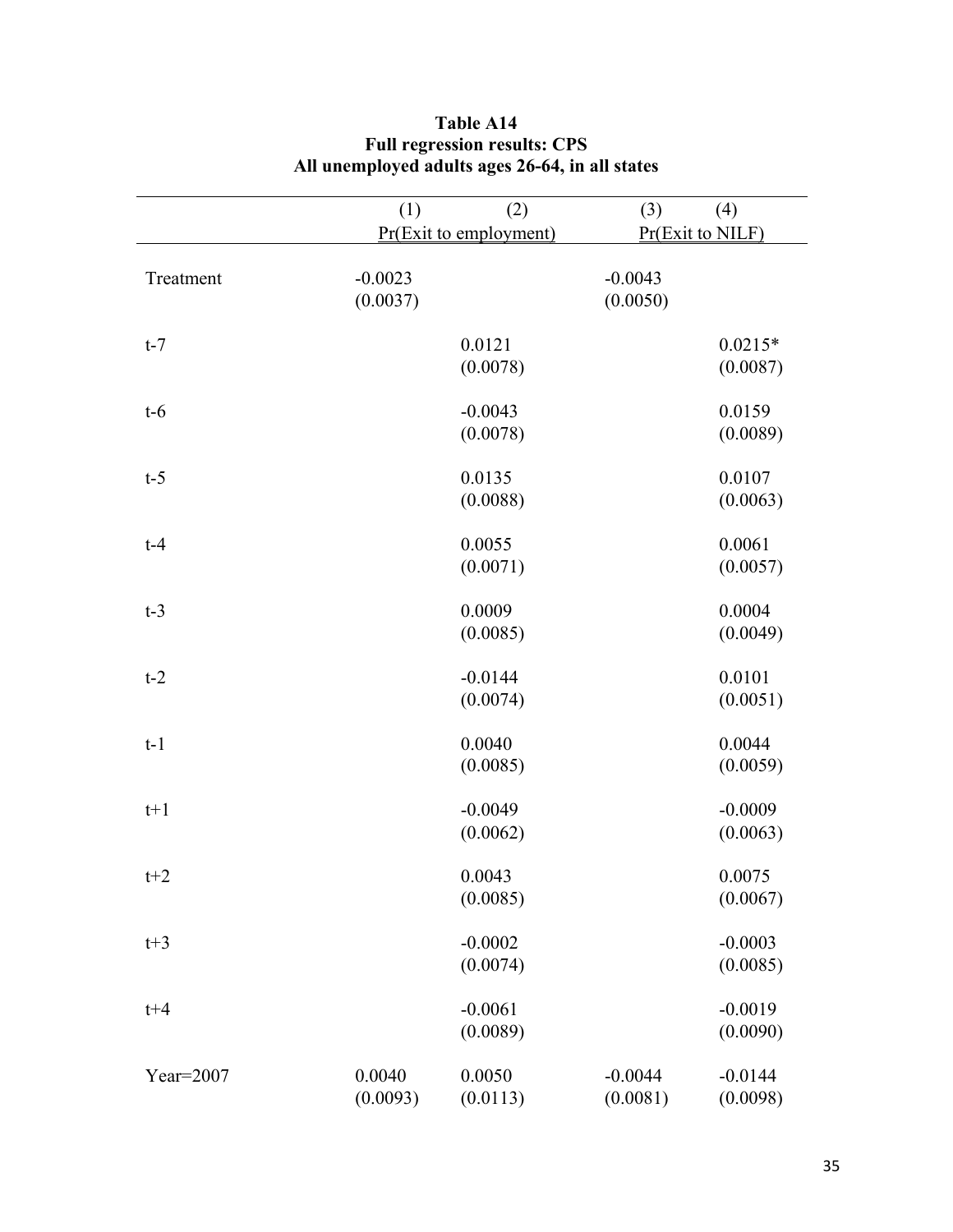| Year= $2008$         | 0.0094      | 0.0009       | $-0.0155*$   | $-0.0224**$  |
|----------------------|-------------|--------------|--------------|--------------|
|                      | (0.0089)    | (0.0068)     | (0.0065)     | (0.0074)     |
| $Year=2009$          | $-0.0026$   | $-0.0070$    | $-0.0031$    | $-0.0080$    |
|                      | (0.0061)    | (0.0058)     | (0.0044)     | (0.0054)     |
| Year= $2010$         | $-0.0045$   | $-0.0057$    | 0.0019       | 0.0004       |
|                      | (0.0053)    | (0.0065)     | (0.0055)     | (0.0060)     |
| Year= $2011$         | $-0.0047$   | 0.0035       | 0.0061       | $-0.0005$    |
|                      | (0.0054)    | (0.0068)     | (0.0052)     | (0.0051)     |
| Year= $2012$         | $-0.0024$   | $-0.0036$    | 0.0046       | 0.0013       |
|                      | (0.0066)    | (0.0047)     | (0.0042)     | (0.0051)     |
| Year= $2013$         | [Omitted]   | [Omitted]    | [Omitted]    | [Omitted]    |
| Year= $2014$         | 0.0075      | 0.0088       | 0.0072       | 0.0065       |
|                      | (0.0053)    | (0.0046)     | (0.0052)     | (0.0053)     |
| Year= $2015$         | $-0.0009$   | $-0.0048$    | 0.0063       | 0.0005       |
|                      | (0.0082)    | (0.0073)     | (0.0069)     | (0.0081)     |
| Year= $2016$         | $-0.0111$   | $-0.0133$    | 0.0015       | $-0.0007$    |
|                      | (0.0086)    | (0.0081)     | (0.0067)     | (0.0074)     |
| Year= $2017$         | 0.0014      | 0.0025       | $-0.0149$    | $-0.0161$    |
|                      | (0.0084)    | (0.0093)     | (0.0085)     | (0.0105)     |
| Unemployment rate    | $-0.0353**$ | $-0.0357***$ | $-0.0349***$ | $-0.0364***$ |
|                      | (0.0106)    | (0.0099)     | (0.0095)     | (0.0102)     |
| Unemployment rate sq | 0.0021      | 0.0021       | $0.0030**$   | $0.0032**$   |
|                      | (0.0013)    | (0.0011)     | (0.0011)     | (0.0012)     |
| Unemployment rate cu | $-0.0000$   | $-0.0000$    | $-0.0001**$  | $-0.0001*$   |
|                      | (0.0000)    | (0.0000)     | (0.0000)     | (0.0000)     |
| Employment growth    | $0.3441***$ | $0.3320***$  | $-0.0765$    | $-0.0839$    |
|                      | (0.0681)    | (0.0684)     | (0.0762)     | (0.0759)     |
| Employment growth sq | $-1.7816$   | $-1.8459$    | 1.1140       | 1.2500       |
|                      | (1.0816)    | (1.0237)     | (1.0377)     | (1.0338)     |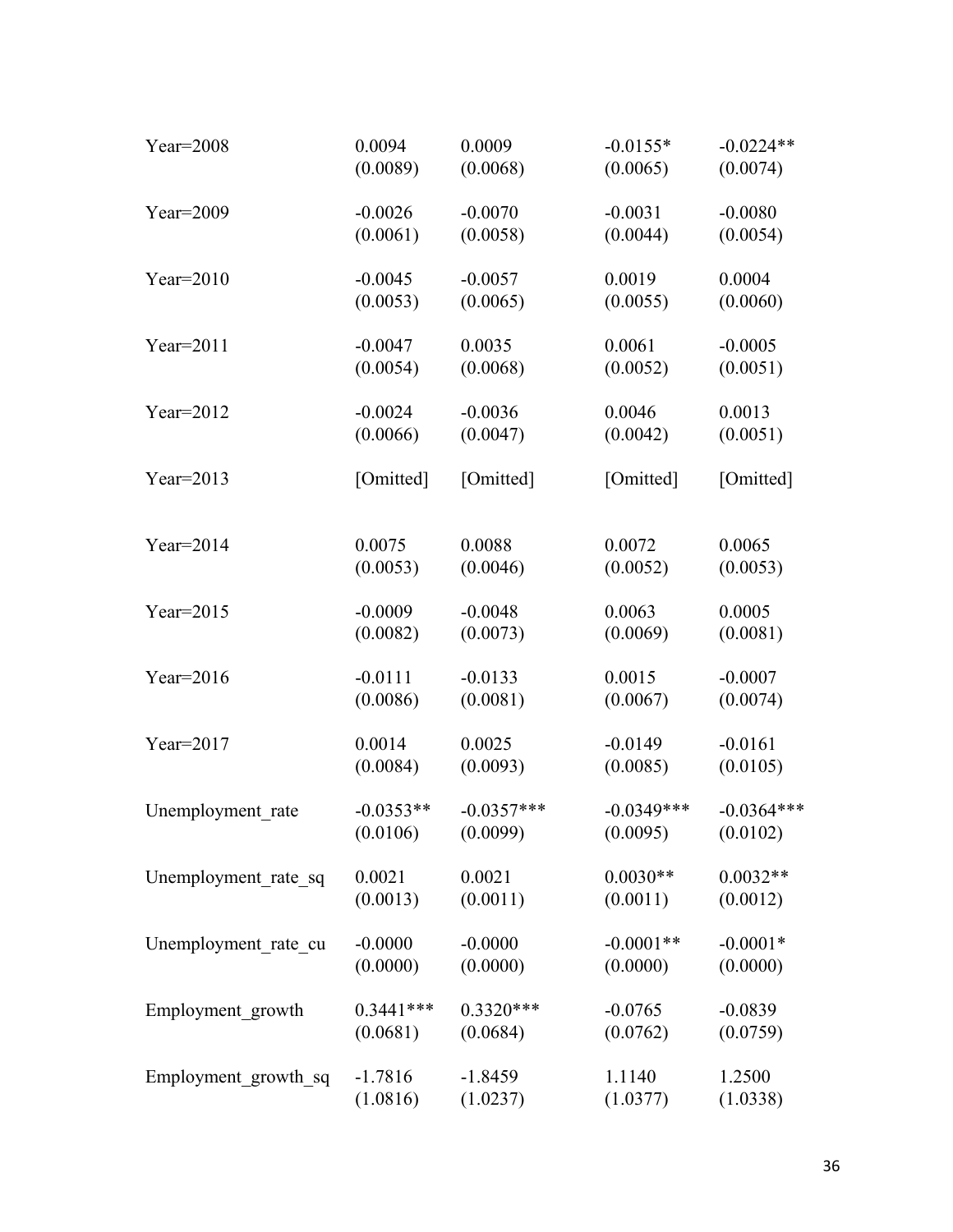| Employment_growth_cu                                                                                | $-24.7511*$  | $-24.0425*$   | 20.0824*     | 21.1726*     |
|-----------------------------------------------------------------------------------------------------|--------------|---------------|--------------|--------------|
|                                                                                                     | (10.0850)    | (9.6475)      | (9.0134)     | (8.8986)     |
| UI benefit length                                                                                   | 0.0001       | 0.0001        | $-0.0002$    | $-0.0002$    |
|                                                                                                     | (0.0001)     | (0.0001)      | (0.0001)     | (0.0001)     |
| Duration<1 month                                                                                    | [Omitted]    | [Omitted]     | [Omitted]    | [Omitted]    |
| Duration=1 month                                                                                    | $-0.1069***$ | $-0.1069$ *** | $-0.0170***$ | $-0.0170***$ |
|                                                                                                     | (0.0044)     | (0.0044)      | (0.0021)     | (0.0021)     |
| Duration=2 months                                                                                   | $-0.1165***$ | $-0.1165***$  | $-0.0136***$ | $-0.0136***$ |
|                                                                                                     | (0.0042)     | (0.0042)      | (0.0032)     | (0.0032)     |
| Duration=3 months                                                                                   | $-0.1456***$ | $-0.1457***$  | $-0.0212***$ | $-0.0216***$ |
|                                                                                                     | (0.0051)     | (0.0051)      | (0.0035)     | (0.0035)     |
| Duration=4 months                                                                                   | $-0.1482***$ | $-0.1483***$  | $-0.0358***$ | $-0.0358***$ |
|                                                                                                     | (0.0079)     | (0.0079)      | (0.0052)     | (0.0052)     |
| Duration=5 months                                                                                   | $-0.1504***$ | $-0.1506***$  | $-0.0093**$  | $-0.0093**$  |
|                                                                                                     | (0.0054)     | (0.0054)      | (0.0033)     | (0.0034)     |
| Duration=6 months                                                                                   | $-0.1638***$ | $-0.1638***$  | 0.0021       | 0.0021       |
|                                                                                                     | (0.0044)     | (0.0044)      | (0.0035)     | (0.0035)     |
| Duration=7-9 months                                                                                 | $-0.1773***$ | $-0.1773***$  | $-0.0045$    | $-0.0045$    |
|                                                                                                     | (0.0037)     | (0.0037)      | (0.0038)     | (0.0038)     |
| Duration=10-12 months                                                                               | $-0.1940***$ | $-0.1941***$  | $0.0208***$  | $0.0208***$  |
|                                                                                                     | (0.0030)     | (0.0030)      | (0.0034)     | (0.0034)     |
| Duration>12 months                                                                                  | $-0.2132***$ | $-0.2132***$  | $0.0333***$  | $0.0333***$  |
|                                                                                                     | (0.0030)     | (0.0030)      | (0.0034)     | (0.0034)     |
| Education <hs< td=""><td>[Omitted]</td><td>[Omitted]</td><td>[Omitted]</td><td>[Omitted]</td></hs<> | [Omitted]    | [Omitted]     | [Omitted]    | [Omitted]    |
| Education=HS                                                                                        | 0.0016       | 0.0016        | $-0.0179***$ | $-0.0179***$ |
|                                                                                                     | (0.0041)     | (0.0041)      | (0.0032)     | (0.0032)     |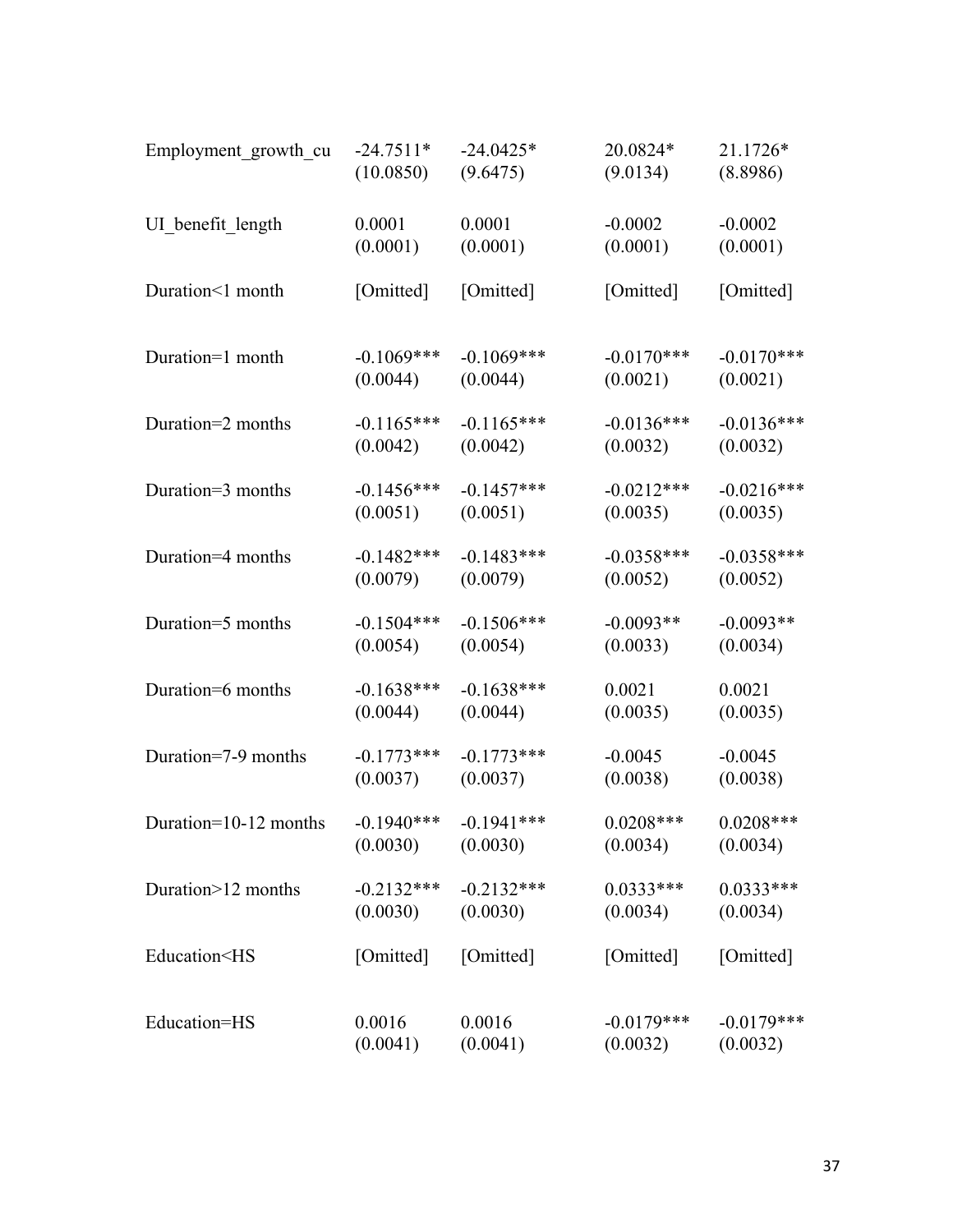| Education=Some_college | $-0.0016$    | $-0.0015$    | $-0.0309***$ | $-0.0309***$ |
|------------------------|--------------|--------------|--------------|--------------|
|                        | (0.0059)     | (0.0059)     | (0.0031)     | (0.0032)     |
| Education=             | $0.0250***$  | $0.0250***$  | $-0.0487***$ | $-0.0487***$ |
| College_degree         | (0.0048)     | (0.0048)     | (0.0023)     | (0.0022)     |
| Education=Post-college | $0.0242***$  | $0.0242***$  | $-0.0525***$ | $-0.0526***$ |
|                        | (0.0053)     | (0.0053)     | (0.0034)     | (0.0034)     |
| Age= $26-29$           | [Omitted]    | [Omitted]    | [Omitted]    |              |
| Age= $30-39$           | $-0.0079$    | $-0.0079$    | $-0.0066$    | $-0.0067$    |
|                        | (0.0045)     | (0.0045)     | (0.0035)     | (0.0035)     |
| Age= $40-49$           | $-0.0098*$   | $-0.0097*$   | $-0.0090**$  | $-0.0090**$  |
|                        | (0.0048)     | (0.0048)     | (0.0032)     | (0.0032)     |
| Age= $50-59$           | $-0.0228***$ | $-0.0228***$ | $-0.0058$    | $-0.0058$    |
|                        | (0.0048)     | (0.0048)     | (0.0032)     | (0.0032)     |
| Age= $60-64$           | $-0.0453***$ | $-0.0453***$ | $0.0373***$  | $0.0373***$  |
|                        | (0.0053)     | (0.0053)     | (0.0045)     | (0.0045)     |
| Female                 | $-0.0132***$ | $-0.0132***$ | $0.0268***$  | $0.0268***$  |
|                        | (0.0029)     | (0.0029)     | (0.0030)     | (0.0030)     |
| Married                | $0.0284***$  | $0.0284***$  | $-0.0180***$ | $-0.0180***$ |
|                        | (0.0038)     | (0.0038)     | (0.0039)     | (0.0039)     |
| Female x Married       | $-0.0150*$   | $-0.0149*$   | $0.0619***$  | $0.0619***$  |
|                        | (0.0064)     | (0.0064)     | (0.0055)     | (0.0055)     |
| White non-Hispanic     | [Omitted]    | [Omitted]    | [Omitted]    | [Omitted]    |
| Black non-Hispanic     | $-0.0372***$ | $-0.0372***$ | $0.0146***$  | $0.0146***$  |
|                        | (0.0030)     | (0.0030)     | (0.0040)     | (0.0040)     |
| Asian non-Hispanic     | $0.0232***$  | $0.0232***$  | $0.0102**$   | $0.0102**$   |
|                        | (0.0053)     | (0.0053)     | (0.0033)     | (0.0033)     |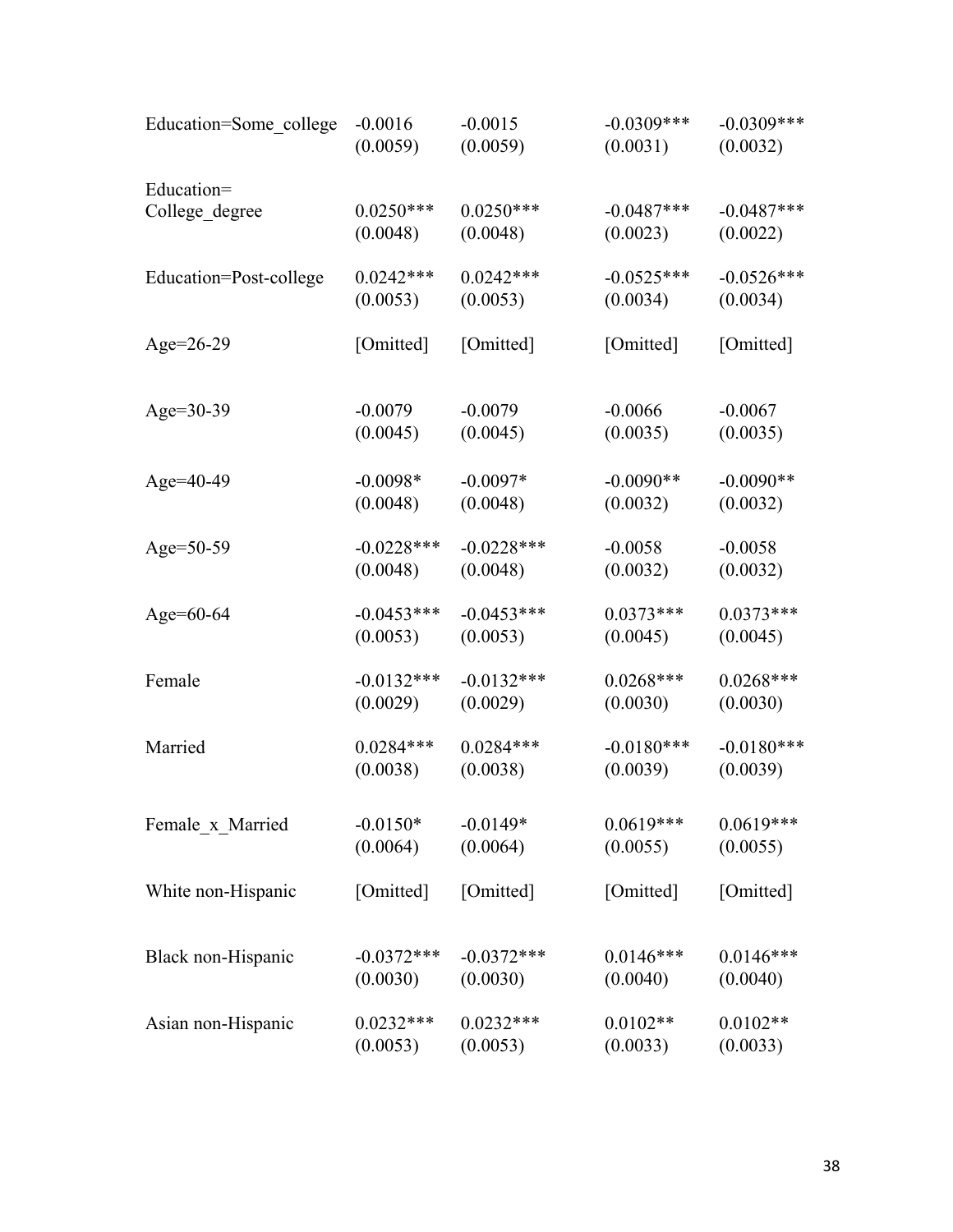| Other non-Hispanic  | $-0.0228***$ | $-0.0228$ *** | $0.0283***$ | $0.0284***$ |
|---------------------|--------------|---------------|-------------|-------------|
|                     | (0.0050)     | (0.0050)      | (0.0046)    | (0.0046)    |
|                     |              |               |             |             |
| Hispanic (any race) | $-0.0103$    | $-0.0105$     | $0.0212***$ | $0.0211***$ |
|                     | (0.0066)     | (0.0066)      | (0.0059)    | (0.0059)    |
|                     |              |               |             |             |
| Constant            | $0.4489***$  | $0.4520***$   | $0.2633***$ | $0.2703***$ |
|                     | (0.0327)     | (0.0327)      | (0.0309)    | (0.0327)    |
|                     |              |               |             |             |
| <b>Observations</b> | 166838       | 166838        | 166838      | 166838      |
| Adjusted R-squared  | 0.064        | 0.064         | 0.023       | 0.023       |

**Notes:** Regressions also include full sets of controls for state, calendar month, and major industry; coefficients not reported here. Standard errors in parentheses.  $*$  p<0.05,  $*$  $*$ p<0.01,  $*$  $*$  $*$ p<0.001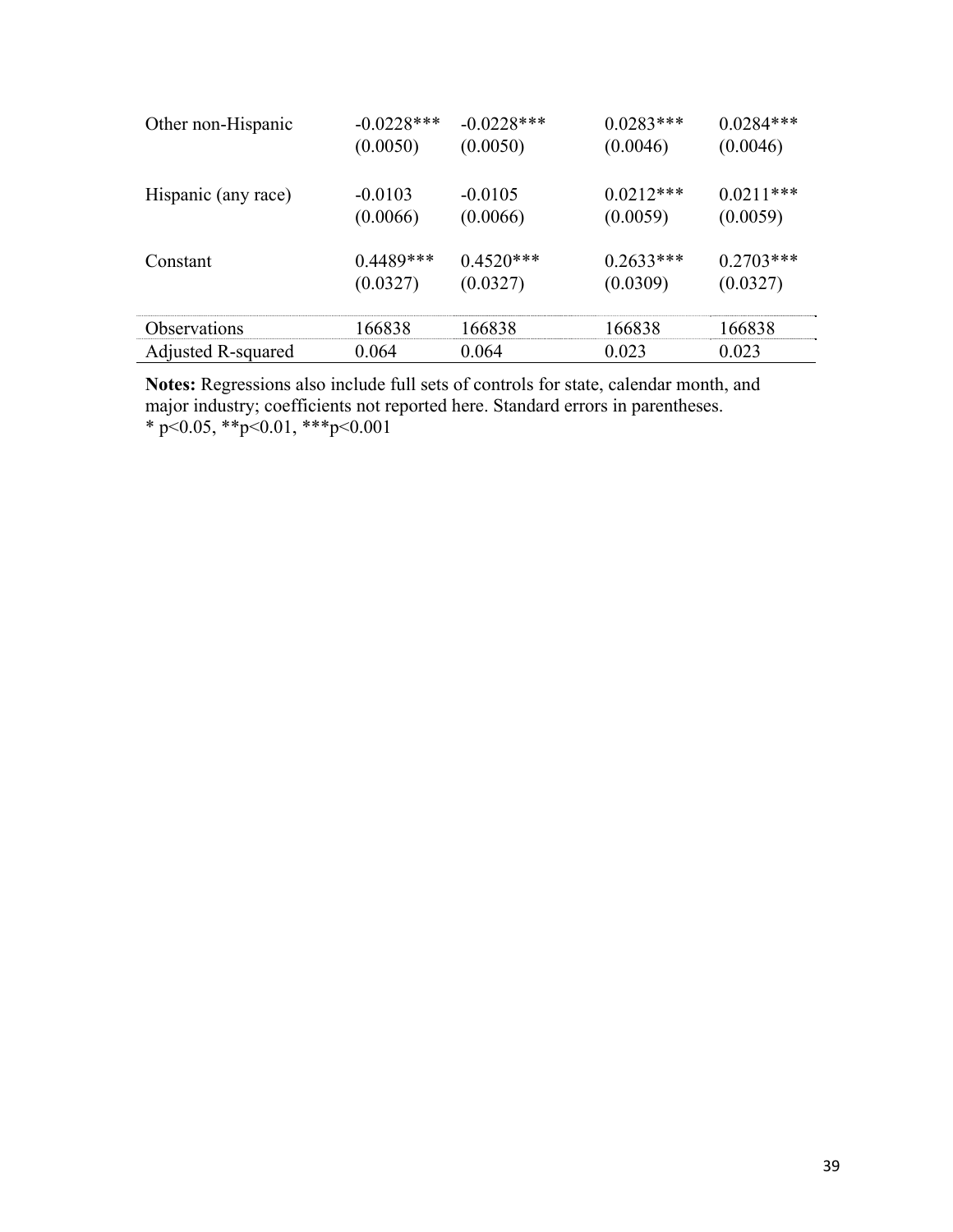|       | Panel A: Pr(Unemployed to Employed) |            |             |           |                 |            |                  |  |
|-------|-------------------------------------|------------|-------------|-----------|-----------------|------------|------------------|--|
|       |                                     | Education  |             |           | Parental status |            | When last worked |  |
|       | Full sample                         | HS or less | $>$ HS $\,$ | Parent    | Non-parent      | $< 1$ year | $\geq 1$ year    |  |
|       | (1)                                 | (2)        | (3)         | (4)       | (5)             | (6)        | (7)              |  |
|       |                                     |            |             |           |                 |            |                  |  |
| $t-7$ | 0.0121                              | 0.0109     | 0.0127      | 0.0505    | $-0.0083$       | 0.0191     | $-0.0340$        |  |
|       | (0.0078)                            | (0.0161)   | (0.0220)    | (0.0279)  | (0.0177)        | (0.0099)   | (0.0337)         |  |
|       |                                     |            |             |           |                 |            |                  |  |
| $t-6$ | $-0.0043$                           | $-0.0064$  | $-0.0048$   | 0.0086    | $-0.0111$       | $-0.0015$  | $-0.0116$        |  |
|       | (0.0078)                            | (0.0111)   | (0.0099)    | (0.0167)  | (0.0123)        | (0.0096)   | (0.0232)         |  |
|       |                                     |            |             |           |                 |            |                  |  |
| $t-5$ | 0.0135                              | 0.0187     | 0.0040      | $0.0340*$ | 0.0017          | 0.0166     | 0.0049           |  |
|       | (0.0088)                            | (0.0113)   | (0.0111)    | (0.0144)  | (0.0112)        | (0.0116)   | (0.0107)         |  |
|       |                                     |            |             |           |                 |            |                  |  |
| $t-4$ | 0.0055                              | 0.0079     | 0.0020      | 0.0206    | $-0.0029$       | 0.0132     | $-0.0184$        |  |
|       | (0.0071)                            | (0.0104)   | (0.0087)    | (0.0122)  | (0.0077)        | (0.0098)   | (0.0108)         |  |
|       |                                     |            |             |           |                 |            |                  |  |
| $t-3$ | 0.0009                              | 0.0019     | $-0.0024$   | 0.0082    | $-0.0037$       | $-0.0022$  | 0.0057           |  |
|       | (0.0085)                            | (0.0111)   | (0.0107)    | (0.0146)  | (0.0094)        | (0.0102)   | (0.0141)         |  |
|       |                                     |            |             |           |                 |            |                  |  |
| $t-2$ | $-0.0144$                           | $-0.0135$  | $-0.0169$   | $-0.0195$ | $-0.0114$       | $-0.0158$  | $-0.0144$        |  |
|       | (0.0074)                            | (0.0100)   | (0.0085)    | (0.0125)  | (0.0092)        | (0.0089)   | (0.0108)         |  |
|       |                                     |            |             |           |                 |            |                  |  |
| $t-1$ | 0.0040                              | 0.0064     | $-0.0018$   | 0.0041    | 0.0027          | 0.0092     | $-0.0063$        |  |
|       | (0.0085)                            | (0.0123)   | (0.0111)    | (0.0128)  | (0.0095)        | (0.0115)   | (0.0137)         |  |
|       |                                     |            |             |           |                 |            |                  |  |
| $t+1$ | $-0.0049$                           | 0.0067     | $-0.0158$   | 0.0091    | $-0.0139$       | $-0.0040$  | $-0.0072$        |  |
|       | (0.0062)                            | (0.0099)   | (0.0093)    | (0.0118)  | (0.0089)        | (0.0077)   | (0.0119)         |  |

# **Table A15: Event Study Coefficients, Unemployment Exit Models, by sub-Group**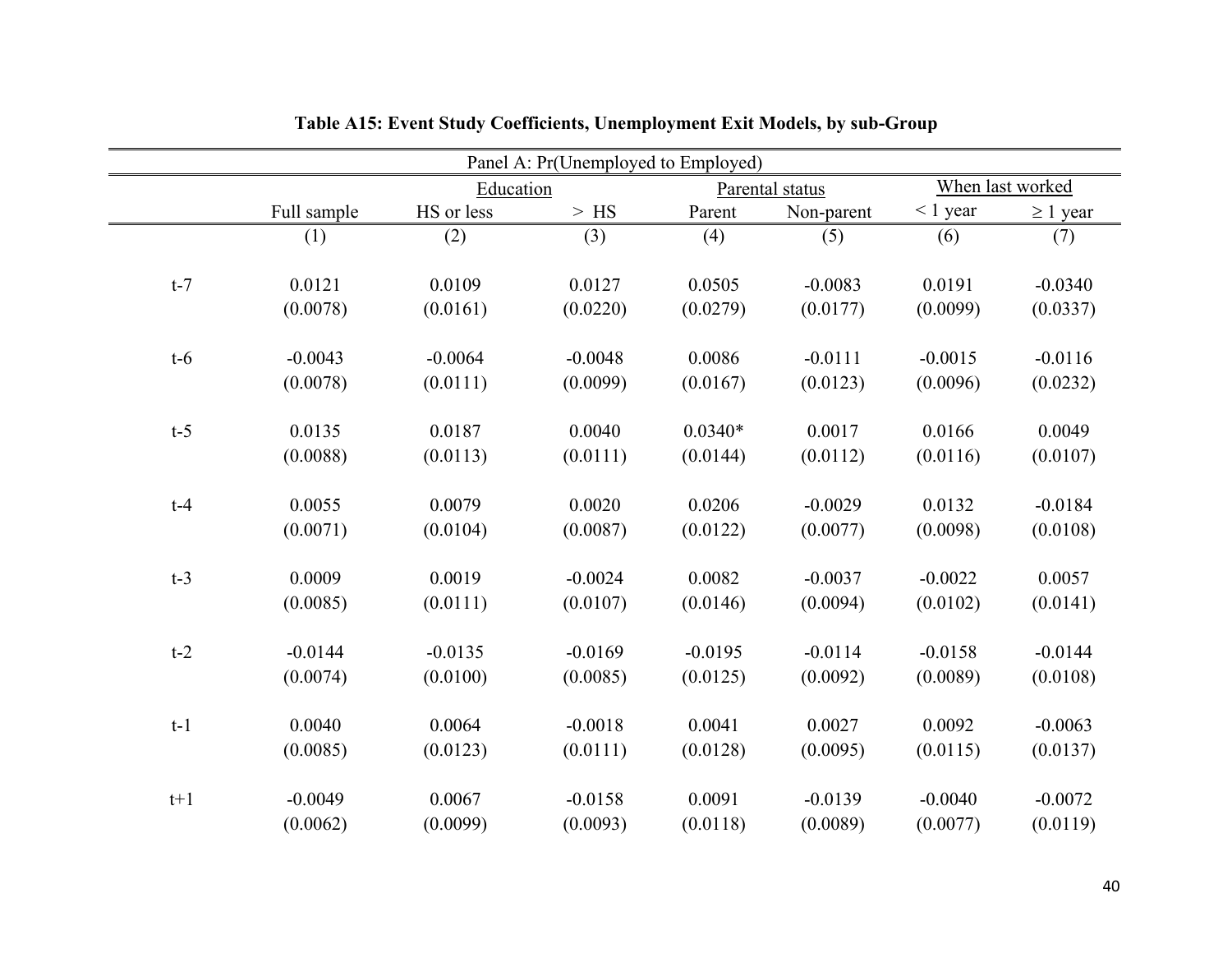| $t+2$                                                                                                                                                 | 0.0043    | 0.0118    | $-0.0057$ | 0.0169    | $-0.0034$ | 0.0048    | 0.0018    |
|-------------------------------------------------------------------------------------------------------------------------------------------------------|-----------|-----------|-----------|-----------|-----------|-----------|-----------|
|                                                                                                                                                       | (0.0085)  | (0.0132)  | (0.0134)  | (0.0167)  | (0.0083)  | (0.0117)  | (0.0141)  |
| $t+3$                                                                                                                                                 | $-0.0002$ | 0.0027    | $-0.0070$ | 0.0138    | $-0.0077$ | 0.0042    | $-0.0150$ |
|                                                                                                                                                       | (0.0074)  | (0.0118)  | (0.0104)  | (0.0155)  | (0.0100)  | (0.0093)  | (0.0168)  |
| $t + 4$                                                                                                                                               | $-0.0061$ | $-0.0083$ | $-0.0082$ | $-0.0232$ | 0.0037    | $-0.0057$ | $-0.0020$ |
|                                                                                                                                                       | (0.0089)  | (0.0129)  | (0.0147)  | (0.0159)  | (0.0121)  | (0.0101)  | (0.0206)  |
| Observations                                                                                                                                          | 166838    | 83095     | 83743     | 61069     | 105769    | 124912    | 41926     |
| Adjusted R-                                                                                                                                           |           |           |           |           |           |           |           |
| squared                                                                                                                                               | 0.064     | 0.069     | 0.062     | 0.064     | 0.064     | 0.053     | 0.007     |
| Notes: Standard errors in parentheses. Regressions include additional covariates as described in the paper. $*$ p<0.05; $**$ p<0.01;<br>*** $p<0.001$ |           |           |           |           |           |           |           |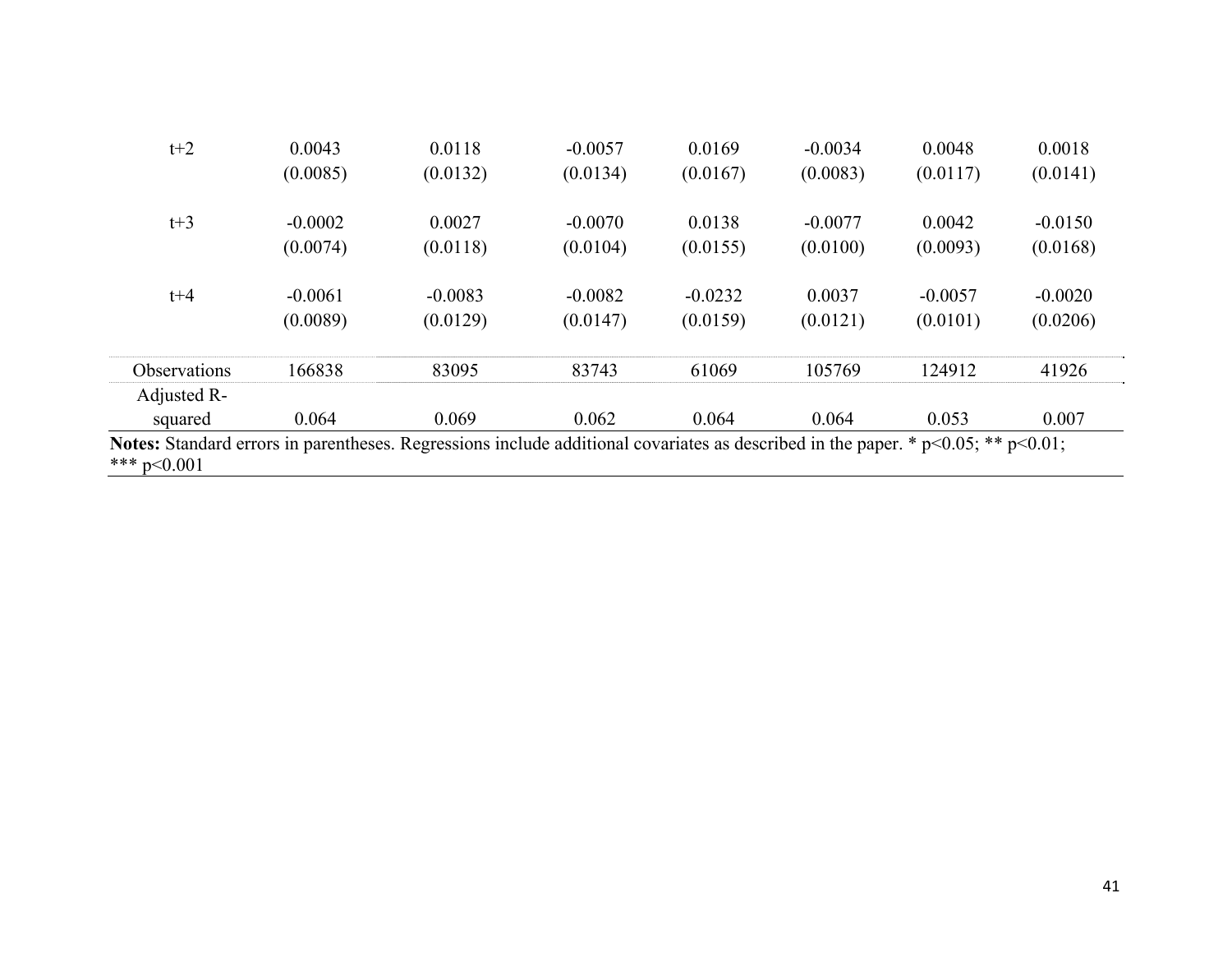| Panel B: Pr(Unemployed to NILF) |             |            |           |           |                 |               |                  |  |
|---------------------------------|-------------|------------|-----------|-----------|-----------------|---------------|------------------|--|
|                                 |             | Education  |           |           | Parental status |               | When last worked |  |
|                                 | Full sample | HS or less | $>$ HS    | Parent    | Non-parent      | $\leq 1$ year | $\geq 1$ year    |  |
|                                 | (1)         | (2)        | (3)       | (4)       | (5)             | (6)           | (7)              |  |
| $t-7$                           | $0.0215*$   | 0.0320     | 0.0065    | $-0.0114$ | $0.0370**$      | 0.0268        | 0.0069           |  |
|                                 | (0.0087)    | (0.0161)   | (0.0083)  | (0.0126)  | (0.0133)        | (0.0134)      | (0.0485)         |  |
| $t-6$                           | 0.0159      | 0.0215     | 0.0107    | $0.0247*$ | 0.0107          | 0.0169        | 0.0281           |  |
|                                 | (0.0089)    | (0.0133)   | (0.0102)  | (0.0122)  | (0.0117)        | (0.0092)      | (0.0279)         |  |
| $t-5$                           | 0.0107      | 0.0109     | 0.0119    | 0.0018    | 0.0152          | 0.0152        | $-0.0089$        |  |
|                                 | (0.0063)    | (0.0098)   | (0.0072)  | (0.0112)  | (0.0109)        | (0.0087)      | (0.0261)         |  |
| $t-4$                           | 0.0061      | 0.0060     | 0.0065    | 0.0120    | 0.0019          | 0.0118        | $-0.0204$        |  |
|                                 | (0.0057)    | (0.0083)   | (0.0070)  | (0.0091)  | (0.0079)        | (0.0077)      | (0.0155)         |  |
| $t-3$                           | 0.0004      | 0.0004     | 0.0009    | 0.0112    | $-0.0067$       | 0.0044        | $-0.0124$        |  |
|                                 | (0.0049)    | (0.0079)   | (0.0059)  | (0.0094)  | (0.0074)        | (0.0071)      | (0.0150)         |  |
| $t-2$                           | 0.0101      | $0.0167*$  | 0.0038    | 0.0123    | 0.0092          | 0.0100        | 0.0097           |  |
|                                 | (0.0051)    | (0.0066)   | (0.0084)  | (0.0119)  | (0.0090)        | (0.0068)      | (0.0162)         |  |
| $t-1$                           | 0.0044      | 0.0071     | 0.0026    | 0.0103    | 0.0018          | 0.0055        | 0.0022           |  |
|                                 | (0.0059)    | (0.0086)   | (0.0080)  | (0.0137)  | (0.0077)        | (0.0075)      | (0.0102)         |  |
| $t+1$                           | $-0.0009$   | $-0.0009$  | $-0.0002$ | $-0.0106$ | 0.0045          | $-0.0064$     | 0.0170           |  |
|                                 | (0.0063)    | (0.0124)   | (0.0065)  | (0.0125)  | (0.0089)        | (0.0111)      | (0.0146)         |  |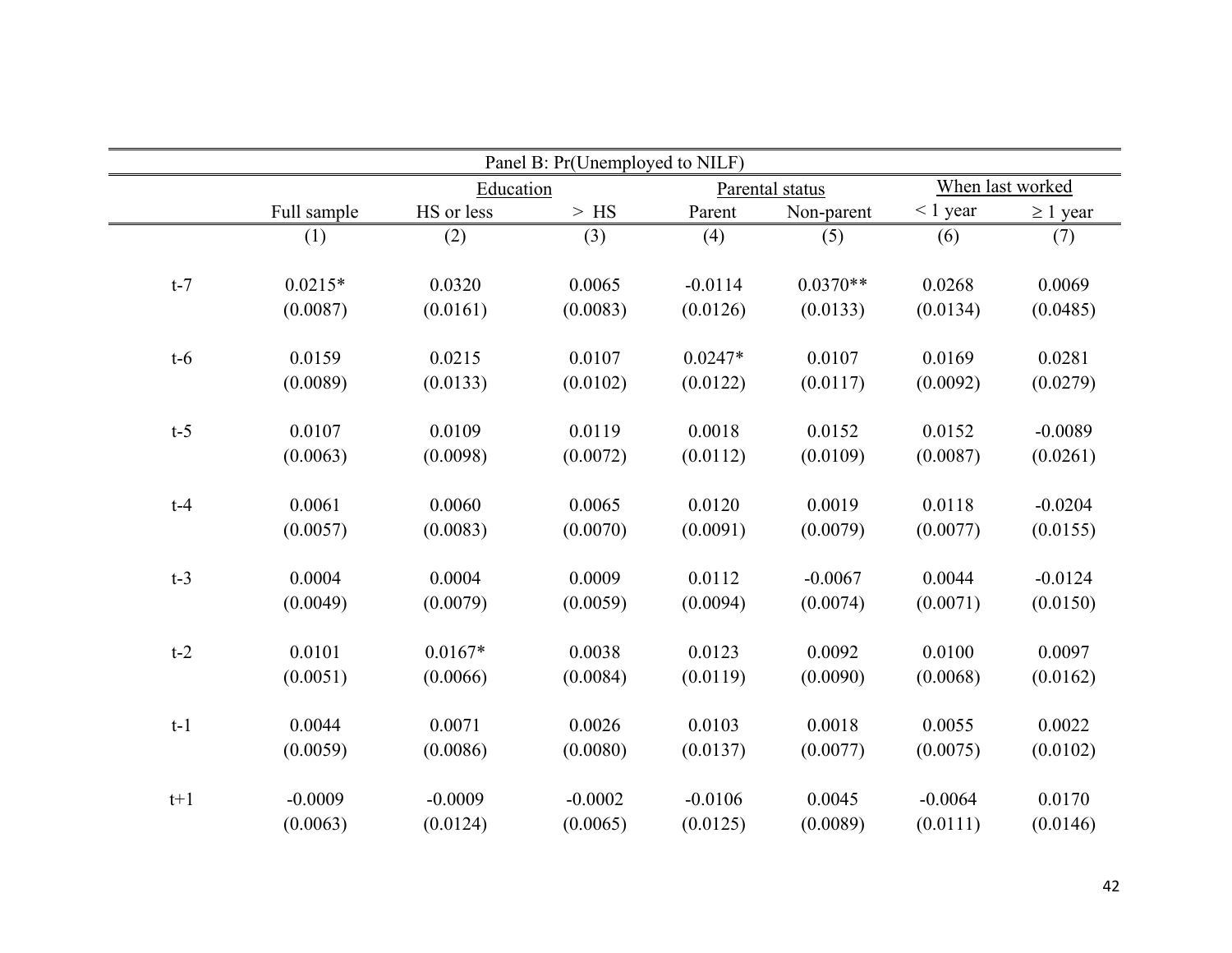| $t+2$                                                                                                                                                 | 0.0075    | 0.0040    | 0.0112    | $-0.0048$ | 0.0143    | 0.0027    | 0.0276   |
|-------------------------------------------------------------------------------------------------------------------------------------------------------|-----------|-----------|-----------|-----------|-----------|-----------|----------|
|                                                                                                                                                       | (0.0067)  | (0.0130)  | (0.0092)  | (0.0158)  | (0.0101)  | (0.0070)  | (0.0189) |
| $t+3$                                                                                                                                                 | $-0.0003$ | 0.0112    | $-0.0100$ | $-0.0103$ | 0.0053    | $-0.0029$ | 0.0127   |
|                                                                                                                                                       | (0.0085)  | (0.0127)  | (0.0100)  | (0.0153)  | (0.0127)  | (0.0092)  | (0.0208) |
| $t + 4$                                                                                                                                               | $-0.0019$ | $-0.0109$ | 0.0074    | 0.0019    | $-0.0045$ | $-0.0071$ | 0.0240   |
|                                                                                                                                                       | (0.0090)  | (0.0140)  | (0.0117)  | (0.0153)  | (0.0126)  | (0.0118)  | (0.0219) |
|                                                                                                                                                       | 166838    | 83095     | 83743     | 61069     | 105769    | 124912    | 41926    |
| Observations                                                                                                                                          | 166838    | 83095     | 83743     | 61069     | 105769    | 124912    | 41926    |
| Adjusted R-                                                                                                                                           |           |           |           |           |           |           |          |
| squared                                                                                                                                               | 0.023     | 0.026     | 0.019     | 0.033     | 0.019     | 0.021     | 0.022    |
| Notes: Standard errors in parentheses. Regressions include additional covariates as described in the paper. $*$ p<0.05; $**$ p<0.01;<br>*** $p<0.001$ |           |           |           |           |           |           |          |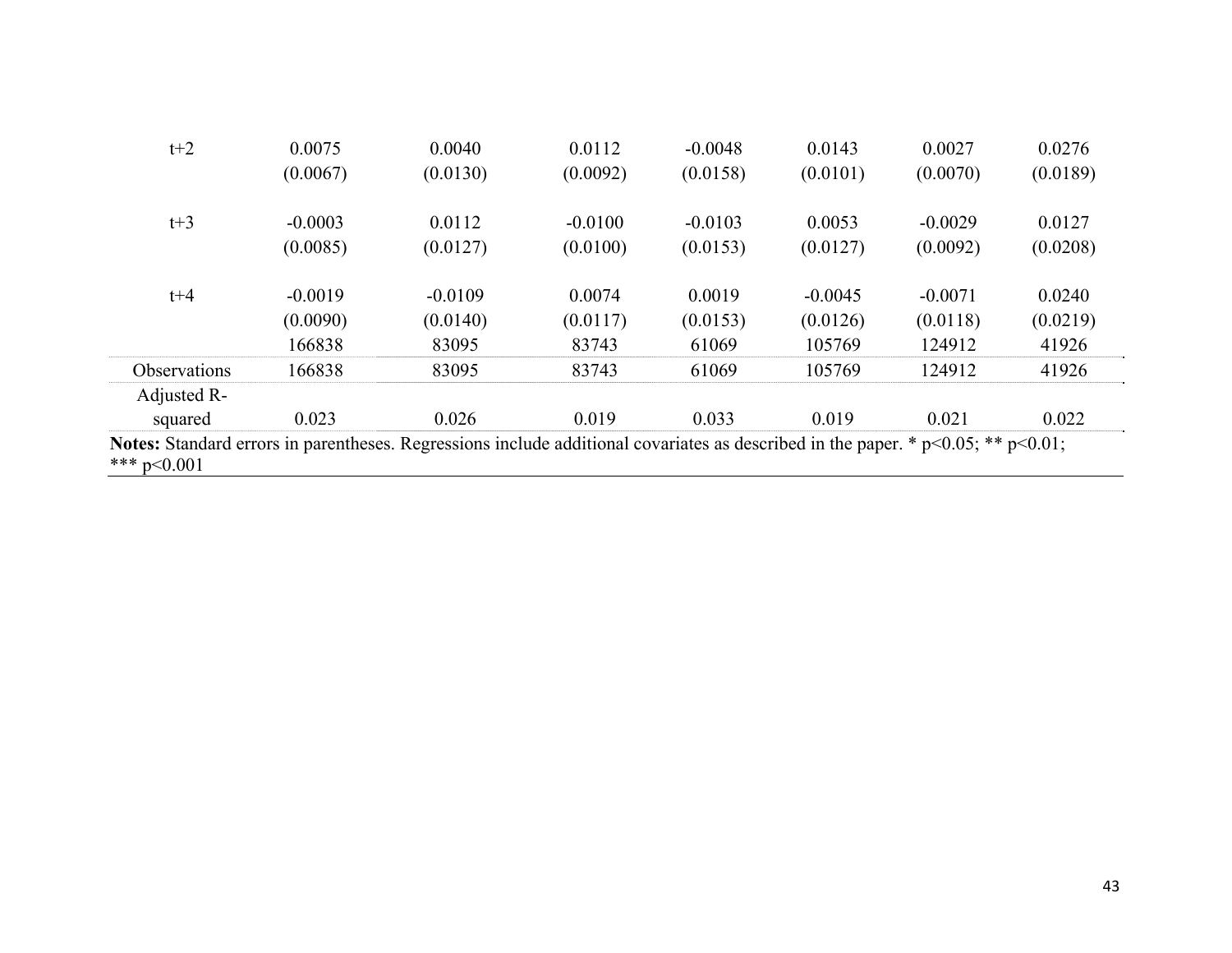**Figure A1** 



Note: Estimated from monthly CPS data on unemployed individuals ages 26-64, matched across months (corrected for UNU & UEU transitions). States that expanded Medicaid after 2014 are excluded. Predictions based on fitted values using individual controls: age, education, gender by marital status, race/ethnicity, and industry.